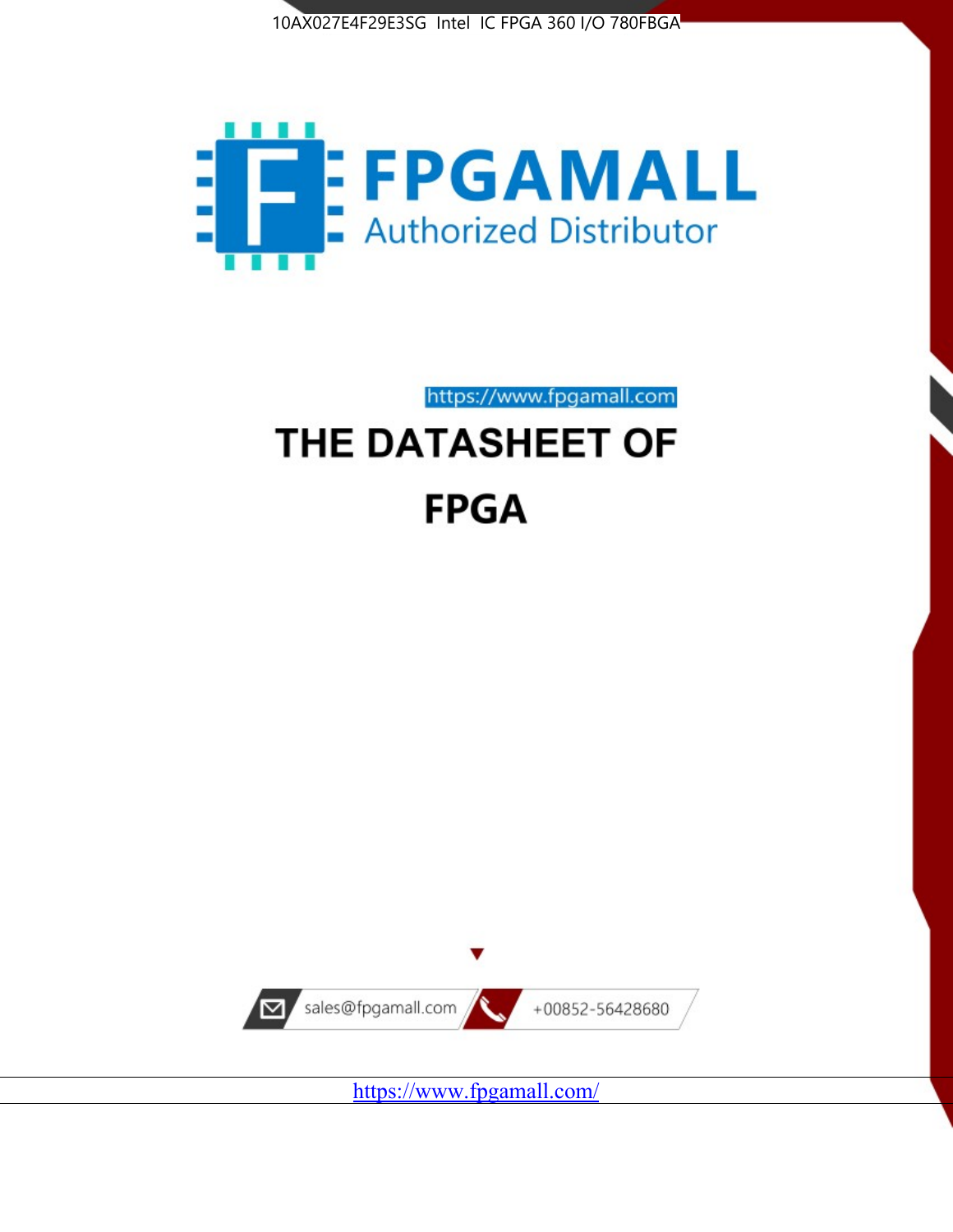10AX027E4F29E3SG Intel IC FPGA 360 I/O 780FBGA



# **Intel® Arria® 10 Device Overview**



**A10-OVERVIEW | 2018.12.06** Latest document on the web: **[PDF](https://www.intel.com/content/dam/www/programmable/us/en/pdfs/literature/hb/arria-10/a10_overview.pdf)** | **[HTML](https://www.intel.com/content/www/us/en/programmable/documentation/sam1403480274650.html)**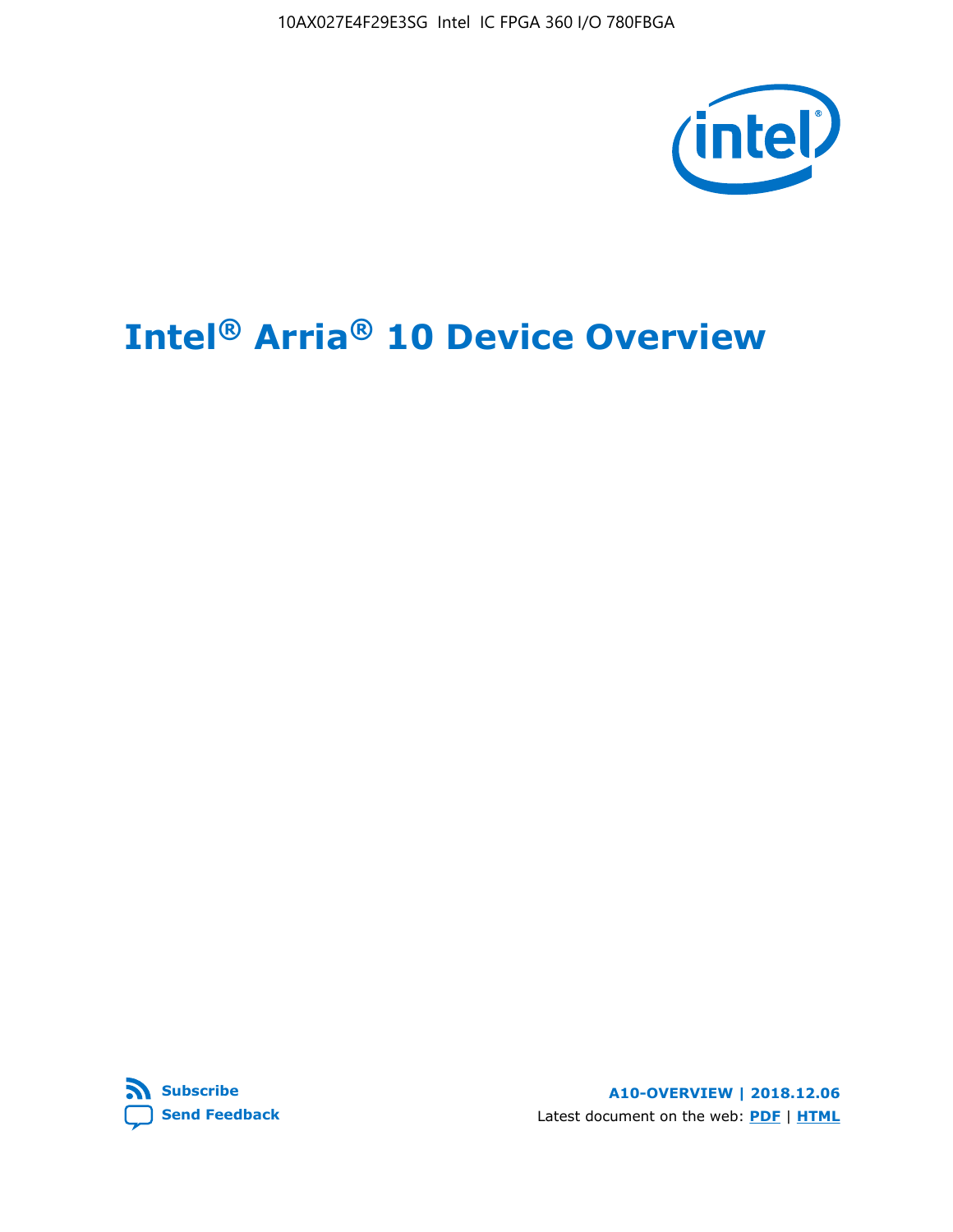

**Contents** 

## **Contents**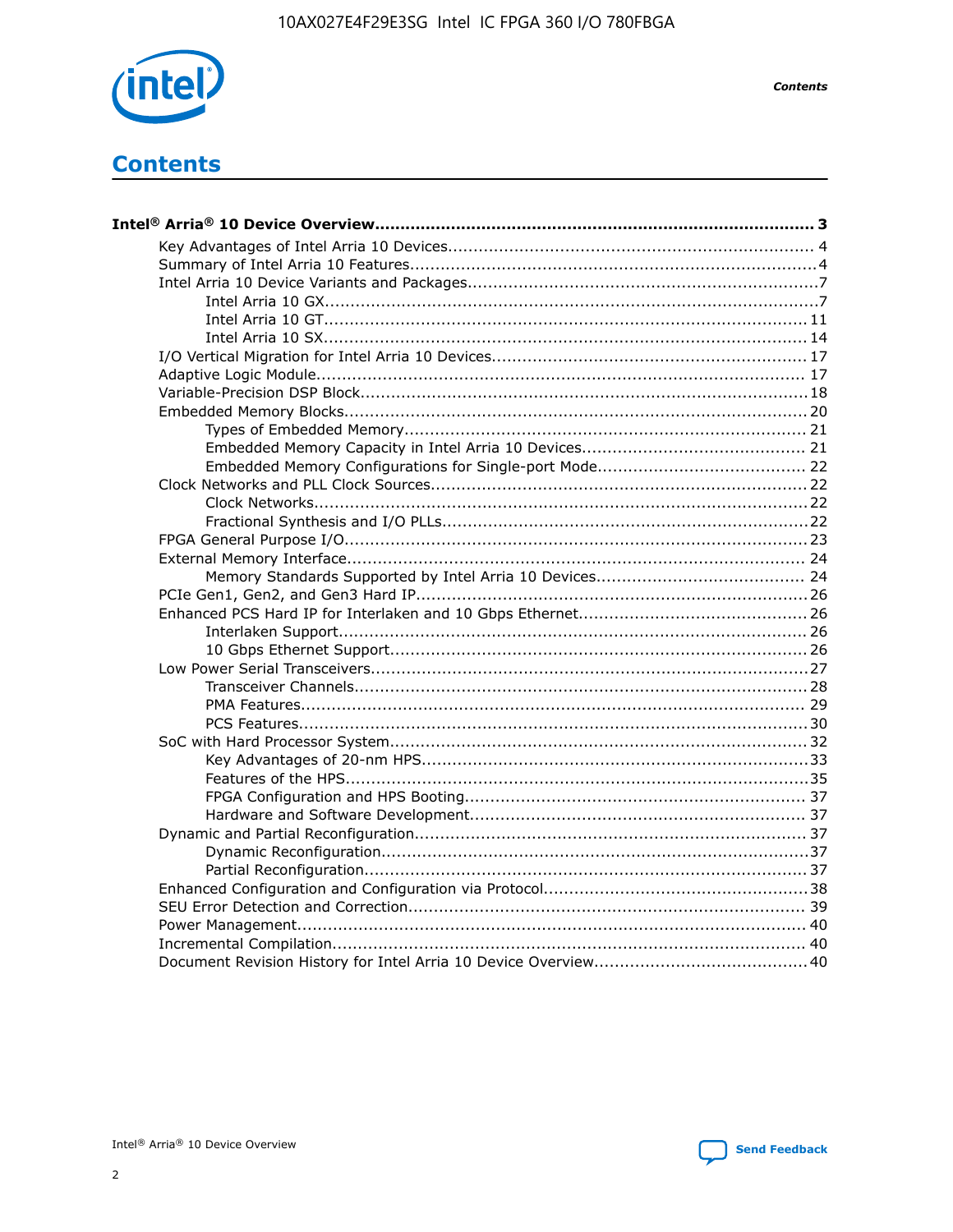**A10-OVERVIEW | 2018.12.06**

**[Send Feedback](mailto:FPGAtechdocfeedback@intel.com?subject=Feedback%20on%20Intel%20Arria%2010%20Device%20Overview%20(A10-OVERVIEW%202018.12.06)&body=We%20appreciate%20your%20feedback.%20In%20your%20comments,%20also%20specify%20the%20page%20number%20or%20paragraph.%20Thank%20you.)**



## **Intel® Arria® 10 Device Overview**

The Intel<sup>®</sup> Arria<sup>®</sup> 10 device family consists of high-performance and power-efficient 20 nm mid-range FPGAs and SoCs.

Intel Arria 10 device family delivers:

- Higher performance than the previous generation of mid-range and high-end FPGAs.
- Power efficiency attained through a comprehensive set of power-saving technologies.

The Intel Arria 10 devices are ideal for high performance, power-sensitive, midrange applications in diverse markets.

| <b>Market</b>         | <b>Applications</b>                                                                                               |
|-----------------------|-------------------------------------------------------------------------------------------------------------------|
| Wireless              | Channel and switch cards in remote radio heads<br>٠<br>Mobile backhaul<br>٠                                       |
| Wireline              | 40G/100G muxponders and transponders<br>٠<br>100G line cards<br>٠<br><b>Bridging</b><br>٠<br>Aggregation<br>٠     |
| <b>Broadcast</b>      | Studio switches<br>٠<br>Servers and transport<br>٠<br>Videoconferencing<br>٠<br>Professional audio and video<br>٠ |
| Computing and Storage | Flash cache<br>٠<br>Cloud computing servers<br>٠<br>Server acceleration<br>٠                                      |
| Medical               | Diagnostic scanners<br>٠<br>Diagnostic imaging<br>٠                                                               |
| Military              | Missile guidance and control<br>٠<br>Radar<br>٠<br>Electronic warfare<br>٠<br>Secure communications<br>٠          |

#### **Table 1. Sample Markets and Ideal Applications for Intel Arria 10 Devices**

#### **Related Information**

- [Intel Arria 10 Device Handbook: Known Issues](http://www.altera.com/support/kdb/solutions/rd07302013_646.html) Lists the planned updates to the *Intel Arria 10 Device Handbook* chapters.
- [Intel Arria 10 GX/GT Device Errata and Design Recommendations](https://www.intel.com/content/www/us/en/programmable/documentation/agz1493851706374.html#yqz1494433888646)
- [Intel Arria 10 SX Device Errata and Design Recommendations](https://www.intel.com/content/www/us/en/programmable/documentation/cru1462832385668.html#cru1462832558642)

Intel Corporation. All rights reserved. Intel, the Intel logo, Altera, Arria, Cyclone, Enpirion, MAX, Nios, Quartus and Stratix words and logos are trademarks of Intel Corporation or its subsidiaries in the U.S. and/or other countries. Intel warrants performance of its FPGA and semiconductor products to current specifications in accordance with Intel's standard warranty, but reserves the right to make changes to any products and services at any time without notice. Intel assumes no responsibility or liability arising out of the application or use of any information, product, or service described herein except as expressly agreed to in writing by Intel. Intel customers are advised to obtain the latest version of device specifications before relying on any published information and before placing orders for products or services. \*Other names and brands may be claimed as the property of others.

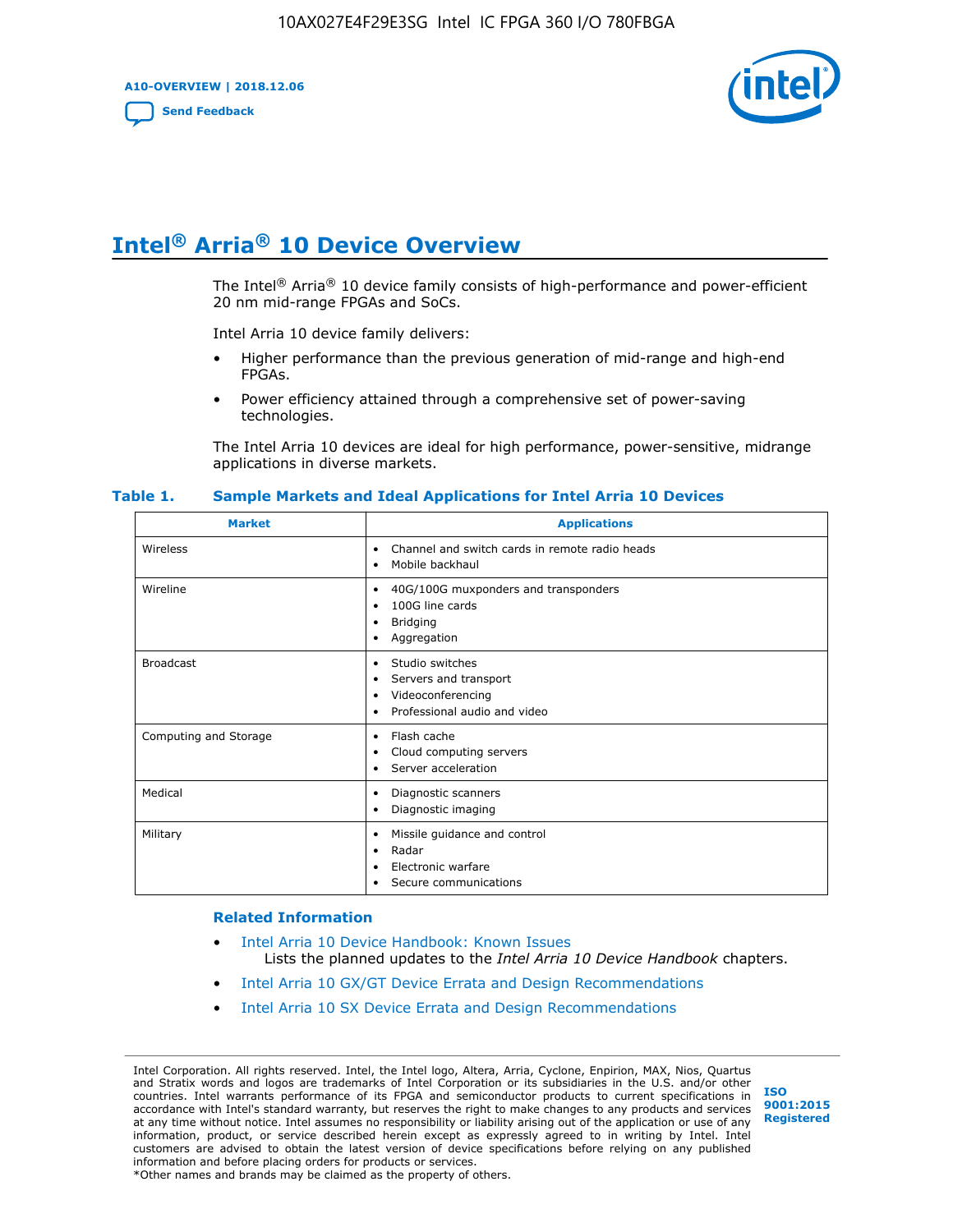

## **Key Advantages of Intel Arria 10 Devices**

#### **Table 2. Key Advantages of the Intel Arria 10 Device Family**

| <b>Advantage</b>                                                                                          | <b>Supporting Feature</b>                                                                                                                                                                                                                                                                                                |
|-----------------------------------------------------------------------------------------------------------|--------------------------------------------------------------------------------------------------------------------------------------------------------------------------------------------------------------------------------------------------------------------------------------------------------------------------|
| Enhanced core architecture                                                                                | Built on TSMC's 20 nm process technology<br>٠<br>60% higher performance than the previous generation of mid-range FPGAs<br>٠<br>15% higher performance than the fastest previous-generation FPGA<br>٠                                                                                                                    |
| High-bandwidth integrated<br>transceivers                                                                 | Short-reach rates up to 25.8 Gigabits per second (Gbps)<br>٠<br>Backplane capability up to 12.5 Gbps<br>٠<br>Integrated 10GBASE-KR and 40GBASE-KR4 Forward Error Correction (FEC)<br>٠                                                                                                                                   |
| Improved logic integration and<br>hard IP blocks                                                          | 8-input adaptive logic module (ALM)<br>٠<br>Up to 65.6 megabits (Mb) of embedded memory<br>٠<br>Variable-precision digital signal processing (DSP) blocks<br>Fractional synthesis phase-locked loops (PLLs)<br>Hard PCI Express Gen3 IP blocks<br>Hard memory controllers and PHY up to 2,400 Megabits per second (Mbps) |
| Second generation hard<br>processor system (HPS) with<br>integrated ARM* Cortex*-A9*<br>MPCore* processor | Tight integration of a dual-core ARM Cortex-A9 MPCore processor, hard IP, and an<br>٠<br>FPGA in a single Intel Arria 10 system-on-a-chip (SoC)<br>Supports over 128 Gbps peak bandwidth with integrated data coherency between<br>$\bullet$<br>the processor and the FPGA fabric                                        |
| Advanced power savings                                                                                    | Comprehensive set of advanced power saving features<br>٠<br>Power-optimized MultiTrack routing and core architecture<br>٠<br>Up to 40% lower power compared to previous generation of mid-range FPGAs<br>Up to 60% lower power compared to previous generation of high-end FPGAs                                         |

## **Summary of Intel Arria 10 Features**

#### **Table 3. Summary of Features for Intel Arria 10 Devices**

| <b>Feature</b>                  | <b>Description</b>                                                                                                                                                                                                                                                                                                                                                                                       |
|---------------------------------|----------------------------------------------------------------------------------------------------------------------------------------------------------------------------------------------------------------------------------------------------------------------------------------------------------------------------------------------------------------------------------------------------------|
| Technology                      | TSMC's 20-nm SoC process technology<br>٠<br>Allows operation at a lower $V_{\text{CC}}$ level of 0.82 V instead of the 0.9 V standard $V_{\text{CC}}$ core voltage                                                                                                                                                                                                                                       |
| Packaging                       | 1.0 mm ball-pitch Fineline BGA packaging<br>0.8 mm ball-pitch Ultra Fineline BGA packaging<br>Multiple devices with identical package footprints for seamless migration between different<br><b>FPGA</b> densities<br>Devices with compatible package footprints allow migration to next generation high-end<br>Stratix $\mathcal{R}$ 10 devices<br>RoHS, leaded $(1)$ , and lead-free (Pb-free) options |
| High-performance<br>FPGA fabric | Enhanced 8-input ALM with four registers<br>٠<br>Improved multi-track routing architecture to reduce congestion and improve compilation time<br>Hierarchical core clocking architecture<br>Fine-grained partial reconfiguration                                                                                                                                                                          |
| Internal memory<br>blocks       | M20K-20-Kb memory blocks with hard error correction code (ECC)<br>Memory logic array block (MLAB)-640-bit memory                                                                                                                                                                                                                                                                                         |
|                                 | continued                                                                                                                                                                                                                                                                                                                                                                                                |



<sup>(1)</sup> Contact Intel for availability.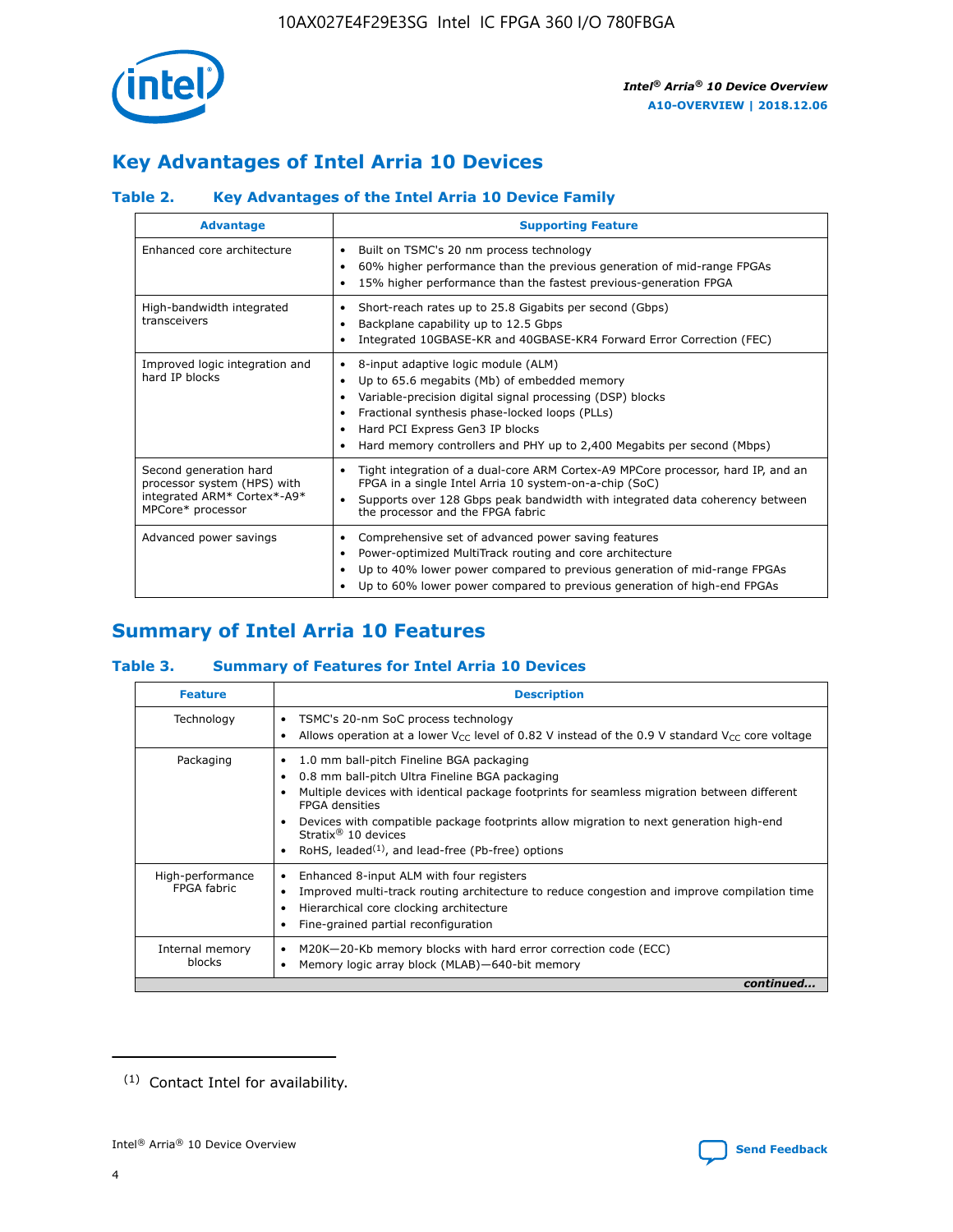$\mathsf{r}$ 



| <b>Feature</b>                         | <b>Description</b>                                                                                |                                                                                                                                                                                                                                                                                                                                                                                                                                                                                                                                                                                                                                                                                                                                                                                                                                        |  |  |  |  |  |
|----------------------------------------|---------------------------------------------------------------------------------------------------|----------------------------------------------------------------------------------------------------------------------------------------------------------------------------------------------------------------------------------------------------------------------------------------------------------------------------------------------------------------------------------------------------------------------------------------------------------------------------------------------------------------------------------------------------------------------------------------------------------------------------------------------------------------------------------------------------------------------------------------------------------------------------------------------------------------------------------------|--|--|--|--|--|
| Embedded Hard IP<br>blocks             | Variable-precision DSP                                                                            | Native support for signal processing precision levels from $18 \times 19$ to<br>54 x 54<br>Native support for 27 x 27 multiplier mode<br>64-bit accumulator and cascade for systolic finite impulse responses<br>(FIRs)<br>Internal coefficient memory banks<br>$\bullet$<br>Preadder/subtractor for improved efficiency<br>Additional pipeline register to increase performance and reduce<br>power<br>Supports floating point arithmetic:<br>- Perform multiplication, addition, subtraction, multiply-add,<br>multiply-subtract, and complex multiplication.<br>- Supports multiplication with accumulation capability, cascade<br>summation, and cascade subtraction capability.<br>- Dynamic accumulator reset control.<br>- Support direct vector dot and complex multiplication chaining<br>multiply floating point DSP blocks. |  |  |  |  |  |
|                                        | Memory controller                                                                                 | DDR4, DDR3, and DDR3L                                                                                                                                                                                                                                                                                                                                                                                                                                                                                                                                                                                                                                                                                                                                                                                                                  |  |  |  |  |  |
|                                        | PCI Express*                                                                                      | PCI Express (PCIe*) Gen3 (x1, x2, x4, or x8), Gen2 (x1, x2, x4, or x8)<br>and Gen1 (x1, x2, x4, or x8) hard IP with complete protocol stack,<br>endpoint, and root port                                                                                                                                                                                                                                                                                                                                                                                                                                                                                                                                                                                                                                                                |  |  |  |  |  |
|                                        | Transceiver I/O                                                                                   | 10GBASE-KR/40GBASE-KR4 Forward Error Correction (FEC)<br>PCS hard IPs that support:<br>- 10-Gbps Ethernet (10GbE)<br>- PCIe PIPE interface<br>- Interlaken<br>- Gbps Ethernet (GbE)<br>- Common Public Radio Interface (CPRI) with deterministic latency<br>support<br>- Gigabit-capable passive optical network (GPON) with fast lock-<br>time support<br>13.5G JESD204b<br>8B/10B, 64B/66B, 64B/67B encoders and decoders<br>Custom mode support for proprietary protocols                                                                                                                                                                                                                                                                                                                                                           |  |  |  |  |  |
| Core clock networks                    | $\bullet$<br>$\bullet$                                                                            | Up to 800 MHz fabric clocking, depending on the application:<br>- 667 MHz external memory interface clocking with 2,400 Mbps DDR4 interface<br>- 800 MHz LVDS interface clocking with 1,600 Mbps LVDS interface<br>Global, regional, and peripheral clock networks<br>Clock networks that are not used can be gated to reduce dynamic power                                                                                                                                                                                                                                                                                                                                                                                                                                                                                            |  |  |  |  |  |
| Phase-locked loops<br>(PLLs)           | High-resolution fractional synthesis PLLs:<br>Integer PLLs:<br>- Adjacent to general purpose I/Os | - Precision clock synthesis, clock delay compensation, and zero delay buffering (ZDB)<br>- Support integer mode and fractional mode<br>- Fractional mode support with third-order delta-sigma modulation<br>- Support external memory and LVDS interfaces                                                                                                                                                                                                                                                                                                                                                                                                                                                                                                                                                                              |  |  |  |  |  |
| FPGA General-purpose<br>$I/Os$ (GPIOs) | On-chip termination (OCT)                                                                         | 1.6 Gbps LVDS—every pair can be configured as receiver or transmitter<br>1.2 V to 3.0 V single-ended LVTTL/LVCMOS interfacing                                                                                                                                                                                                                                                                                                                                                                                                                                                                                                                                                                                                                                                                                                          |  |  |  |  |  |
| <b>External Memory</b><br>Interface    |                                                                                                   | Hard memory controller- DDR4, DDR3, and DDR3L support<br>$-$ DDR4 $-$ speeds up to 1,200 MHz/2,400 Mbps<br>$-$ DDR3-speeds up to 1,067 MHz/2,133 Mbps<br>Soft memory controller—provides support for RLDRAM $3^{(2)}$ , QDR IV $(2^2)$ , and QDR II+<br>continued                                                                                                                                                                                                                                                                                                                                                                                                                                                                                                                                                                      |  |  |  |  |  |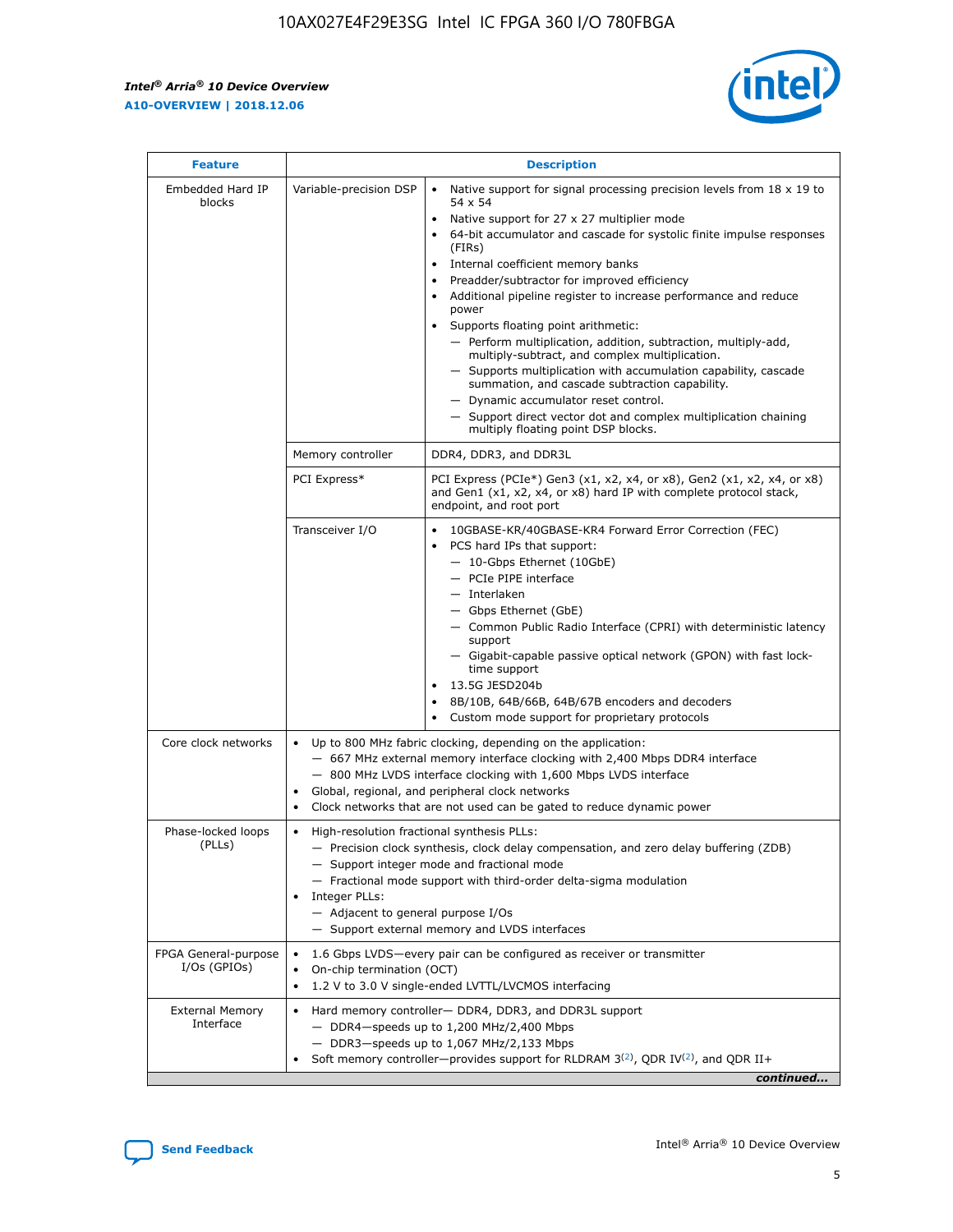

| <b>Feature</b>                                    | <b>Description</b>                                                                                                                                                                                                                                                                                                                                                                                                                                                                                                                                                                                                                                                        |
|---------------------------------------------------|---------------------------------------------------------------------------------------------------------------------------------------------------------------------------------------------------------------------------------------------------------------------------------------------------------------------------------------------------------------------------------------------------------------------------------------------------------------------------------------------------------------------------------------------------------------------------------------------------------------------------------------------------------------------------|
| Low-power serial<br>transceivers                  | • Continuous operating range:<br>- Intel Arria 10 GX-1 Gbps to 17.4 Gbps<br>$-$ Intel Arria 10 GT $-1$ Gbps to 25.8 Gbps<br>Backplane support:<br>$\bullet$<br>$-$ Intel Arria 10 GX-up to 12.5<br>$-$ Intel Arria 10 GT-up to 12.5<br>Extended range down to 125 Mbps with oversampling<br>ATX transmit PLLs with user-configurable fractional synthesis capability<br>Electronic Dispersion Compensation (EDC) support for XFP, SFP+, OSFP, and CFP optical<br>module<br>Adaptive linear and decision feedback equalization<br>$\bullet$<br>Transmitter pre-emphasis and de-emphasis<br>$\bullet$<br>Dynamic partial reconfiguration of individual transceiver channels |
| <b>HPS</b><br>(Intel Arria 10 SX<br>devices only) | Dual-core ARM Cortex-A9 MPCore processor-1.2 GHz CPU with<br>Processor and system<br>$\bullet$<br>1.5 GHz overdrive capability<br>256 KB on-chip RAM and 64 KB on-chip ROM<br>System peripherals-general-purpose timers, watchdog timers, direct<br>memory access (DMA) controller, FPGA configuration manager, and<br>clock and reset managers<br>• Security features—anti-tamper, secure boot, Advanced Encryption<br>Standard (AES) and authentication (SHA)<br>ARM CoreSight* JTAG debug access port, trace port, and on-chip<br>$\bullet$<br>trace storage                                                                                                           |
|                                                   | <b>External interfaces</b><br>Hard memory interface—Hard memory controller (2,400 Mbps DDR4,<br>and 2,133 Mbps DDR3), Quad serial peripheral interface (QSPI) flash<br>controller, NAND flash controller, direct memory access (DMA)<br>controller, Secure Digital/MultiMediaCard (SD/MMC) controller<br>Communication interface-10/100/1000 Ethernet media access<br>$\bullet$<br>control (MAC), USB On-The-GO (OTG) controllers, I <sup>2</sup> C controllers,<br>UART 16550, serial peripheral interface (SPI), and up to 62<br>HPS GPIO interfaces (48 direct-share I/Os)                                                                                             |
|                                                   | Interconnects to core<br>• High-performance ARM AMBA* AXI bus bridges that support<br>simultaneous read and write<br>HPS-FPGA bridges-include the FPGA-to-HPS, HPS-to-FPGA, and<br>$\bullet$<br>lightweight HPS-to-FPGA bridges that allow the FPGA fabric to issue<br>transactions to slaves in the HPS, and vice versa<br>Configuration bridge that allows HPS configuration manager to<br>configure the core logic via dedicated 32-bit configuration port<br>FPGA-to-HPS SDRAM controller bridge-provides configuration<br>interfaces for the multiport front end (MPFE) of the HPS SDRAM<br>controller                                                               |
| Configuration                                     | Tamper protection—comprehensive design protection to protect your valuable IP investments<br>Enhanced 256-bit advanced encryption standard (AES) design security with authentication<br>$\bullet$<br>Configuration via protocol (CvP) using PCIe Gen1, Gen2, or Gen3<br>continued                                                                                                                                                                                                                                                                                                                                                                                         |

<sup>(2)</sup> Intel Arria 10 devices support this external memory interface using hard PHY with soft memory controller.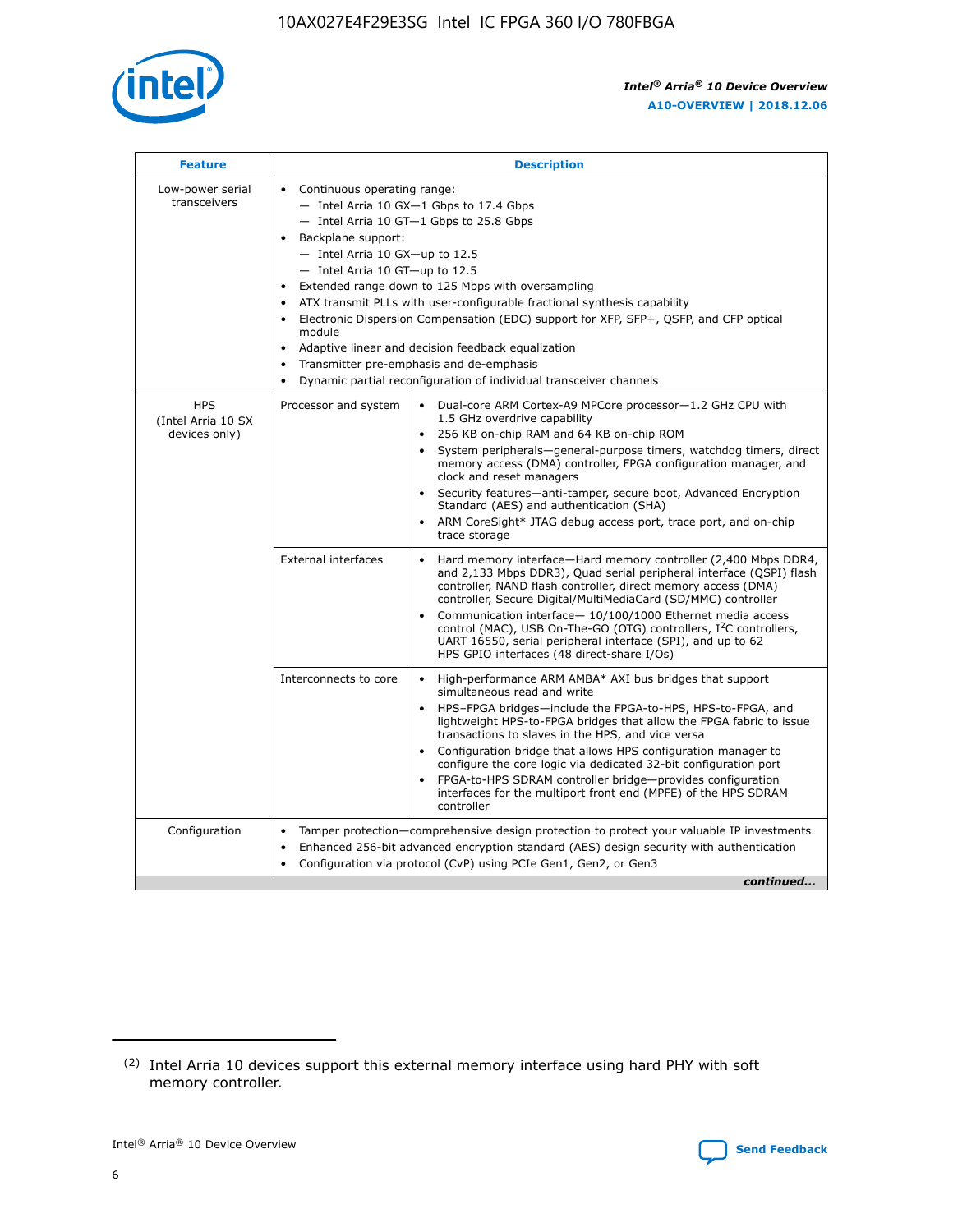

| <b>Feature</b>     | <b>Description</b>                                                                                                                                                                                               |
|--------------------|------------------------------------------------------------------------------------------------------------------------------------------------------------------------------------------------------------------|
|                    | Dynamic reconfiguration of the transceivers and PLLs<br>Fine-grained partial reconfiguration of the core fabric<br>Active Serial x4 Interface<br>$\bullet$                                                       |
| Power management   | SmartVID<br>Low static power device options<br>Programmable Power Technology<br>Intel Quartus <sup>®</sup> Prime integrated power analysis                                                                       |
| Software and tools | Intel Quartus Prime design suite<br>Transceiver toolkit<br>Platform Designer system integration tool<br>DSP Builder for Intel FPGAs<br>OpenCL <sup>™</sup> support<br>Intel SoC FPGA Embedded Design Suite (EDS) |

#### **Related Information**

[Intel Arria 10 Transceiver PHY Overview](https://www.intel.com/content/www/us/en/programmable/documentation/nik1398707230472.html#nik1398706768037) Provides details on Intel Arria 10 transceivers.

## **Intel Arria 10 Device Variants and Packages**

#### **Table 4. Device Variants for the Intel Arria 10 Device Family**

| <b>Variant</b>    | <b>Description</b>                                                                                                                                                                                                     |
|-------------------|------------------------------------------------------------------------------------------------------------------------------------------------------------------------------------------------------------------------|
| Intel Arria 10 GX | FPGA featuring 17.4 Gbps transceivers for short reach applications with 12.5 backplane driving<br>capability.                                                                                                          |
| Intel Arria 10 GT | FPGA featuring:<br>17.4 Gbps transceivers for short reach applications with 12.5 backplane driving capability.<br>25.8 Gbps transceivers for supporting CAUI-4 and CEI-25G applications with CFP2 and CFP4<br>modules. |
| Intel Arria 10 SX | SoC integrating ARM-based HPS and FPGA featuring 17.4 Gbps transceivers for short reach<br>applications with 12.5 backplane driving capability.                                                                        |

## **Intel Arria 10 GX**

This section provides the available options, maximum resource counts, and package plan for the Intel Arria 10 GX devices.

The information in this section is correct at the time of publication. For the latest information and to get more details, refer to the Intel FPGA Product Selector.

#### **Related Information**

#### [Intel FPGA Product Selector](http://www.altera.com/products/selector/psg-selector.html) Provides the latest information on Intel products.

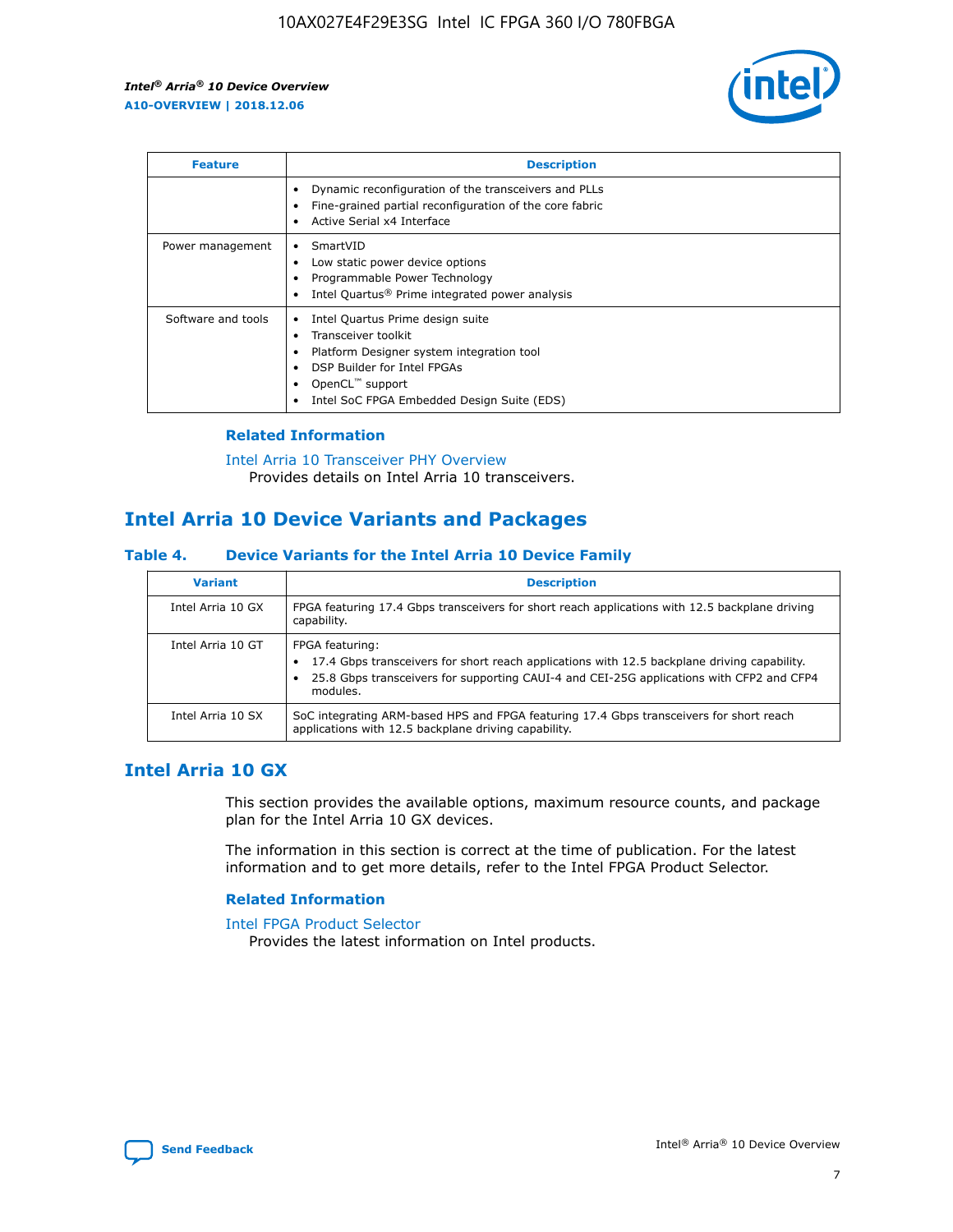

## **Available Options**





#### **Related Information**

[Transceiver Performance for Intel Arria 10 GX/SX Devices](https://www.intel.com/content/www/us/en/programmable/documentation/mcn1413182292568.html#mcn1413213965502) Provides more information about the transceiver speed grade.

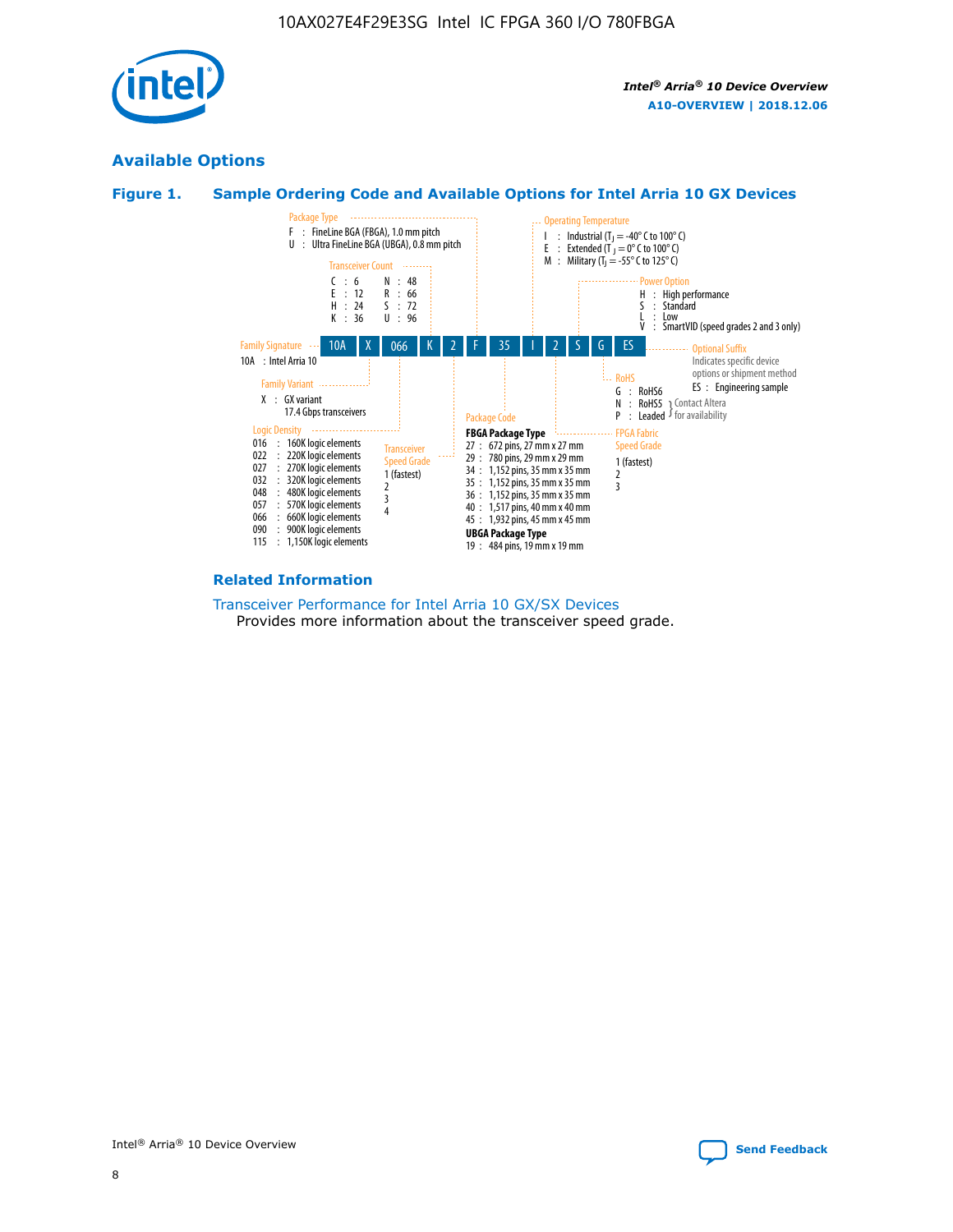

#### **Maximum Resources**

#### **Table 5. Maximum Resource Counts for Intel Arria 10 GX Devices (GX 160, GX 220, GX 270, GX 320, and GX 480)**

| <b>Resource</b>         |                              | <b>Product Line</b> |                   |                |                |                |  |  |  |
|-------------------------|------------------------------|---------------------|-------------------|----------------|----------------|----------------|--|--|--|
|                         |                              | <b>GX 160</b>       | <b>GX 220</b>     | <b>GX 270</b>  | <b>GX 320</b>  | <b>GX 480</b>  |  |  |  |
| Logic Elements (LE) (K) |                              | 160                 | 220               | 270            | 320            | 480            |  |  |  |
| <b>ALM</b>              |                              | 61,510              | 80,330            | 101,620        | 119,900        | 183,590        |  |  |  |
| Register                |                              | 246,040             | 321,320           | 406,480        |                | 734,360        |  |  |  |
| Memory (Kb)             | M <sub>20</sub> K            | 8,800               | 11,740            | 15,000         | 17,820         | 28,620         |  |  |  |
| <b>MLAB</b>             |                              | 1,050               | 1,690             | 2,452          | 2,727          | 4,164          |  |  |  |
|                         | Variable-precision DSP Block |                     | 156<br>192<br>830 |                | 985            | 1,368          |  |  |  |
| 18 x 19 Multiplier      |                              | 312                 | 384               | 1,970<br>1,660 |                | 2,736          |  |  |  |
| PLL                     | Fractional<br>Synthesis      | 6                   | 6                 | 8              | 8              | 12             |  |  |  |
|                         | I/O                          | 6                   | 6                 | 8              | 8              | 12             |  |  |  |
| 17.4 Gbps Transceiver   |                              | 12                  | 12<br>24<br>24    |                | 36             |                |  |  |  |
| GPIO <sup>(3)</sup>     |                              | 288                 | 288<br>384<br>384 |                |                | 492            |  |  |  |
| LVDS Pair $(4)$         |                              | 120                 | 120               | 168            | 168            | 222            |  |  |  |
| PCIe Hard IP Block      |                              | 1                   | 1                 | 2              | $\overline{2}$ | $\overline{2}$ |  |  |  |
| Hard Memory Controller  |                              | 6                   | 6                 | 8              | 8              | 12             |  |  |  |

<sup>(4)</sup> Each LVDS I/O pair can be used as differential input or output.



<sup>(3)</sup> The number of GPIOs does not include transceiver I/Os. In the Intel Quartus Prime software, the number of user I/Os includes transceiver I/Os.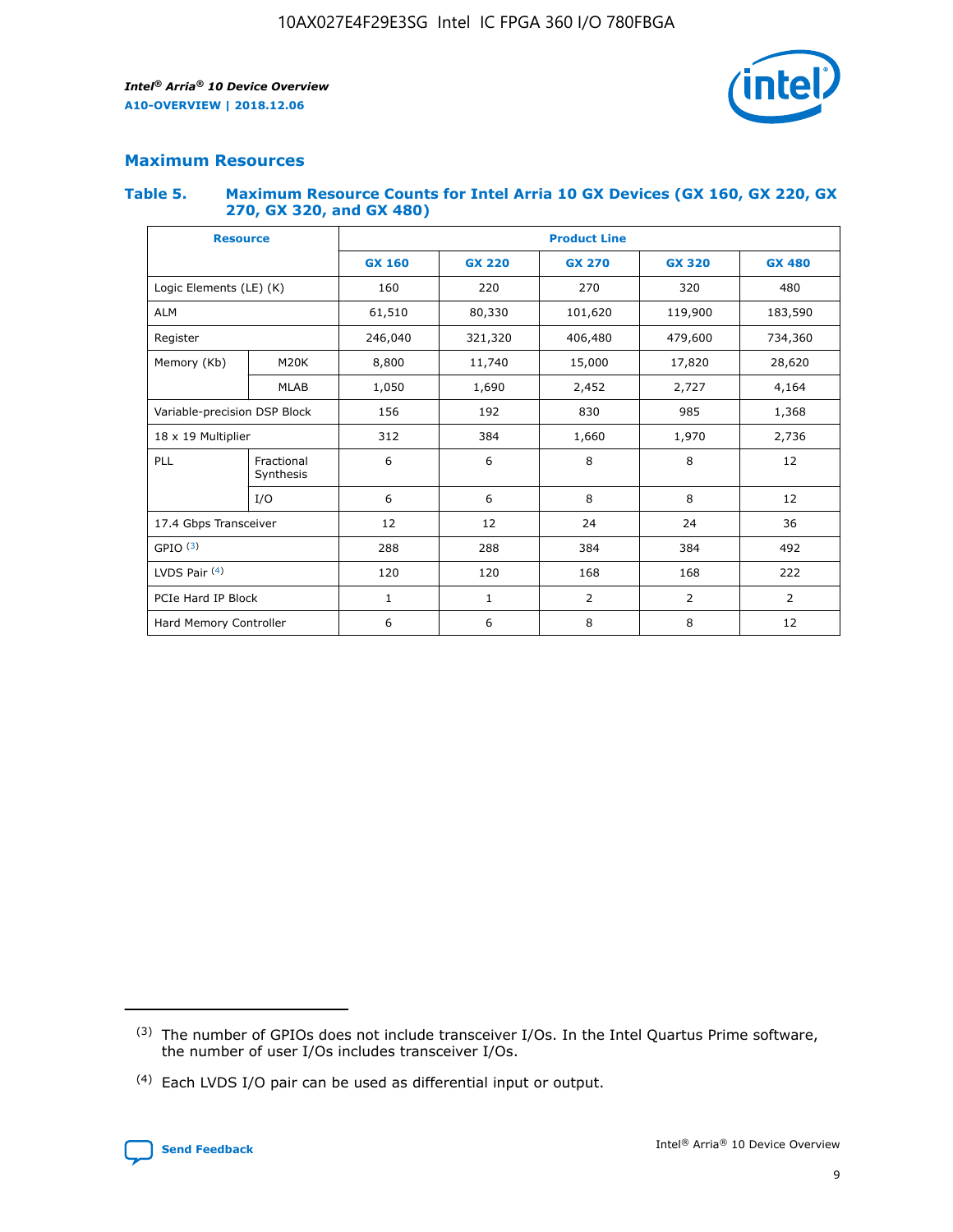

#### **Table 6. Maximum Resource Counts for Intel Arria 10 GX Devices (GX 570, GX 660, GX 900, and GX 1150)**

|                              | <b>Resource</b>         | <b>Product Line</b> |                |                |                |  |  |  |
|------------------------------|-------------------------|---------------------|----------------|----------------|----------------|--|--|--|
|                              |                         | <b>GX 570</b>       | <b>GX 660</b>  | <b>GX 900</b>  | <b>GX 1150</b> |  |  |  |
| Logic Elements (LE) (K)      |                         | 570                 | 660            | 900            | 1,150          |  |  |  |
| <b>ALM</b>                   |                         | 217,080             | 251,680        | 339,620        | 427,200        |  |  |  |
| Register                     |                         | 868,320             | 1,006,720      | 1,358,480      | 1,708,800      |  |  |  |
| Memory (Kb)                  | <b>M20K</b>             | 36,000              | 42,620         | 48,460         | 54,260         |  |  |  |
| <b>MLAB</b>                  |                         | 5,096               | 5,788          | 9,386          | 12,984         |  |  |  |
| Variable-precision DSP Block |                         | 1,523               | 1,687          | 1,518          | 1,518          |  |  |  |
| $18 \times 19$ Multiplier    |                         | 3,046               | 3,374          | 3,036          | 3,036          |  |  |  |
| PLL                          | Fractional<br>Synthesis | 16                  | 16             | 32             | 32             |  |  |  |
|                              | I/O                     | 16                  | 16             | 16             | 16             |  |  |  |
| 17.4 Gbps Transceiver        |                         | 48                  | 48             | 96             | 96             |  |  |  |
| GPIO <sup>(3)</sup>          |                         | 696                 | 696            | 768            | 768            |  |  |  |
| LVDS Pair $(4)$              |                         | 324                 | 324            | 384            | 384            |  |  |  |
| PCIe Hard IP Block           |                         | 2                   | $\overline{2}$ | $\overline{4}$ | $\overline{4}$ |  |  |  |
| Hard Memory Controller       |                         | 16                  | 16             | 16             | 16             |  |  |  |

## **Package Plan**

#### **Table 7. Package Plan for Intel Arria 10 GX Devices (U19, F27, and F29)**

Refer to I/O and High Speed I/O in Intel Arria 10 Devices chapter for the number of 3 V I/O, LVDS I/O, and LVDS channels in each device package.

| <b>Product Line</b> | U <sub>19</sub><br>$(19 \text{ mm} \times 19 \text{ mm})$<br>484-pin UBGA) |          |             |         | <b>F27</b><br>(27 mm × 27 mm,<br>672-pin FBGA) |             | <b>F29</b><br>(29 mm × 29 mm,<br>780-pin FBGA) |          |             |  |
|---------------------|----------------------------------------------------------------------------|----------|-------------|---------|------------------------------------------------|-------------|------------------------------------------------|----------|-------------|--|
|                     | 3 V I/O                                                                    | LVDS I/O | <b>XCVR</b> | 3 V I/O | <b>LVDS I/O</b>                                | <b>XCVR</b> | 3 V I/O                                        | LVDS I/O | <b>XCVR</b> |  |
| GX 160              | 48                                                                         | 192      | 6           | 48      | 192                                            | 12          | 48                                             | 240      | 12          |  |
| GX 220              | 48                                                                         | 192      | 6           | 48      | 192                                            | 12          | 48                                             | 240      | 12          |  |
| GX 270              |                                                                            |          |             | 48      | 192                                            | 12          | 48                                             | 312      | 12          |  |
| GX 320              |                                                                            |          |             | 48      | 192                                            | 12          | 48                                             | 312      | 12          |  |
| GX 480              |                                                                            |          |             |         |                                                |             | 48                                             | 312      | 12          |  |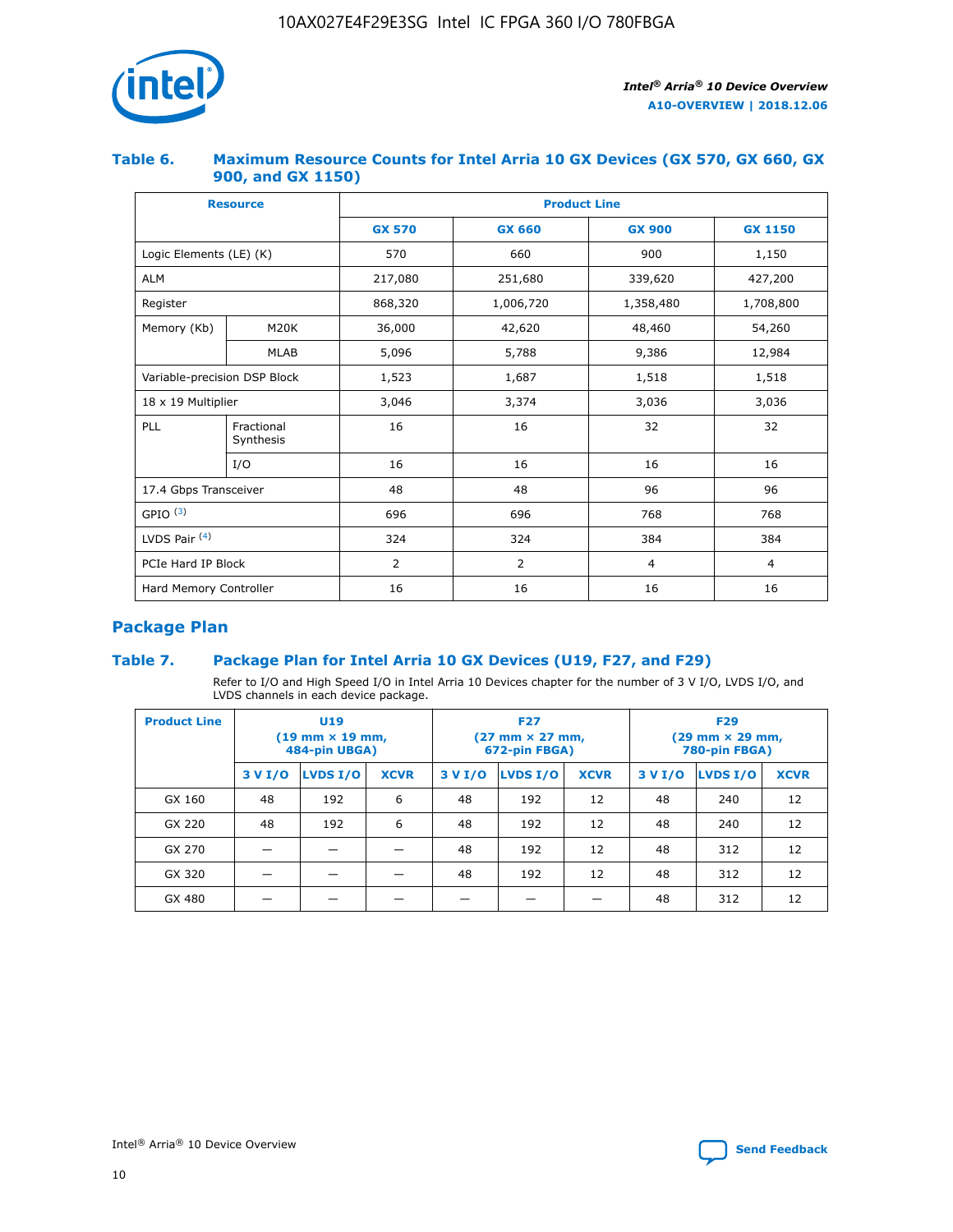



#### **Table 8. Package Plan for Intel Arria 10 GX Devices (F34, F35, NF40, and KF40)**

Refer to I/O and High Speed I/O in Intel Arria 10 Devices chapter for the number of 3 V I/O, LVDS I/O, and LVDS channels in each device package.

| <b>Product Line</b> | <b>F34</b><br>$(35 \text{ mm} \times 35 \text{ mm})$<br>1152-pin FBGA) |                    | <b>F35</b><br>$(35 \text{ mm} \times 35 \text{ mm})$<br><b>1152-pin FBGA)</b> |           | <b>KF40</b><br>$(40 \text{ mm} \times 40 \text{ mm})$<br>1517-pin FBGA) |             |            | <b>NF40</b><br>$(40 \text{ mm} \times 40 \text{ mm})$<br><b>1517-pin FBGA)</b> |             |            |                    |             |
|---------------------|------------------------------------------------------------------------|--------------------|-------------------------------------------------------------------------------|-----------|-------------------------------------------------------------------------|-------------|------------|--------------------------------------------------------------------------------|-------------|------------|--------------------|-------------|
|                     | 3V<br>I/O                                                              | <b>LVDS</b><br>I/O | <b>XCVR</b>                                                                   | 3V<br>I/O | <b>LVDS</b><br>I/O                                                      | <b>XCVR</b> | 3 V<br>I/O | <b>LVDS</b><br>I/O                                                             | <b>XCVR</b> | 3 V<br>I/O | <b>LVDS</b><br>I/O | <b>XCVR</b> |
| GX 270              | 48                                                                     | 336                | 24                                                                            | 48        | 336                                                                     | 24          |            |                                                                                |             |            |                    |             |
| GX 320              | 48                                                                     | 336                | 24                                                                            | 48        | 336                                                                     | 24          |            |                                                                                |             |            |                    |             |
| GX 480              | 48                                                                     | 444                | 24                                                                            | 48        | 348                                                                     | 36          |            |                                                                                |             |            |                    |             |
| GX 570              | 48                                                                     | 444                | 24                                                                            | 48        | 348                                                                     | 36          | 96         | 600                                                                            | 36          | 48         | 540                | 48          |
| GX 660              | 48                                                                     | 444                | 24                                                                            | 48        | 348                                                                     | 36          | 96         | 600                                                                            | 36          | 48         | 540                | 48          |
| GX 900              |                                                                        | 504                | 24                                                                            | -         |                                                                         |             |            |                                                                                |             |            | 600                | 48          |
| GX 1150             |                                                                        | 504                | 24                                                                            |           |                                                                         |             |            |                                                                                |             |            | 600                | 48          |

#### **Table 9. Package Plan for Intel Arria 10 GX Devices (RF40, NF45, SF45, and UF45)**

Refer to I/O and High Speed I/O in Intel Arria 10 Devices chapter for the number of 3 V I/O, LVDS I/O, and LVDS channels in each device package.

| <b>Product Line</b> | <b>RF40</b><br>$(40$ mm $\times$ 40 mm,<br>1517-pin FBGA) |                    | <b>NF45</b><br>$(45 \text{ mm} \times 45 \text{ mm})$<br><b>1932-pin FBGA)</b> |            |                    | <b>SF45</b><br>$(45 \text{ mm} \times 45 \text{ mm})$<br><b>1932-pin FBGA)</b> |            |                    | <b>UF45</b><br>$(45 \text{ mm} \times 45 \text{ mm})$<br><b>1932-pin FBGA)</b> |           |                    |             |
|---------------------|-----------------------------------------------------------|--------------------|--------------------------------------------------------------------------------|------------|--------------------|--------------------------------------------------------------------------------|------------|--------------------|--------------------------------------------------------------------------------|-----------|--------------------|-------------|
|                     | 3V<br>I/O                                                 | <b>LVDS</b><br>I/O | <b>XCVR</b>                                                                    | 3 V<br>I/O | <b>LVDS</b><br>I/O | <b>XCVR</b>                                                                    | 3 V<br>I/O | <b>LVDS</b><br>I/O | <b>XCVR</b>                                                                    | 3V<br>I/O | <b>LVDS</b><br>I/O | <b>XCVR</b> |
| GX 900              |                                                           | 342                | 66                                                                             | _          | 768                | 48                                                                             |            | 624                | 72                                                                             |           | 480                | 96          |
| GX 1150             |                                                           | 342                | 66                                                                             | _          | 768                | 48                                                                             |            | 624                | 72                                                                             |           | 480                | 96          |

#### **Related Information**

[I/O and High-Speed Differential I/O Interfaces in Intel Arria 10 Devices chapter, Intel](https://www.intel.com/content/www/us/en/programmable/documentation/sam1403482614086.html#sam1403482030321) [Arria 10 Device Handbook](https://www.intel.com/content/www/us/en/programmable/documentation/sam1403482614086.html#sam1403482030321)

Provides the number of 3 V and LVDS I/Os, and LVDS channels for each Intel Arria 10 device package.

## **Intel Arria 10 GT**

This section provides the available options, maximum resource counts, and package plan for the Intel Arria 10 GT devices.

The information in this section is correct at the time of publication. For the latest information and to get more details, refer to the Intel FPGA Product Selector.

#### **Related Information**

#### [Intel FPGA Product Selector](http://www.altera.com/products/selector/psg-selector.html)

Provides the latest information on Intel products.

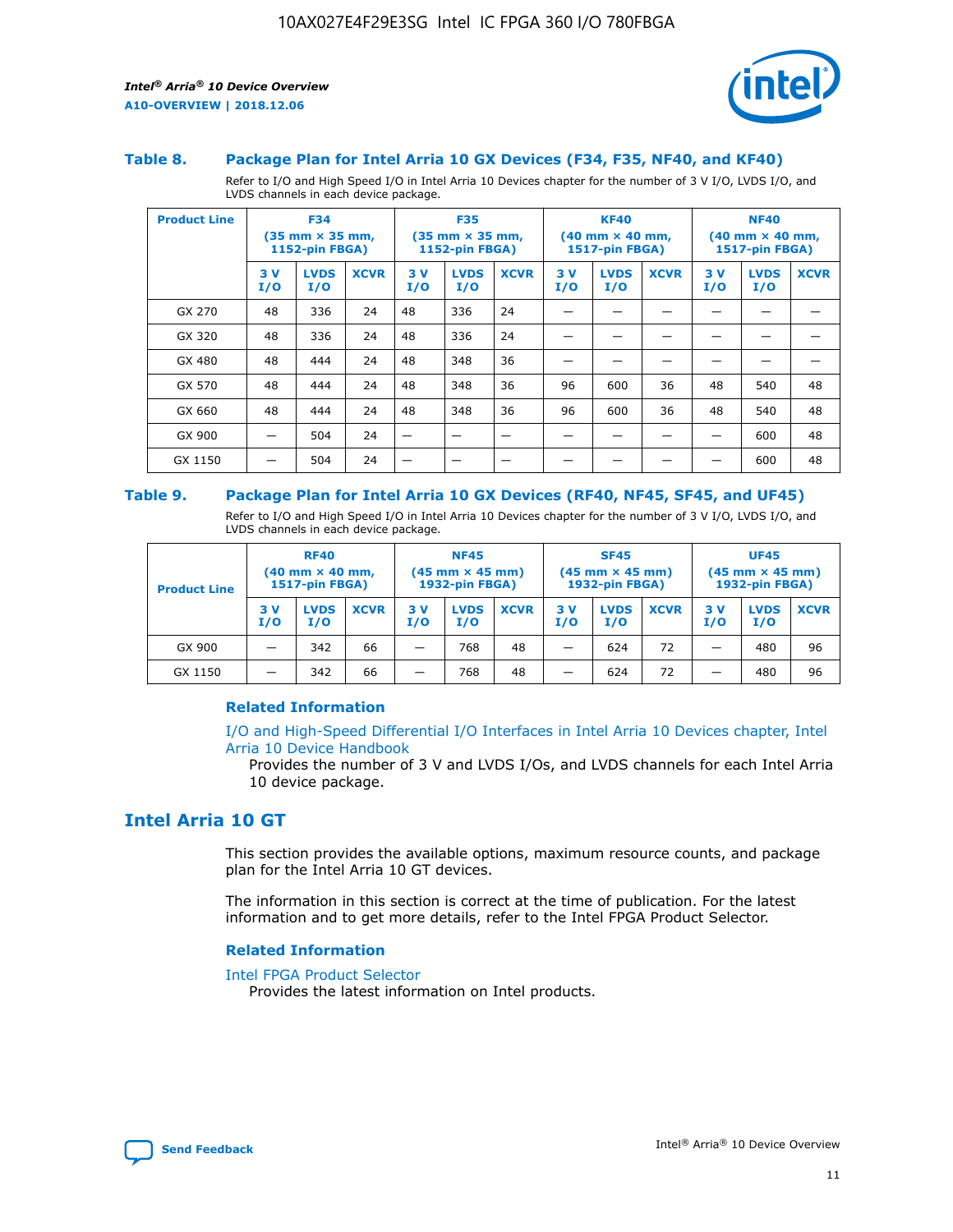

## **Available Options**

## **Figure 2. Sample Ordering Code and Available Options for Intel Arria 10 GT Devices**

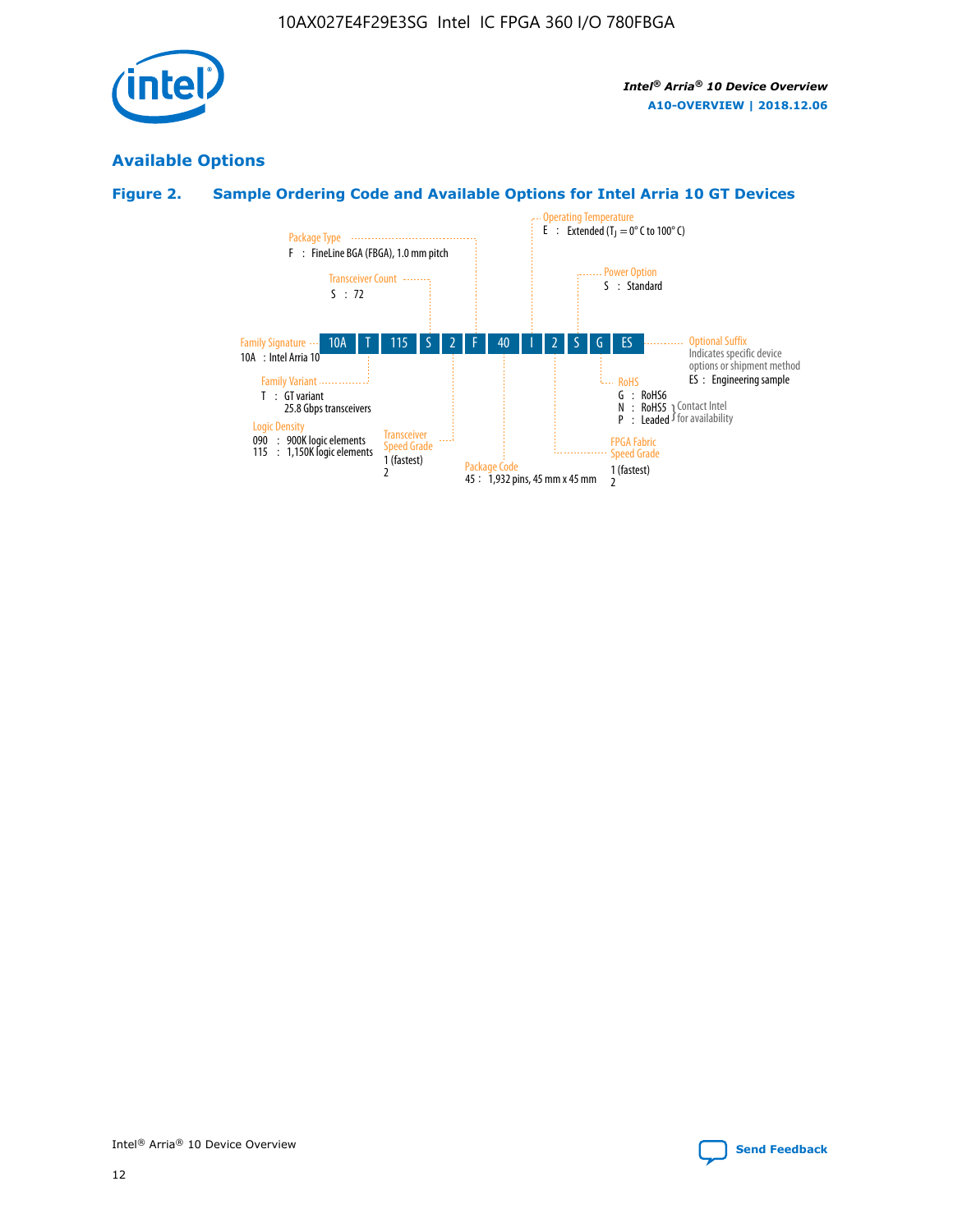

#### **Maximum Resources**

#### **Table 10. Maximum Resource Counts for Intel Arria 10 GT Devices**

| <b>Resource</b>              |                      |                | <b>Product Line</b> |  |
|------------------------------|----------------------|----------------|---------------------|--|
|                              |                      | <b>GT 900</b>  | GT 1150             |  |
| Logic Elements (LE) (K)      |                      | 900            | 1,150               |  |
| <b>ALM</b>                   |                      | 339,620        | 427,200             |  |
| Register                     |                      | 1,358,480      | 1,708,800           |  |
| Memory (Kb)                  | M20K                 | 48,460         | 54,260              |  |
|                              | <b>MLAB</b>          | 9,386          | 12,984              |  |
| Variable-precision DSP Block |                      | 1,518          | 1,518               |  |
| 18 x 19 Multiplier           |                      | 3,036          | 3,036               |  |
| PLL                          | Fractional Synthesis | 32             | 32                  |  |
|                              | I/O                  | 16             | 16                  |  |
| Transceiver                  | 17.4 Gbps            | 72(5)          | 72(5)               |  |
|                              | 25.8 Gbps            | 6              | 6                   |  |
| GPIO <sup>(6)</sup>          |                      | 624            | 624                 |  |
| LVDS Pair $(7)$              |                      | 312            | 312                 |  |
| PCIe Hard IP Block           |                      | $\overline{4}$ | $\overline{4}$      |  |
| Hard Memory Controller       |                      | 16             | 16                  |  |

#### **Related Information**

#### [Intel Arria 10 GT Channel Usage](https://www.intel.com/content/www/us/en/programmable/documentation/nik1398707230472.html#nik1398707008178)

Configuring GT/GX channels in Intel Arria 10 GT devices.

#### **Package Plan**

#### **Table 11. Package Plan for Intel Arria 10 GT Devices**

Refer to I/O and High Speed I/O in Intel Arria 10 Devices chapter for the number of 3 V I/O, LVDS I/O, and LVDS channels in each device package.

| <b>Product Line</b> | <b>SF45</b><br>(45 mm × 45 mm, 1932-pin FBGA) |                 |             |  |  |  |
|---------------------|-----------------------------------------------|-----------------|-------------|--|--|--|
|                     | 3 V I/O                                       | <b>LVDS I/O</b> | <b>XCVR</b> |  |  |  |
| GT 900              |                                               | 624             | 72          |  |  |  |
| GT 1150             |                                               | 624             | 72          |  |  |  |

<sup>(7)</sup> Each LVDS I/O pair can be used as differential input or output.



 $(5)$  If all 6 GT channels are in use, 12 of the GX channels are not usable.

<sup>(6)</sup> The number of GPIOs does not include transceiver I/Os. In the Intel Quartus Prime software, the number of user I/Os includes transceiver I/Os.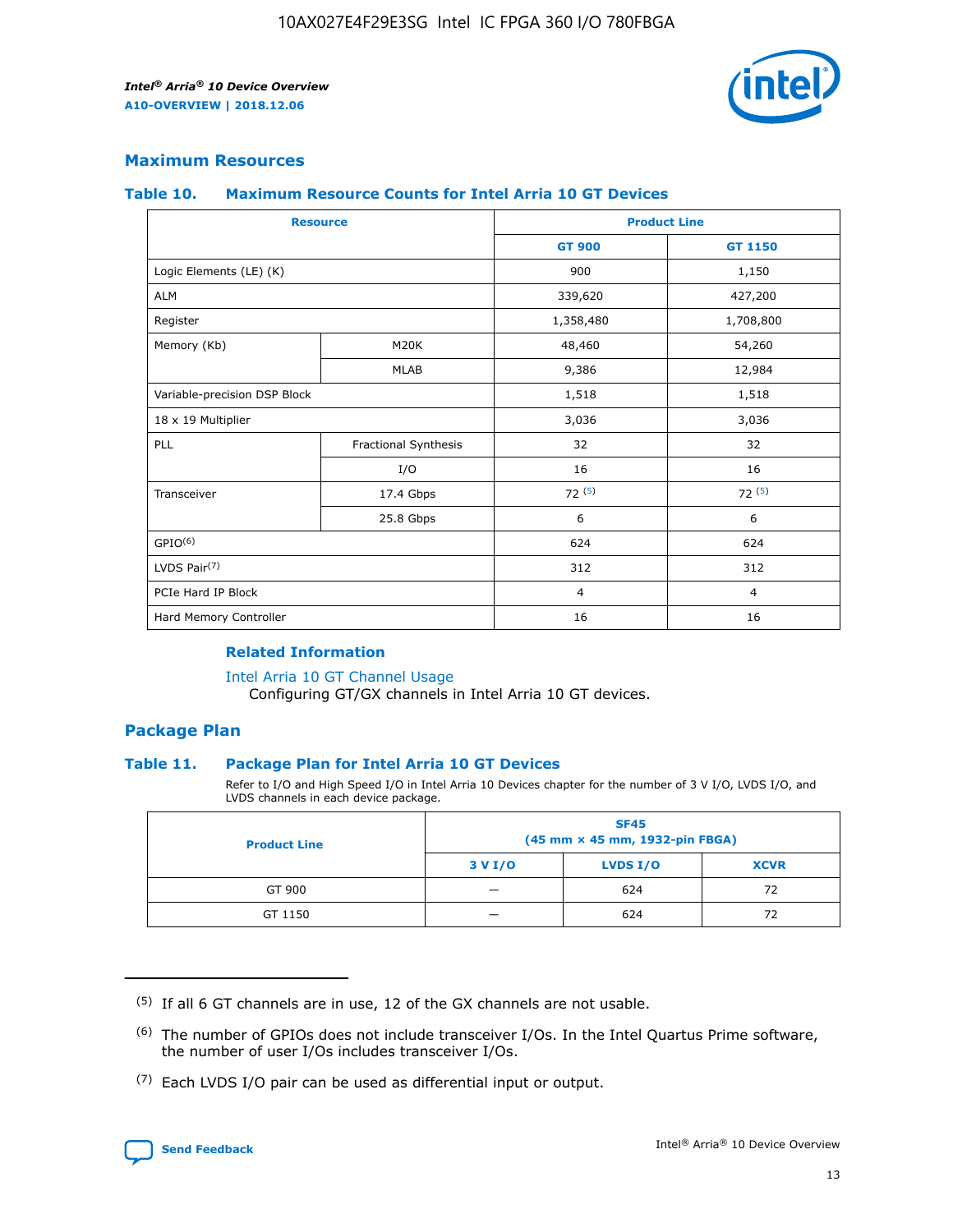

#### **Related Information**

[I/O and High-Speed Differential I/O Interfaces in Intel Arria 10 Devices chapter, Intel](https://www.intel.com/content/www/us/en/programmable/documentation/sam1403482614086.html#sam1403482030321) [Arria 10 Device Handbook](https://www.intel.com/content/www/us/en/programmable/documentation/sam1403482614086.html#sam1403482030321)

Provides the number of 3 V and LVDS I/Os, and LVDS channels for each Intel Arria 10 device package.

## **Intel Arria 10 SX**

This section provides the available options, maximum resource counts, and package plan for the Intel Arria 10 SX devices.

The information in this section is correct at the time of publication. For the latest information and to get more details, refer to the Intel FPGA Product Selector.

#### **Related Information**

[Intel FPGA Product Selector](http://www.altera.com/products/selector/psg-selector.html) Provides the latest information on Intel products.

#### **Available Options**

#### **Figure 3. Sample Ordering Code and Available Options for Intel Arria 10 SX Devices**



#### **Related Information**

[Transceiver Performance for Intel Arria 10 GX/SX Devices](https://www.intel.com/content/www/us/en/programmable/documentation/mcn1413182292568.html#mcn1413213965502) Provides more information about the transceiver speed grade.

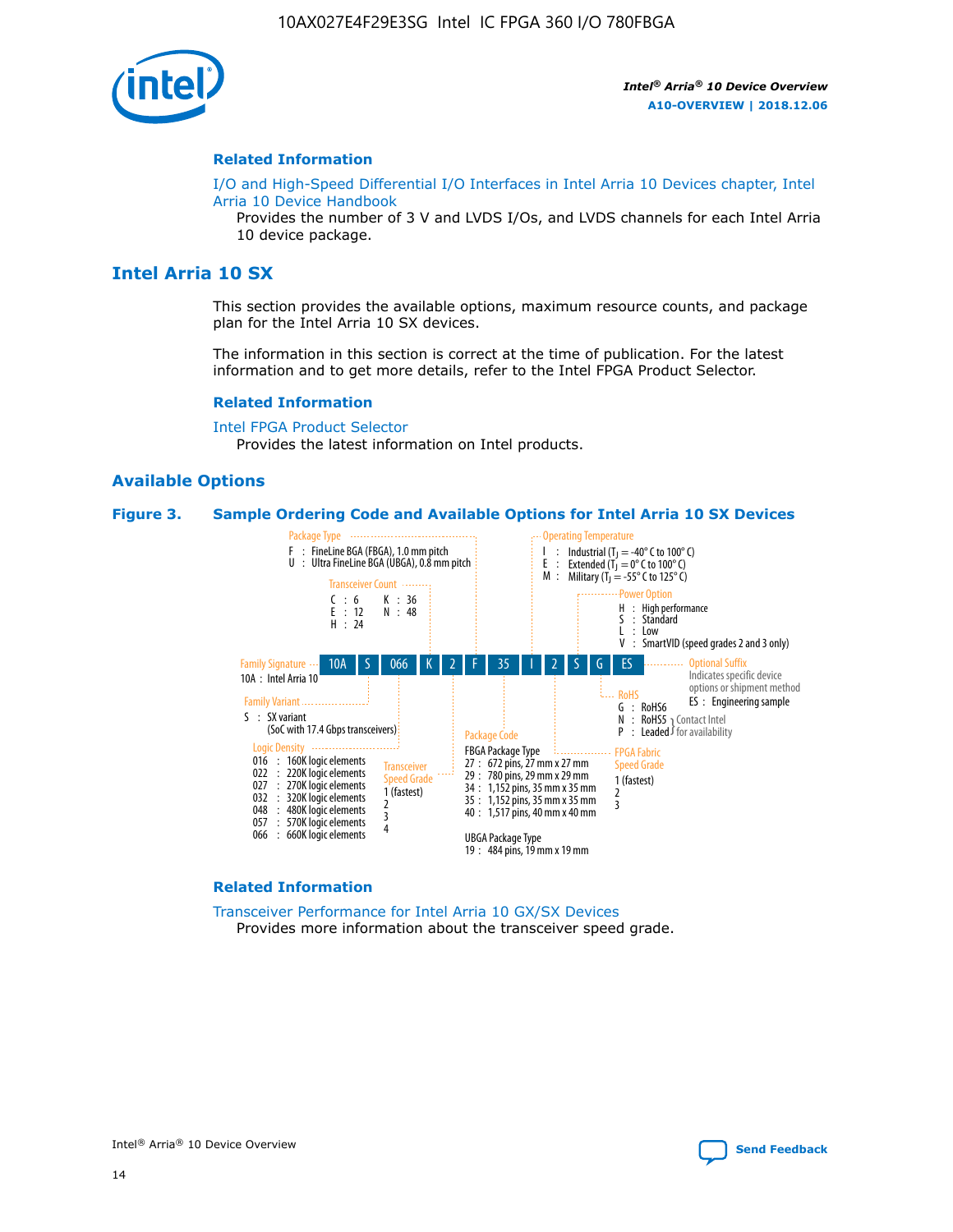

#### **Maximum Resources**

#### **Table 12. Maximum Resource Counts for Intel Arria 10 SX Devices**

| <b>Resource</b>                   |                         | <b>Product Line</b> |               |               |                |               |               |               |  |  |  |
|-----------------------------------|-------------------------|---------------------|---------------|---------------|----------------|---------------|---------------|---------------|--|--|--|
|                                   |                         | <b>SX 160</b>       | <b>SX 220</b> | <b>SX 270</b> | <b>SX 320</b>  | <b>SX 480</b> | <b>SX 570</b> | <b>SX 660</b> |  |  |  |
| Logic Elements (LE) (K)           |                         | 160                 | 220           | 270           | 320            | 480           | 570           | 660           |  |  |  |
| <b>ALM</b>                        |                         | 61,510              | 80,330        | 101,620       | 119,900        | 183,590       | 217,080       | 251,680       |  |  |  |
| Register                          |                         | 246,040             | 321,320       | 406,480       | 479,600        | 734,360       | 868,320       | 1,006,720     |  |  |  |
| Memory (Kb)                       | M20K                    | 8,800               | 11,740        | 15,000        | 17,820         | 28,620        | 36,000        | 42,620        |  |  |  |
|                                   | <b>MLAB</b>             | 1,050               | 1,690         | 2,452         | 2,727          | 4,164         | 5,096         | 5,788         |  |  |  |
| Variable-precision DSP Block      |                         | 156                 | 192           | 830           | 985            | 1,368         | 1,523         | 1,687         |  |  |  |
| 18 x 19 Multiplier                |                         | 312                 | 384           | 1,660         | 1,970          | 2,736         | 3,046         | 3,374         |  |  |  |
| PLL                               | Fractional<br>Synthesis | 6                   | 6             | 8             | 8              | 12            | 16            | 16            |  |  |  |
|                                   | I/O                     | 6                   | 6             | 8             | 8              | 12            | 16            | 16            |  |  |  |
| 17.4 Gbps Transceiver             |                         | 12                  | 12            | 24            | 24             | 36            | 48            | 48            |  |  |  |
| GPIO <sup>(8)</sup>               |                         | 288                 | 288           | 384           | 384            | 492           | 696           | 696           |  |  |  |
| LVDS Pair $(9)$                   |                         | 120                 | 120           | 168           | 168            | 174           | 324           | 324           |  |  |  |
| PCIe Hard IP Block                |                         | $\mathbf{1}$        | $\mathbf{1}$  | 2             | $\overline{2}$ | 2             | 2             | 2             |  |  |  |
| Hard Memory Controller            |                         | 6                   | 6             | 8             | 8              | 12            | 16            | 16            |  |  |  |
| ARM Cortex-A9 MPCore<br>Processor |                         | Yes                 | Yes           | Yes           | Yes            | Yes           | Yes           | Yes           |  |  |  |

#### **Package Plan**

#### **Table 13. Package Plan for Intel Arria 10 SX Devices (U19, F27, F29, and F34)**

Refer to I/O and High Speed I/O in Intel Arria 10 Devices chapter for the number of 3 V I/O, LVDS I/O, and LVDS channels in each device package.

| <b>Product Line</b> | U19<br>$(19 \text{ mm} \times 19 \text{ mm})$<br>484-pin UBGA) |                    | <b>F27</b><br>$(27 \text{ mm} \times 27 \text{ mm})$<br>672-pin FBGA) |           | <b>F29</b><br>$(29 \text{ mm} \times 29 \text{ mm})$<br>780-pin FBGA) |             |            | <b>F34</b><br>$(35 \text{ mm} \times 35 \text{ mm})$<br><b>1152-pin FBGA)</b> |             |           |                    |             |
|---------------------|----------------------------------------------------------------|--------------------|-----------------------------------------------------------------------|-----------|-----------------------------------------------------------------------|-------------|------------|-------------------------------------------------------------------------------|-------------|-----------|--------------------|-------------|
|                     | 3V<br>I/O                                                      | <b>LVDS</b><br>I/O | <b>XCVR</b>                                                           | 3V<br>I/O | <b>LVDS</b><br>I/O                                                    | <b>XCVR</b> | 3 V<br>I/O | <b>LVDS</b><br>I/O                                                            | <b>XCVR</b> | 3V<br>I/O | <b>LVDS</b><br>I/O | <b>XCVR</b> |
| SX 160              | 48                                                             | 144                | 6                                                                     | 48        | 192                                                                   | 12          | 48         | 240                                                                           | 12          | –         |                    |             |
| SX 220              | 48                                                             | 144                | 6                                                                     | 48        | 192                                                                   | 12          | 48         | 240                                                                           | 12          |           |                    |             |
| SX 270              |                                                                |                    |                                                                       | 48        | 192                                                                   | 12          | 48         | 312                                                                           | 12          | 48        | 336                | 24          |
| SX 320              |                                                                |                    |                                                                       | 48        | 192                                                                   | 12          | 48         | 312                                                                           | 12          | 48        | 336                | 24          |
|                     | continued                                                      |                    |                                                                       |           |                                                                       |             |            |                                                                               |             |           |                    |             |

 $(8)$  The number of GPIOs does not include transceiver I/Os. In the Intel Quartus Prime software, the number of user I/Os includes transceiver I/Os.

 $(9)$  Each LVDS I/O pair can be used as differential input or output.

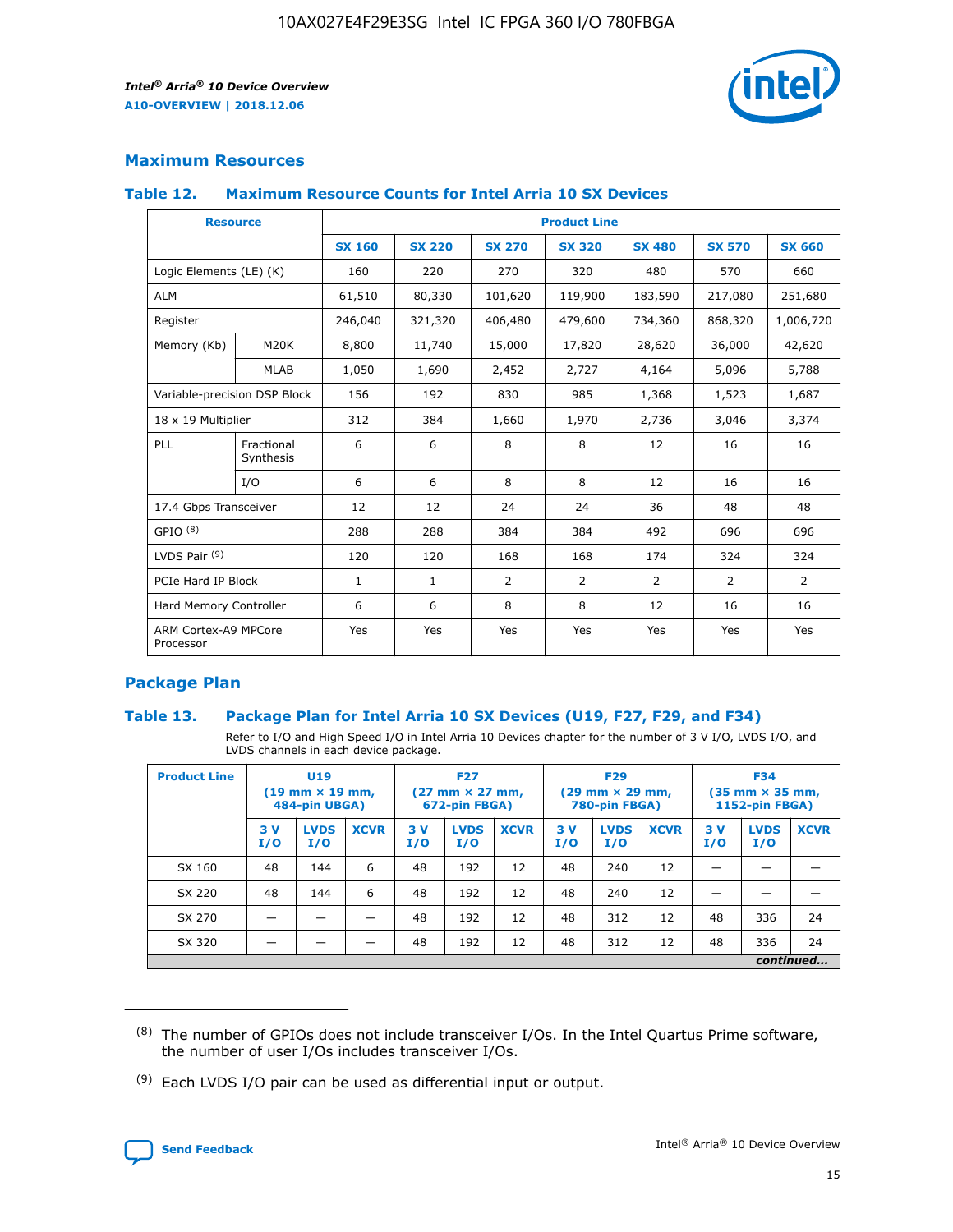

| <b>Product Line</b> | U <sub>19</sub><br>$(19 \text{ mm} \times 19 \text{ mm})$<br>484-pin UBGA) |                    | <b>F27</b><br>$(27 \text{ mm} \times 27 \text{ mm})$<br>672-pin FBGA) |           | <b>F29</b><br>$(29 \text{ mm} \times 29 \text{ mm})$<br>780-pin FBGA) |             |           | <b>F34</b><br>$(35$ mm $\times$ 35 mm,<br><b>1152-pin FBGA)</b> |             |           |                    |             |
|---------------------|----------------------------------------------------------------------------|--------------------|-----------------------------------------------------------------------|-----------|-----------------------------------------------------------------------|-------------|-----------|-----------------------------------------------------------------|-------------|-----------|--------------------|-------------|
|                     | 3V<br>I/O                                                                  | <b>LVDS</b><br>I/O | <b>XCVR</b>                                                           | 3V<br>I/O | <b>LVDS</b><br>I/O                                                    | <b>XCVR</b> | 3V<br>I/O | <b>LVDS</b><br>I/O                                              | <b>XCVR</b> | 3V<br>I/O | <b>LVDS</b><br>I/O | <b>XCVR</b> |
| SX 480              |                                                                            |                    |                                                                       |           |                                                                       |             | 48        | 312                                                             | 12          | 48        | 444                | 24          |
| SX 570              |                                                                            |                    |                                                                       |           |                                                                       |             |           |                                                                 |             | 48        | 444                | 24          |
| SX 660              |                                                                            |                    |                                                                       |           |                                                                       |             |           |                                                                 |             | 48        | 444                | 24          |

#### **Table 14. Package Plan for Intel Arria 10 SX Devices (F35, KF40, and NF40)**

Refer to I/O and High Speed I/O in Intel Arria 10 Devices chapter for the number of 3 V I/O, LVDS I/O, and LVDS channels in each device package.

| <b>Product Line</b> | <b>F35</b><br>(35 mm × 35 mm,<br><b>1152-pin FBGA)</b> |          |             |                                           | <b>KF40</b><br>(40 mm × 40 mm,<br>1517-pin FBGA) |    | <b>NF40</b><br>$(40 \text{ mm} \times 40 \text{ mm})$<br><b>1517-pin FBGA)</b> |          |             |  |
|---------------------|--------------------------------------------------------|----------|-------------|-------------------------------------------|--------------------------------------------------|----|--------------------------------------------------------------------------------|----------|-------------|--|
|                     | 3 V I/O                                                | LVDS I/O | <b>XCVR</b> | <b>LVDS I/O</b><br><b>XCVR</b><br>3 V I/O |                                                  |    | 3 V I/O                                                                        | LVDS I/O | <b>XCVR</b> |  |
| SX 270              | 48                                                     | 336      | 24          |                                           |                                                  |    |                                                                                |          |             |  |
| SX 320              | 48                                                     | 336      | 24          |                                           |                                                  |    |                                                                                |          |             |  |
| SX 480              | 48                                                     | 348      | 36          |                                           |                                                  |    |                                                                                |          |             |  |
| SX 570              | 48                                                     | 348      | 36          | 96<br>36<br>600                           |                                                  |    | 48                                                                             | 540      | 48          |  |
| SX 660              | 48                                                     | 348      | 36          | 96                                        | 600                                              | 36 | 48                                                                             | 540      | 48          |  |

#### **Related Information**

[I/O and High-Speed Differential I/O Interfaces in Intel Arria 10 Devices chapter, Intel](https://www.intel.com/content/www/us/en/programmable/documentation/sam1403482614086.html#sam1403482030321) [Arria 10 Device Handbook](https://www.intel.com/content/www/us/en/programmable/documentation/sam1403482614086.html#sam1403482030321)

Provides the number of 3 V and LVDS I/Os, and LVDS channels for each Intel Arria 10 device package.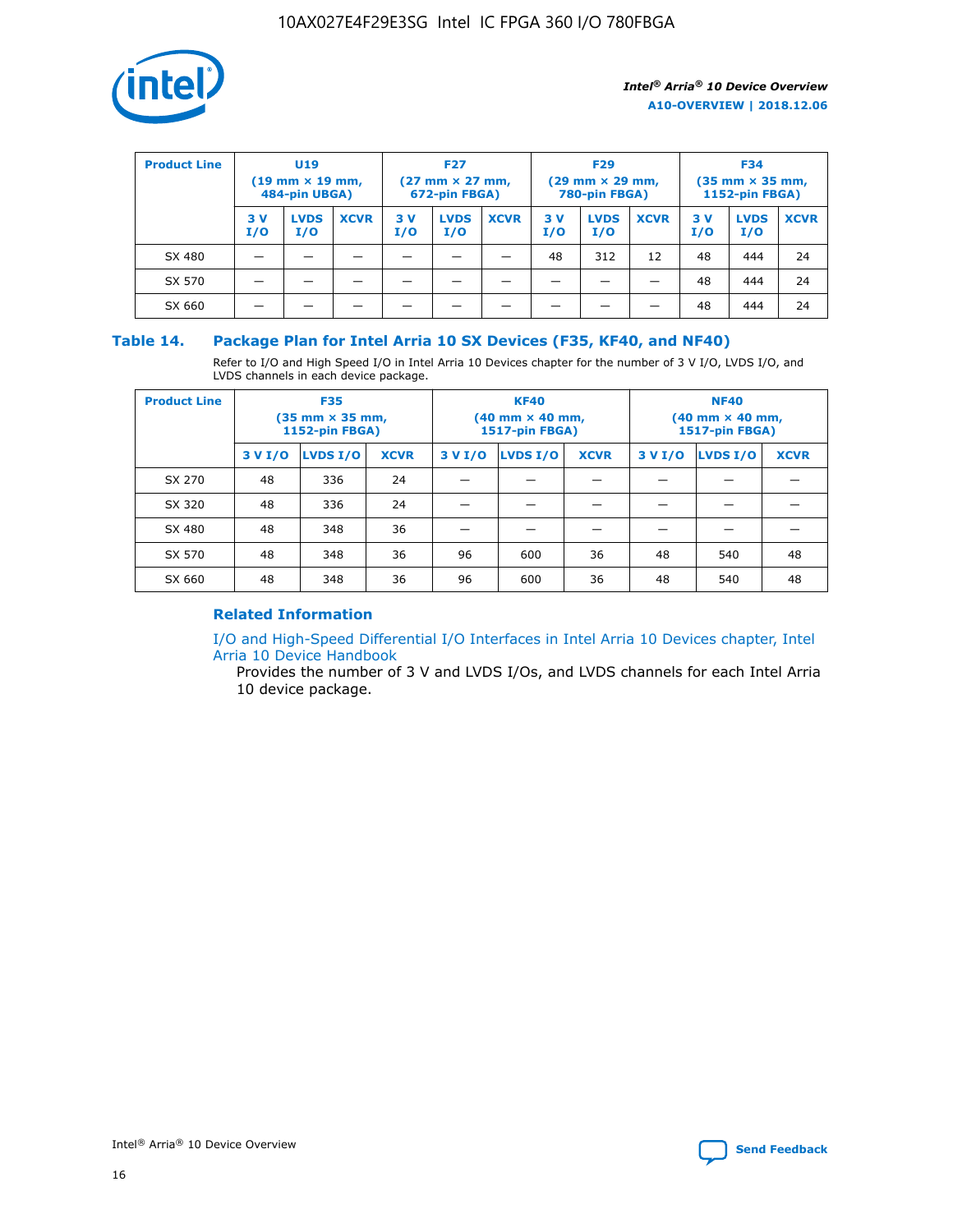

## **I/O Vertical Migration for Intel Arria 10 Devices**

#### **Figure 4. Migration Capability Across Intel Arria 10 Product Lines**

- The arrows indicate the migration paths. The devices included in each vertical migration path are shaded. Devices with fewer resources in the same path have lighter shades.
- To achieve the full I/O migration across product lines in the same migration path, restrict I/Os and transceivers usage to match the product line with the lowest I/O and transceiver counts.
- An LVDS I/O bank in the source device may be mapped to a 3 V I/O bank in the target device. To use memory interface clock frequency higher than 533 MHz, assign external memory interface pins only to banks that are LVDS I/O in both devices.
- There may be nominal 0.15 mm package height difference between some product lines in the same package type.
	- **Variant Product Line Package U19 F27 F29 F34 F35 KF40 NF40 RF40 NF45 SF45 UF45** Intel® Arria® 10 GX GX 160 GX 220 GX 270 GX 320 GX 480 GX 570 GX 660 GX 900 GX 1150 Intel Arria 10 GT GT 900 GT 1150 Intel Arria 10 SX SX 160 SX 220 SX 270 SX 320 SX 480 SX 570 SX 660
- Some migration paths are not shown in the Intel Quartus Prime software **Pin Migration View**.

*Note:* To verify the pin migration compatibility, use the **Pin Migration View** window in the Intel Quartus Prime software Pin Planner.

## **Adaptive Logic Module**

Intel Arria 10 devices use a 20 nm ALM as the basic building block of the logic fabric.

The ALM architecture is the same as the previous generation FPGAs, allowing for efficient implementation of logic functions and easy conversion of IP between the device generations.

The ALM, as shown in following figure, uses an 8-input fracturable look-up table (LUT) with four dedicated registers to help improve timing closure in register-rich designs and achieve an even higher design packing capability than the traditional two-register per LUT architecture.

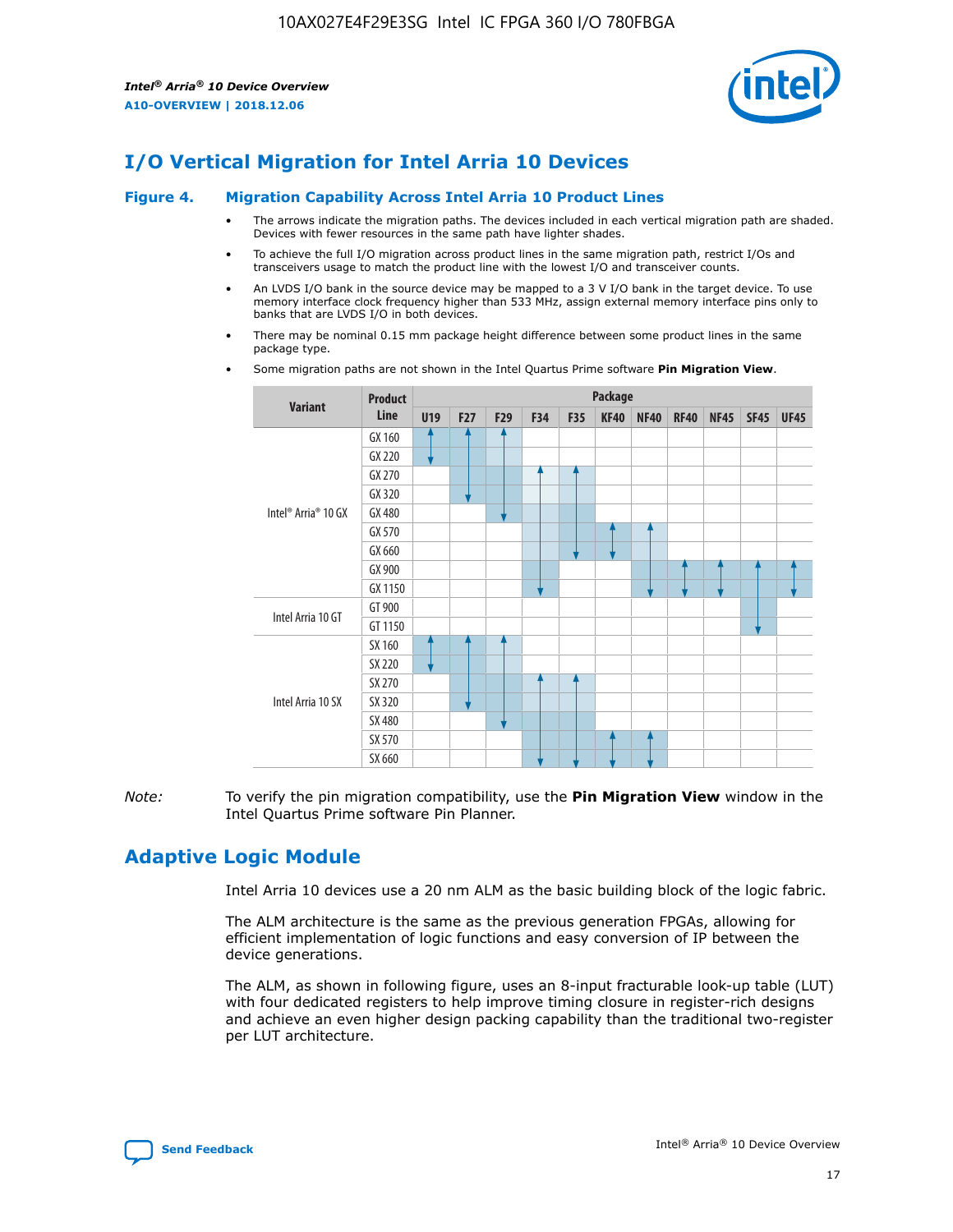

**Figure 5. ALM for Intel Arria 10 Devices**



The Intel Quartus Prime software optimizes your design according to the ALM logic structure and automatically maps legacy designs into the Intel Arria 10 ALM architecture.

## **Variable-Precision DSP Block**

The Intel Arria 10 variable precision DSP blocks support fixed-point arithmetic and floating-point arithmetic.

Features for fixed-point arithmetic:

- High-performance, power-optimized, and fully registered multiplication operations
- 18-bit and 27-bit word lengths
- Two 18 x 19 multipliers or one 27 x 27 multiplier per DSP block
- Built-in addition, subtraction, and 64-bit double accumulation register to combine multiplication results
- Cascading 19-bit or 27-bit when pre-adder is disabled and cascading 18-bit when pre-adder is used to form the tap-delay line for filtering applications
- Cascading 64-bit output bus to propagate output results from one block to the next block without external logic support
- Hard pre-adder supported in 19-bit and 27-bit modes for symmetric filters
- Internal coefficient register bank in both 18-bit and 27-bit modes for filter implementation
- 18-bit and 27-bit systolic finite impulse response (FIR) filters with distributed output adder
- Biased rounding support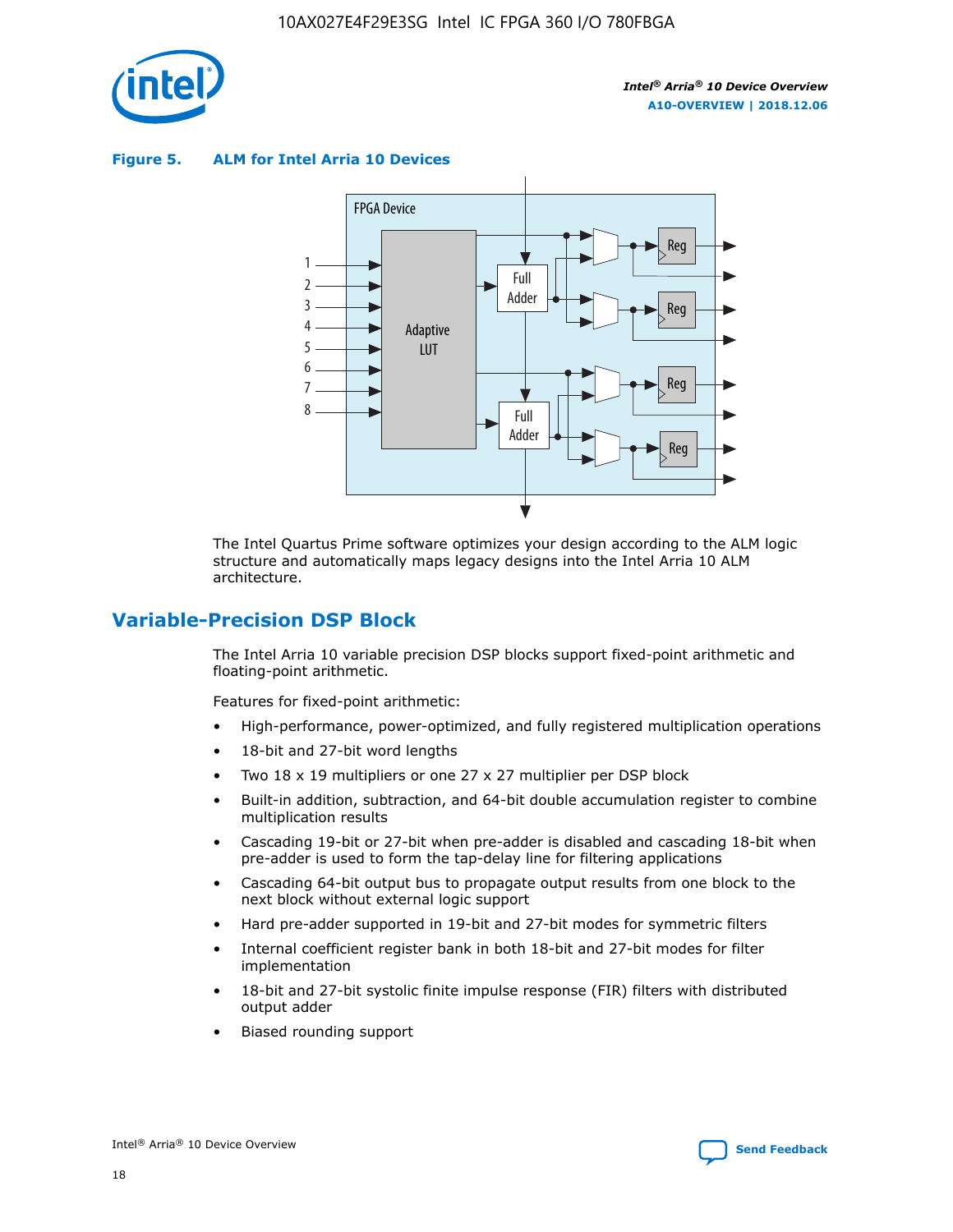

Features for floating-point arithmetic:

- A completely hardened architecture that supports multiplication, addition, subtraction, multiply-add, and multiply-subtract
- Multiplication with accumulation capability and a dynamic accumulator reset control
- Multiplication with cascade summation capability
- Multiplication with cascade subtraction capability
- Complex multiplication
- Direct vector dot product
- Systolic FIR filter

#### **Table 15. Variable-Precision DSP Block Configurations for Intel Arria 10 Devices**

| <b>Usage Example</b>                                       | <b>Multiplier Size (Bit)</b>    | <b>DSP Block Resources</b> |
|------------------------------------------------------------|---------------------------------|----------------------------|
| Medium precision fixed point                               | Two 18 x 19                     |                            |
| High precision fixed or Single precision<br>floating point | One 27 x 27                     |                            |
| Fixed point FFTs                                           | One 19 x 36 with external adder |                            |
| Very high precision fixed point                            | One 36 x 36 with external adder |                            |
| Double precision floating point                            | One 54 x 54 with external adder | 4                          |

#### **Table 16. Resources for Fixed-Point Arithmetic in Intel Arria 10 Devices**

The table lists the variable-precision DSP resources by bit precision for each Intel Arria 10 device.

| <b>Variant</b>  | <b>Product Line</b> | <b>Variable-</b><br>precision<br><b>DSP Block</b> | <b>Independent Input and Output</b><br><b>Multiplications Operator</b> |                                     | 18 x 19<br><b>Multiplier</b><br><b>Adder Sum</b> | $18 \times 18$<br><b>Multiplier</b><br><b>Adder</b> |
|-----------------|---------------------|---------------------------------------------------|------------------------------------------------------------------------|-------------------------------------|--------------------------------------------------|-----------------------------------------------------|
|                 |                     |                                                   | 18 x 19<br><b>Multiplier</b>                                           | $27 \times 27$<br><b>Multiplier</b> | <b>Mode</b>                                      | <b>Summed with</b><br>36 bit Input                  |
| AIntel Arria 10 | GX 160              | 156                                               | 312                                                                    | 156                                 | 156                                              | 156                                                 |
| GX              | GX 220              | 192                                               | 384                                                                    | 192                                 | 192                                              | 192                                                 |
|                 | GX 270              | 830                                               | 1,660                                                                  | 830                                 | 830                                              | 830                                                 |
|                 | GX 320              | 984                                               | 1,968                                                                  | 984                                 | 984                                              | 984                                                 |
|                 | GX 480              | 1,368                                             | 2,736                                                                  | 1,368                               | 1,368                                            | 1,368                                               |
|                 | GX 570              | 1,523                                             | 3,046                                                                  | 1,523                               | 1,523                                            | 1,523                                               |
|                 | GX 660              | 1,687                                             | 3,374                                                                  | 1,687                               | 1,687                                            | 1,687                                               |
|                 | GX 900              | 1,518                                             | 3,036                                                                  | 1,518                               | 1,518                                            | 1,518                                               |
|                 | GX 1150             | 1,518                                             | 3,036                                                                  | 1,518                               | 1,518                                            | 1,518                                               |
| Intel Arria 10  | GT 900              | 1,518                                             | 3,036                                                                  | 1,518                               | 1,518                                            | 1,518                                               |
| GT              | GT 1150             | 1,518                                             | 3,036                                                                  | 1,518                               | 1,518                                            | 1,518                                               |
| Intel Arria 10  | SX 160              | 156                                               | 312                                                                    | 156                                 | 156                                              | 156                                                 |
| <b>SX</b>       | SX 220              | 192                                               | 384                                                                    | 192                                 | 192                                              | 192                                                 |
|                 | SX 270              | 830                                               | 1,660                                                                  | 830                                 | 830                                              | 830                                                 |
|                 |                     |                                                   |                                                                        |                                     |                                                  | continued                                           |

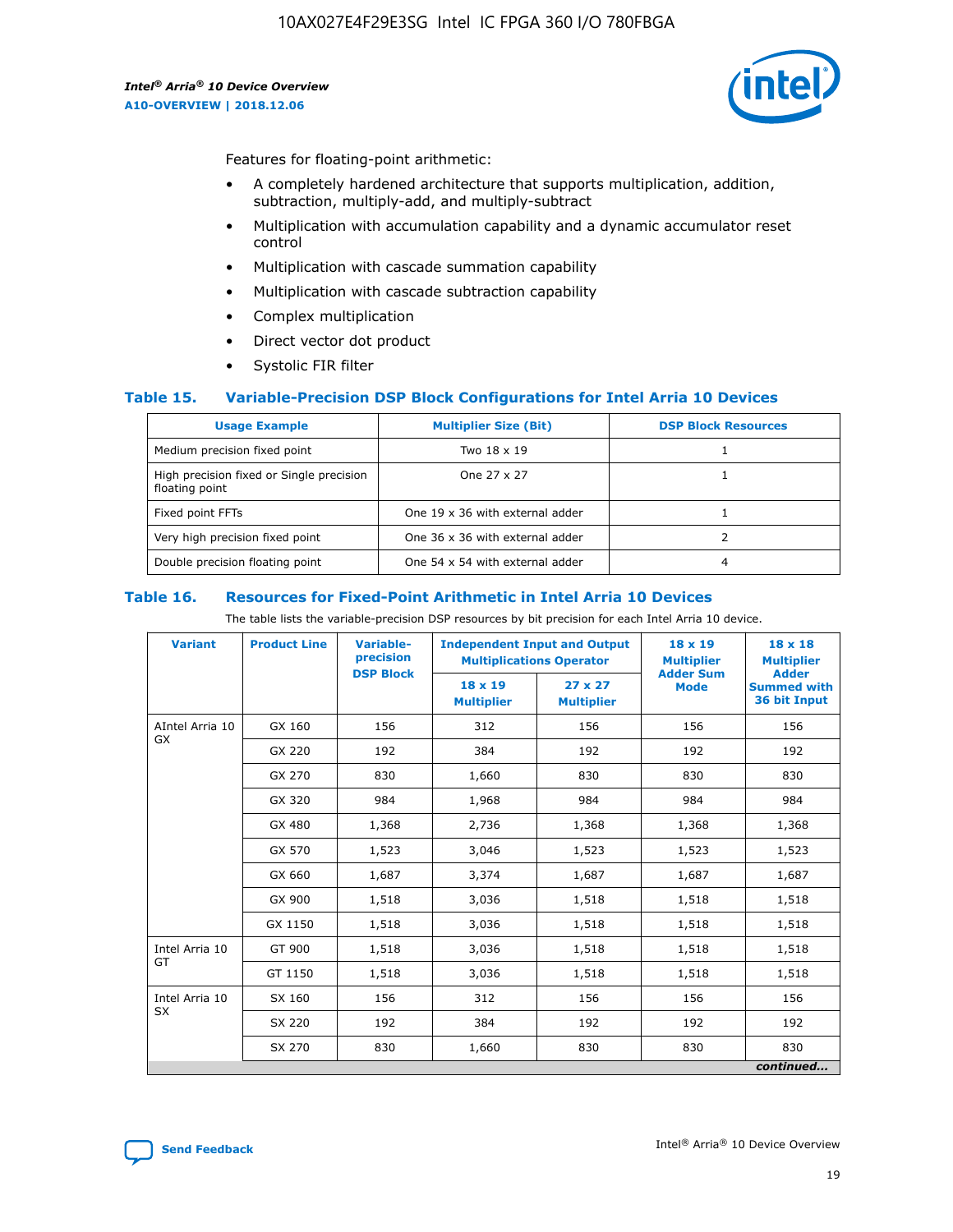

| <b>Variant</b> | <b>Product Line</b> | Variable-<br>precision | <b>Independent Input and Output</b><br><b>Multiplications Operator</b> |                                     | $18 \times 19$<br><b>Multiplier</b> | $18 \times 18$<br><b>Multiplier</b><br><b>Adder</b> |  |
|----------------|---------------------|------------------------|------------------------------------------------------------------------|-------------------------------------|-------------------------------------|-----------------------------------------------------|--|
|                |                     | <b>DSP Block</b>       | $18 \times 19$<br><b>Multiplier</b>                                    | $27 \times 27$<br><b>Multiplier</b> | <b>Adder Sum</b><br><b>Mode</b>     | <b>Summed with</b><br>36 bit Input                  |  |
|                | SX 320              | 984                    | 1,968                                                                  | 984                                 | 984                                 | 984                                                 |  |
|                | SX 480              | 1,368                  | 2,736                                                                  | 1,368                               | 1,368                               | 1,368                                               |  |
|                | SX 570              | 1,523                  | 3,046                                                                  | 1,523                               | 1,523                               | 1,523                                               |  |
|                | SX 660              | 1,687                  | 3,374                                                                  | 1,687                               | 1,687                               | 1,687                                               |  |

## **Table 17. Resources for Floating-Point Arithmetic in Intel Arria 10 Devices**

The table lists the variable-precision DSP resources by bit precision for each Intel Arria 10 device.

| <b>Variant</b> | <b>Product Line</b> | <b>Variable-</b><br>precision<br><b>DSP Block</b> | <b>Single</b><br><b>Precision</b><br><b>Floating-Point</b><br><b>Multiplication</b><br><b>Mode</b> | <b>Single-Precision</b><br><b>Floating-Point</b><br><b>Adder Mode</b> | Single-<br><b>Precision</b><br><b>Floating-Point</b><br><b>Multiply</b><br><b>Accumulate</b><br><b>Mode</b> | <b>Peak</b><br><b>Giga Floating-</b><br><b>Point</b><br><b>Operations</b><br>per Second<br>(GFLOPs) |
|----------------|---------------------|---------------------------------------------------|----------------------------------------------------------------------------------------------------|-----------------------------------------------------------------------|-------------------------------------------------------------------------------------------------------------|-----------------------------------------------------------------------------------------------------|
| Intel Arria 10 | GX 160              | 156                                               | 156                                                                                                | 156                                                                   | 156                                                                                                         | 140                                                                                                 |
| GX             | GX 220              | 192                                               | 192                                                                                                | 192                                                                   | 192                                                                                                         | 173                                                                                                 |
|                | GX 270              | 830                                               | 830                                                                                                | 830                                                                   | 830                                                                                                         | 747                                                                                                 |
|                | GX 320              | 984                                               | 984                                                                                                | 984                                                                   | 984                                                                                                         | 886                                                                                                 |
|                | GX 480              | 1,369                                             | 1,368                                                                                              | 1,368                                                                 | 1,368                                                                                                       | 1,231                                                                                               |
|                | GX 570              | 1,523                                             | 1,523                                                                                              | 1,523                                                                 | 1,523                                                                                                       | 1,371                                                                                               |
|                | GX 660              | 1,687                                             | 1,687                                                                                              | 1,687                                                                 | 1,687                                                                                                       | 1,518                                                                                               |
|                | GX 900              | 1,518                                             | 1,518                                                                                              | 1,518                                                                 | 1,518                                                                                                       | 1,366                                                                                               |
|                | GX 1150             | 1,518                                             | 1,518                                                                                              | 1,518                                                                 | 1,518                                                                                                       | 1,366                                                                                               |
| Intel Arria 10 | GT 900              | 1,518                                             | 1,518                                                                                              | 1,518                                                                 | 1,518                                                                                                       | 1,366                                                                                               |
| GT             | GT 1150             | 1,518                                             | 1,518                                                                                              | 1,518                                                                 | 1,518                                                                                                       | 1,366                                                                                               |
| Intel Arria 10 | SX 160              | 156                                               | 156                                                                                                | 156                                                                   | 156                                                                                                         | 140                                                                                                 |
| <b>SX</b>      | SX 220              | 192                                               | 192                                                                                                | 192                                                                   | 192                                                                                                         | 173                                                                                                 |
|                | SX 270              | 830                                               | 830                                                                                                | 830                                                                   | 830                                                                                                         | 747                                                                                                 |
|                | SX 320              | 984                                               | 984                                                                                                | 984                                                                   | 984                                                                                                         | 886                                                                                                 |
|                | SX 480              | 1,369                                             | 1,368                                                                                              | 1,368                                                                 | 1,368                                                                                                       | 1,231                                                                                               |
|                | SX 570              | 1,523                                             | 1,523                                                                                              | 1,523                                                                 | 1,523                                                                                                       | 1,371                                                                                               |
|                | SX 660              | 1,687                                             | 1,687                                                                                              | 1,687                                                                 | 1,687                                                                                                       | 1,518                                                                                               |

## **Embedded Memory Blocks**

The embedded memory blocks in the devices are flexible and designed to provide an optimal amount of small- and large-sized memory arrays to fit your design requirements.

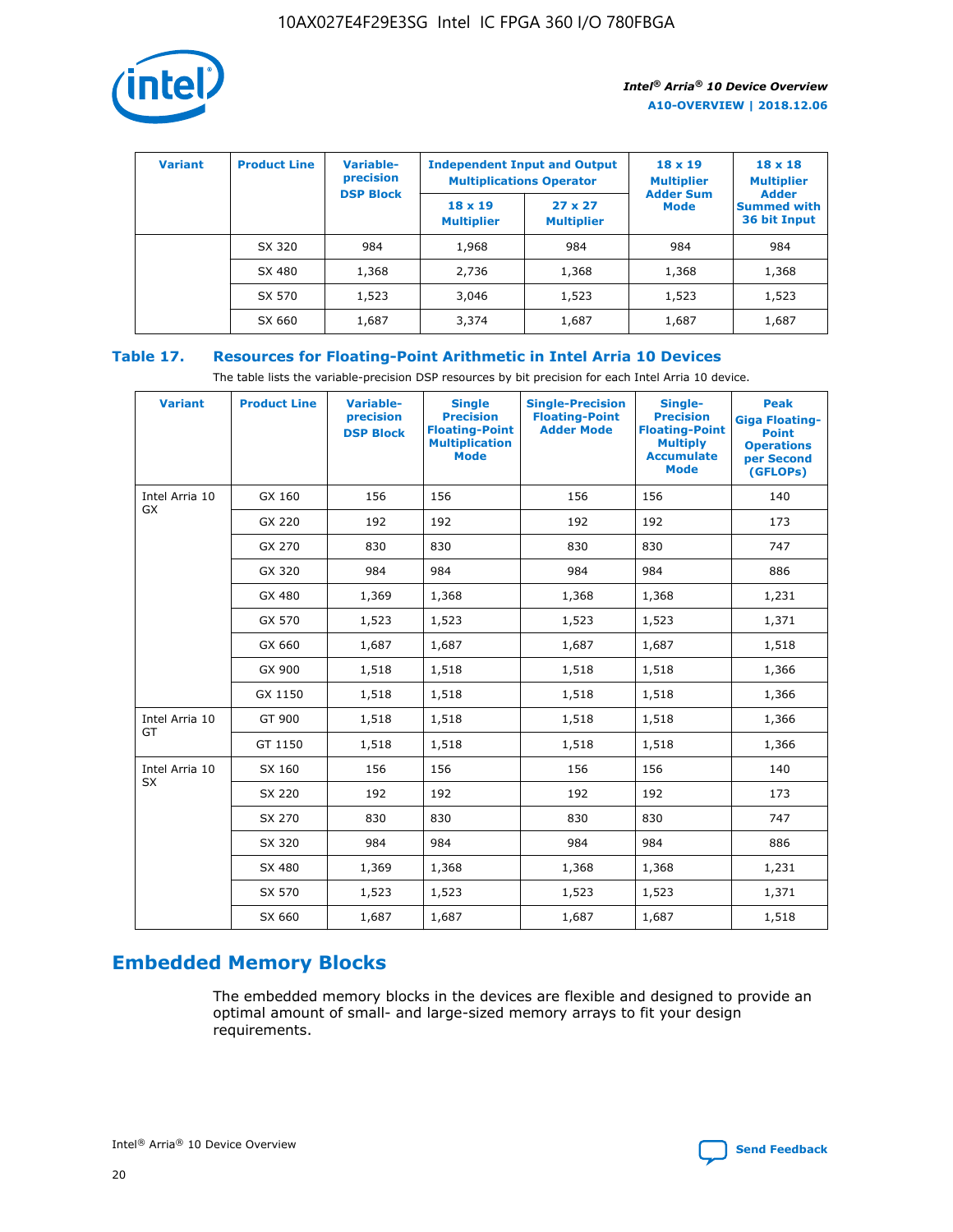

## **Types of Embedded Memory**

The Intel Arria 10 devices contain two types of memory blocks:

- 20 Kb M20K blocks—blocks of dedicated memory resources. The M20K blocks are ideal for larger memory arrays while still providing a large number of independent ports.
- 640 bit memory logic array blocks (MLABs)—enhanced memory blocks that are configured from dual-purpose logic array blocks (LABs). The MLABs are ideal for wide and shallow memory arrays. The MLABs are optimized for implementation of shift registers for digital signal processing (DSP) applications, wide and shallow FIFO buffers, and filter delay lines. Each MLAB is made up of ten adaptive logic modules (ALMs). In the Intel Arria 10 devices, you can configure these ALMs as ten 32 x 2 blocks, giving you one 32 x 20 simple dual-port SRAM block per MLAB.

## **Embedded Memory Capacity in Intel Arria 10 Devices**

|                   | <b>Product</b> |              | <b>M20K</b>         | <b>MLAB</b>  |                     | <b>Total RAM Bit</b> |
|-------------------|----------------|--------------|---------------------|--------------|---------------------|----------------------|
| <b>Variant</b>    | <b>Line</b>    | <b>Block</b> | <b>RAM Bit (Kb)</b> | <b>Block</b> | <b>RAM Bit (Kb)</b> | (Kb)                 |
| Intel Arria 10 GX | GX 160         | 440          | 8,800               | 1,680        | 1,050               | 9,850                |
|                   | GX 220         | 587          | 11,740              | 2,703        | 1,690               | 13,430               |
|                   | GX 270         | 750          | 15,000              | 3,922        | 2,452               | 17,452               |
|                   | GX 320         | 891          | 17,820              | 4,363        | 2,727               | 20,547               |
|                   | GX 480         | 1,431        | 28,620              | 6,662        | 4,164               | 32,784               |
|                   | GX 570         | 1,800        | 36,000              | 8,153        | 5,096               | 41,096               |
|                   | GX 660         | 2,131        | 42,620              | 9,260        | 5,788               | 48,408               |
|                   | GX 900         | 2,423        | 48,460              | 15,017       | 9,386               | 57,846               |
|                   | GX 1150        | 2,713        | 54,260              | 20,774       | 12,984              | 67,244               |
| Intel Arria 10 GT | GT 900         | 2,423        | 48,460              | 15,017       | 9,386               | 57,846               |
|                   | GT 1150        | 2,713        | 54,260              | 20,774       | 12,984              | 67,244               |
| Intel Arria 10 SX | SX 160         | 440          | 8,800               | 1,680        | 1,050               | 9,850                |
|                   | SX 220         | 587          | 11,740              | 2,703        | 1,690               | 13,430               |
|                   | SX 270         | 750          | 15,000              | 3,922        | 2,452               | 17,452               |
|                   | SX 320         | 891          | 17,820              | 4,363        | 2,727               | 20,547               |
|                   | SX 480         | 1,431        | 28,620              | 6,662        | 4,164               | 32,784               |
|                   | SX 570         | 1,800        | 36,000              | 8,153        | 5,096               | 41,096               |
|                   | SX 660         | 2,131        | 42,620              | 9,260        | 5,788               | 48,408               |

#### **Table 18. Embedded Memory Capacity and Distribution in Intel Arria 10 Devices**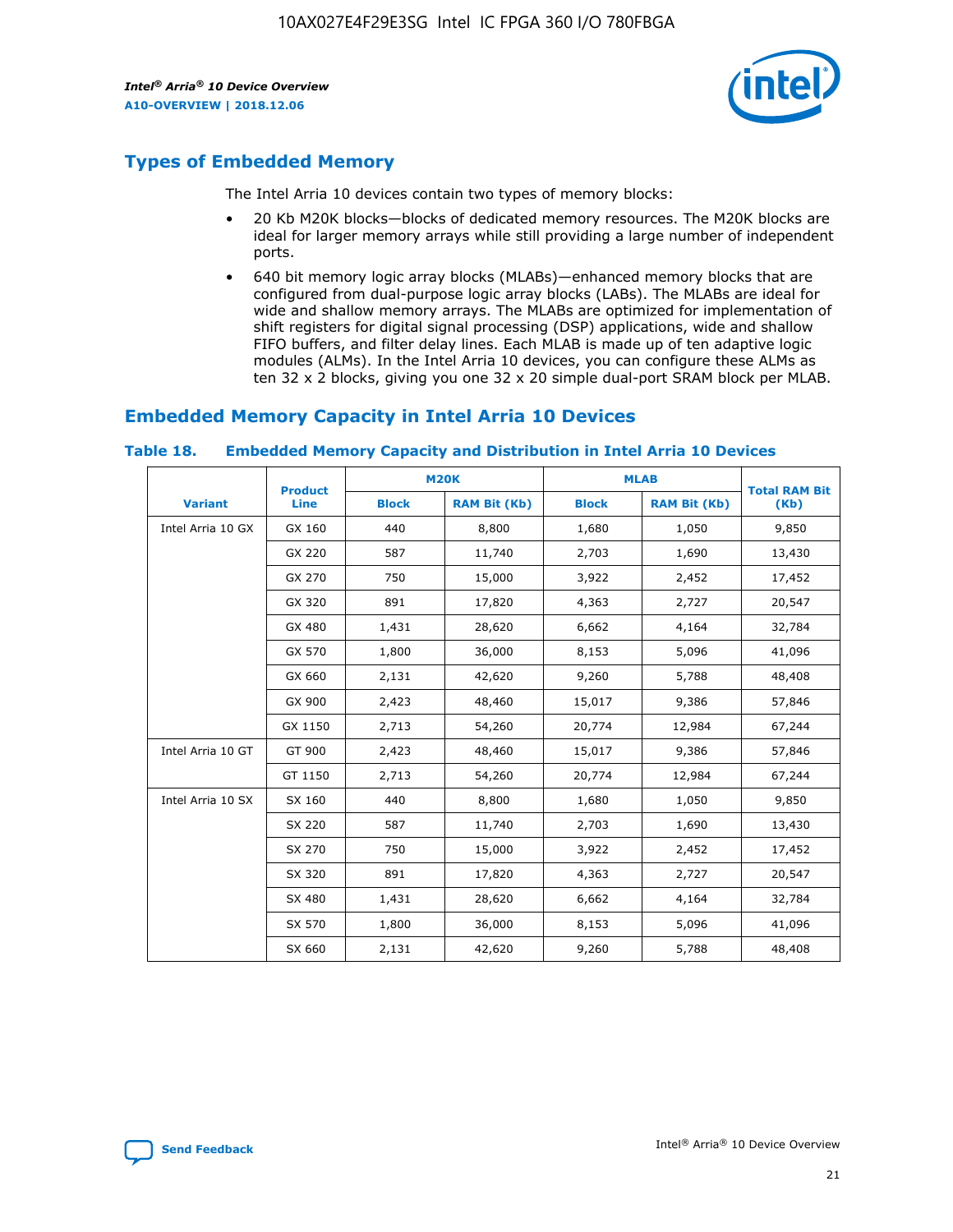

## **Embedded Memory Configurations for Single-port Mode**

#### **Table 19. Single-port Embedded Memory Configurations for Intel Arria 10 Devices**

This table lists the maximum configurations supported for single-port RAM and ROM modes.

| <b>Memory Block</b> | Depth (bits) | <b>Programmable Width</b> |
|---------------------|--------------|---------------------------|
| MLAB                | 32           | x16, x18, or x20          |
|                     | 64(10)       | x8, x9, x10               |
| M20K                | 512          | x40, x32                  |
|                     | 1K           | x20, x16                  |
|                     | 2K           | x10, x8                   |
|                     | 4K           | x5, x4                    |
|                     | 8K           | x2                        |
|                     | 16K          | x1                        |

## **Clock Networks and PLL Clock Sources**

The clock network architecture is based on Intel's global, regional, and peripheral clock structure. This clock structure is supported by dedicated clock input pins, fractional clock synthesis PLLs, and integer I/O PLLs.

#### **Clock Networks**

The Intel Arria 10 core clock networks are capable of up to 800 MHz fabric operation across the full industrial temperature range. For the external memory interface, the clock network supports the hard memory controller with speeds up to 2,400 Mbps in a quarter-rate transfer.

To reduce power consumption, the Intel Quartus Prime software identifies all unused sections of the clock network and powers them down.

#### **Fractional Synthesis and I/O PLLs**

Intel Arria 10 devices contain up to 32 fractional synthesis PLLs and up to 16 I/O PLLs that are available for both specific and general purpose uses in the core:

- Fractional synthesis PLLs—located in the column adjacent to the transceiver blocks
- I/O PLLs—located in each bank of the 48 I/Os

#### **Fractional Synthesis PLLs**

You can use the fractional synthesis PLLs to:

- Reduce the number of oscillators that are required on your board
- Reduce the number of clock pins that are used in the device by synthesizing multiple clock frequencies from a single reference clock source

<sup>(10)</sup> Supported through software emulation and consumes additional MLAB blocks.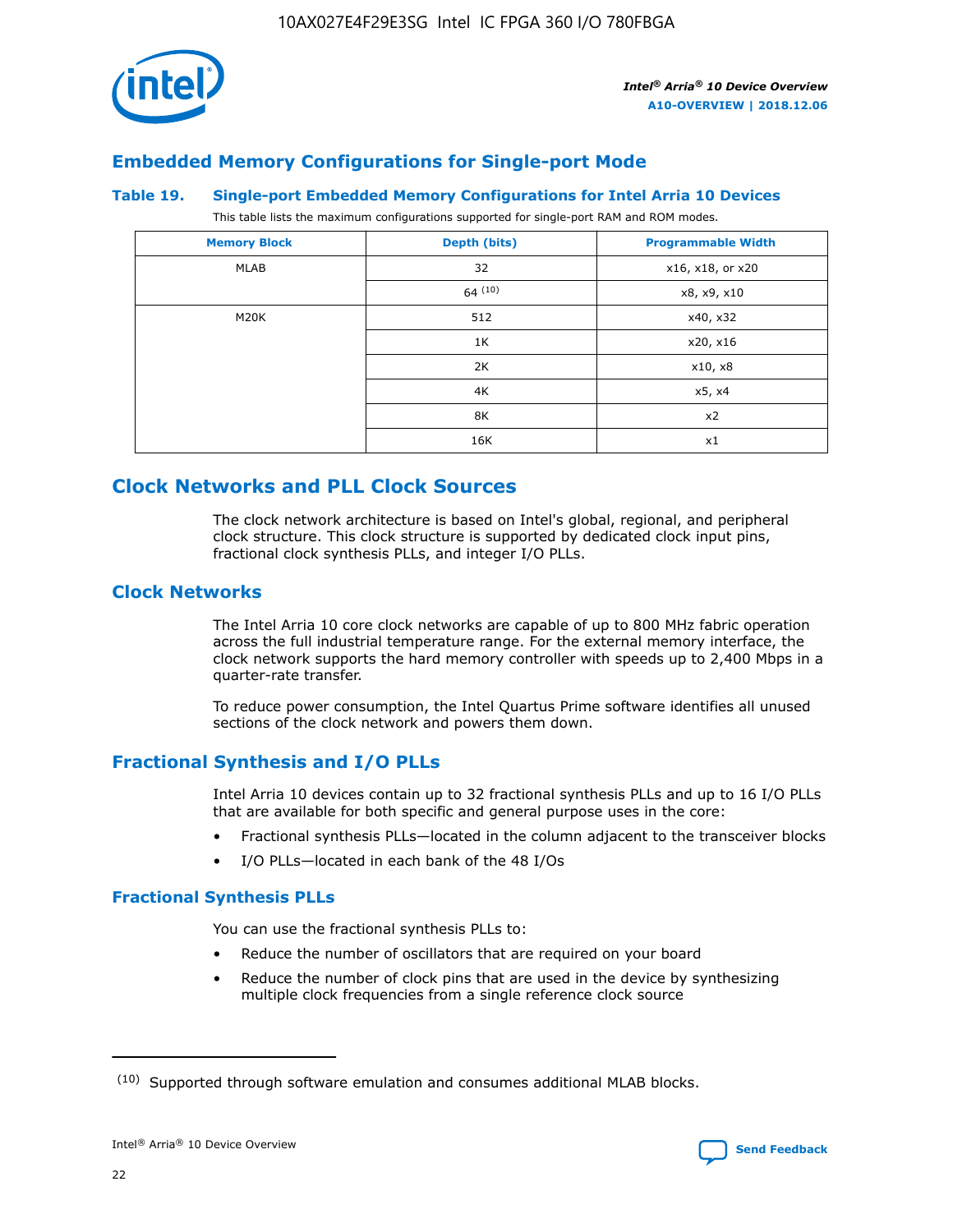10AX027E4F29E3SG Intel IC FPGA 360 I/O 780FBGA

*Intel® Arria® 10 Device Overview* **A10-OVERVIEW | 2018.12.06**



The fractional synthesis PLLs support the following features:

- Reference clock frequency synthesis for transceiver CMU and Advanced Transmit (ATX) PLLs
- Clock network delay compensation
- Zero-delay buffering
- Direct transmit clocking for transceivers
- Independently configurable into two modes:
	- Conventional integer mode equivalent to the general purpose PLL
	- Enhanced fractional mode with third order delta-sigma modulation
- PLL cascading

#### **I/O PLLs**

The integer mode I/O PLLs are located in each bank of 48 I/Os. You can use the I/O PLLs to simplify the design of external memory and high-speed LVDS interfaces.

In each I/O bank, the I/O PLLs are adjacent to the hard memory controllers and LVDS SERDES. Because these PLLs are tightly coupled with the I/Os that need to use them, it makes it easier to close timing.

You can use the I/O PLLs for general purpose applications in the core such as clock network delay compensation and zero-delay buffering.

Intel Arria 10 devices support PLL-to-PLL cascading.

## **FPGA General Purpose I/O**

Intel Arria 10 devices offer highly configurable GPIOs. Each I/O bank contains 48 general purpose I/Os and a high-efficiency hard memory controller.

The following list describes the features of the GPIOs:

- Consist of 3 V I/Os for high-voltage application and LVDS I/Os for differential signaling
	- Up to two 3 V I/O banks, available in some devices, that support up to 3 V I/O standards
	- LVDS I/O banks that support up to 1.8 V I/O standards
- Support a wide range of single-ended and differential I/O interfaces
- LVDS speeds up to 1.6 Gbps
- Each LVDS pair of pins has differential input and output buffers, allowing you to configure the LVDS direction for each pair.
- Programmable bus hold and weak pull-up
- Programmable differential output voltage  $(V_{OD})$  and programmable pre-emphasis

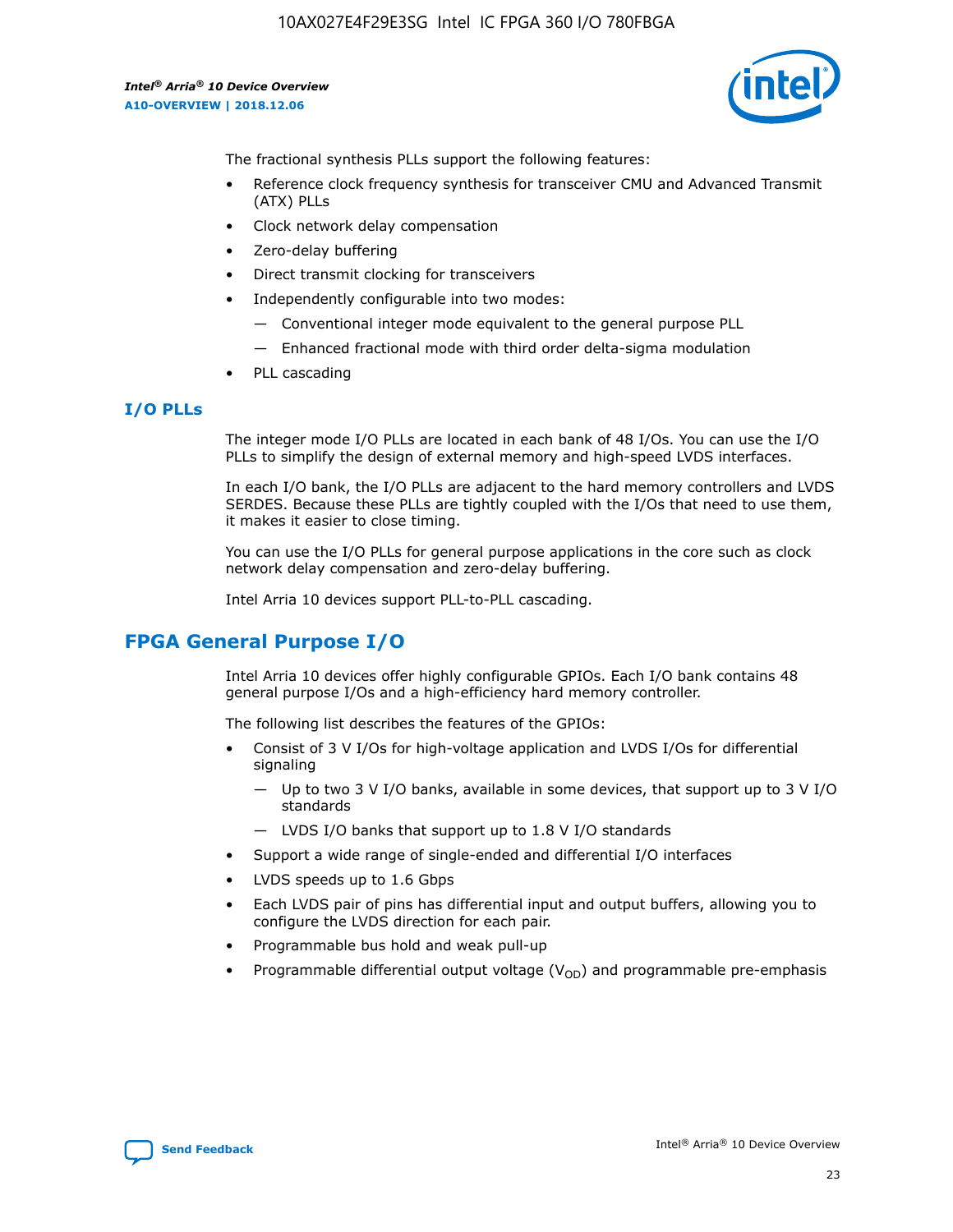

- Series (R<sub>S</sub>) and parallel (R<sub>T</sub>) on-chip termination (OCT) for all I/O banks with OCT calibration to limit the termination impedance variation
- On-chip dynamic termination that has the ability to swap between series and parallel termination, depending on whether there is read or write on a common bus for signal integrity
- Easy timing closure support using the hard read FIFO in the input register path, and delay-locked loop (DLL) delay chain with fine and coarse architecture

## **External Memory Interface**

Intel Arria 10 devices offer massive external memory bandwidth, with up to seven 32 bit DDR4 memory interfaces running at up to 2,400 Mbps. This bandwidth provides additional ease of design, lower power, and resource efficiencies of hardened highperformance memory controllers.

The memory interface within Intel Arria 10 FPGAs and SoCs delivers the highest performance and ease of use. You can configure up to a maximum width of 144 bits when using the hard or soft memory controllers. If required, you can bypass the hard memory controller and use a soft controller implemented in the user logic.

Each I/O contains a hardened DDR read/write path (PHY) capable of performing key memory interface functionality such as read/write leveling, FIFO buffering to lower latency and improve margin, timing calibration, and on-chip termination.

The timing calibration is aided by the inclusion of hard microcontrollers based on Intel's Nios® II technology, specifically tailored to control the calibration of multiple memory interfaces. This calibration allows the Intel Arria 10 device to compensate for any changes in process, voltage, or temperature either within the Intel Arria 10 device itself, or within the external memory device. The advanced calibration algorithms ensure maximum bandwidth and robust timing margin across all operating conditions.

In addition to parallel memory interfaces, Intel Arria 10 devices support serial memory technologies such as the Hybrid Memory Cube (HMC). The HMC is supported by the Intel Arria 10 high-speed serial transceivers which connect up to four HMC links, with each link running at data rates up to 15 Gbps.

#### **Related Information**

#### [External Memory Interface Spec Estimator](http://www.altera.com/technology/memory/estimator/mem-emif-index.html)

Provides a parametric tool that allows you to find and compare the performance of the supported external memory interfaces in IntelFPGAs.

## **Memory Standards Supported by Intel Arria 10 Devices**

The I/Os are designed to provide high performance support for existing and emerging external memory standards.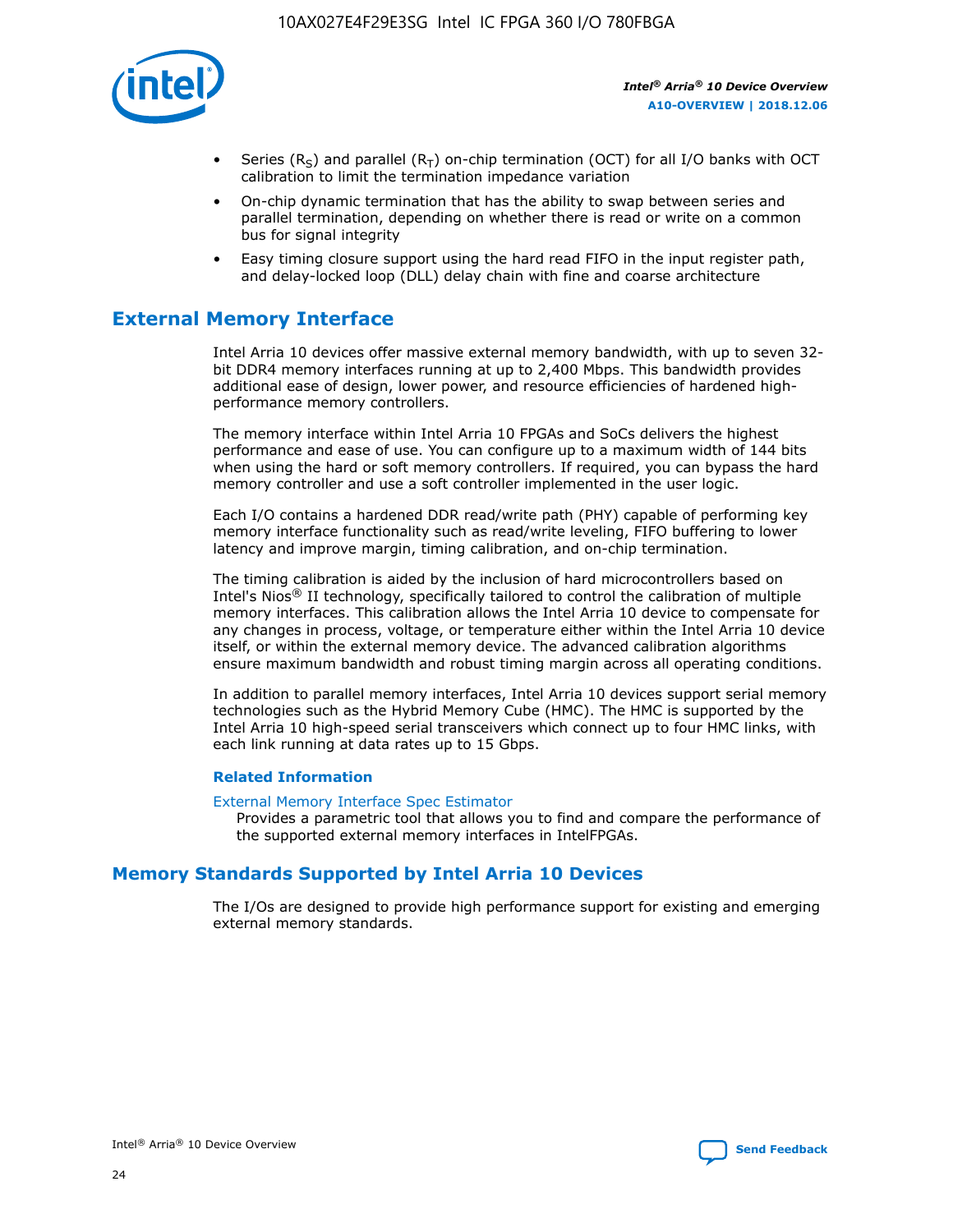

#### **Table 20. Memory Standards Supported by the Hard Memory Controller**

This table lists the overall capability of the hard memory controller. For specific details, refer to the External Memory Interface Spec Estimator and Intel Arria 10 Device Datasheet.

| <b>Memory Standard</b> | <b>Rate Support</b> | <b>Ping Pong PHY Support</b> | <b>Maximum Frequency</b><br>(MHz) |
|------------------------|---------------------|------------------------------|-----------------------------------|
| <b>DDR4 SDRAM</b>      | Quarter rate        | Yes                          | 1,067                             |
|                        |                     |                              | 1,200                             |
| DDR3 SDRAM             | Half rate           | Yes                          | 533                               |
|                        |                     |                              | 667                               |
|                        | Quarter rate        | Yes                          | 1,067                             |
|                        |                     |                              | 1,067                             |
| <b>DDR3L SDRAM</b>     | Half rate           | Yes                          | 533                               |
|                        |                     |                              | 667                               |
|                        | Quarter rate        | Yes                          | 933                               |
|                        |                     |                              | 933                               |
| LPDDR3 SDRAM           | Half rate           |                              | 533                               |
|                        | Quarter rate        |                              | 800                               |

#### **Table 21. Memory Standards Supported by the Soft Memory Controller**

| <b>Memory Standard</b>      | <b>Rate Support</b> | <b>Maximum Frequency</b><br>(MHz) |
|-----------------------------|---------------------|-----------------------------------|
| <b>RLDRAM 3 (11)</b>        | Quarter rate        | 1,200                             |
| ODR IV SRAM <sup>(11)</sup> | Quarter rate        | 1,067                             |
| <b>ODR II SRAM</b>          | Full rate           | 333                               |
|                             | Half rate           | 633                               |
| <b>ODR II+ SRAM</b>         | Full rate           | 333                               |
|                             | Half rate           | 633                               |
| <b>ODR II+ Xtreme SRAM</b>  | Full rate           | 333                               |
|                             | Half rate           | 633                               |

#### **Table 22. Memory Standards Supported by the HPS Hard Memory Controller**

The hard processor system (HPS) is available in Intel Arria 10 SoC devices only.

| <b>Memory Standard</b> | <b>Rate Support</b> | <b>Maximum Frequency</b><br>(MHz) |
|------------------------|---------------------|-----------------------------------|
| <b>DDR4 SDRAM</b>      | Half rate           | 1,200                             |
| <b>DDR3 SDRAM</b>      | Half rate           | 1,067                             |
| <b>DDR3L SDRAM</b>     | Half rate           | 933                               |

<sup>(11)</sup> Intel Arria 10 devices support this external memory interface using hard PHY with soft memory controller.

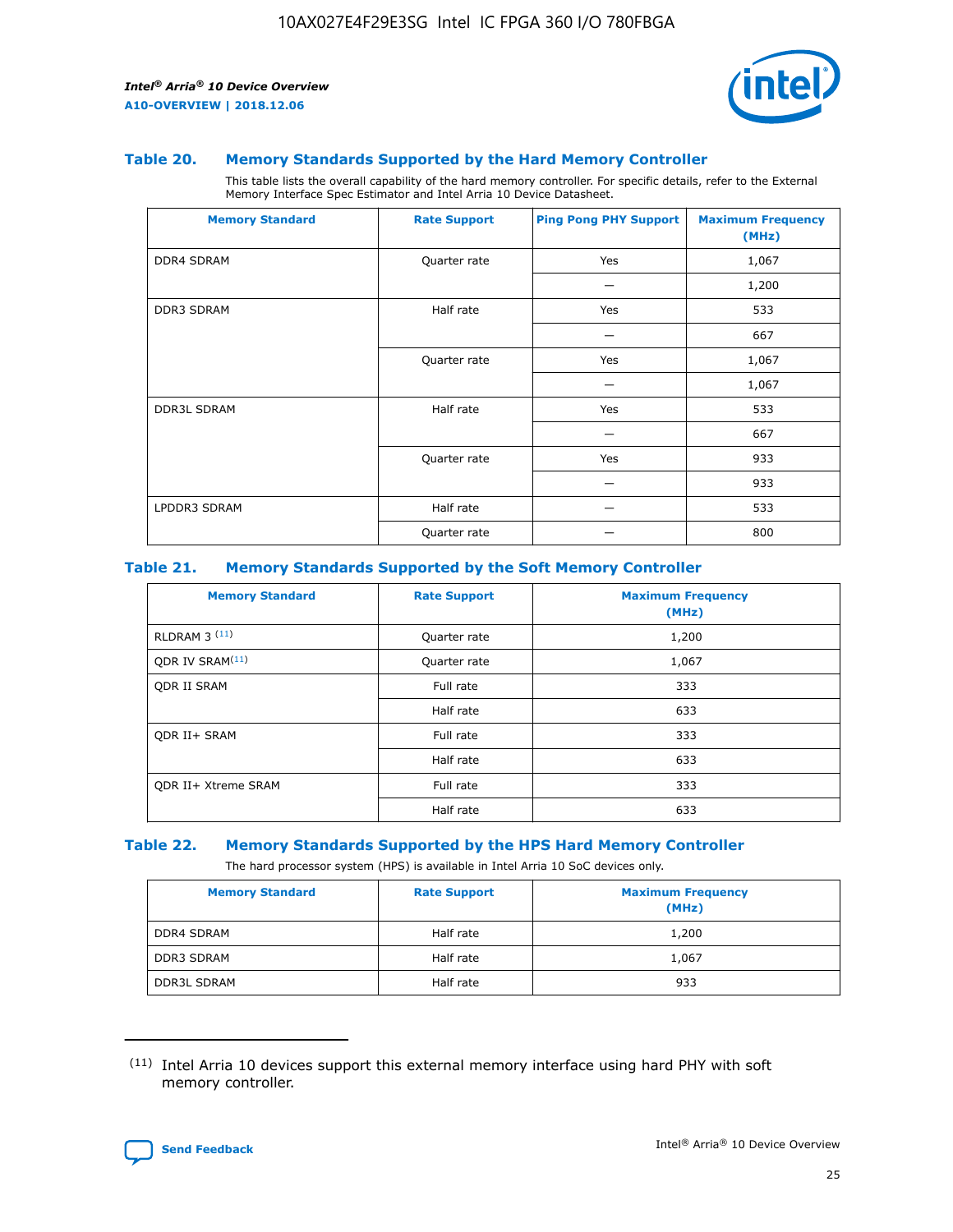

#### **Related Information**

#### [Intel Arria 10 Device Datasheet](https://www.intel.com/content/www/us/en/programmable/documentation/mcn1413182292568.html#mcn1413182153340)

Lists the memory interface performance according to memory interface standards, rank or chip select configurations, and Intel Arria 10 device speed grades.

## **PCIe Gen1, Gen2, and Gen3 Hard IP**

Intel Arria 10 devices contain PCIe hard IP that is designed for performance and ease-of-use:

- Includes all layers of the PCIe stack—transaction, data link and physical layers.
- Supports PCIe Gen3, Gen2, and Gen1 Endpoint and Root Port in x1, x2, x4, or x8 lane configuration.
- Operates independently from the core logic—optional configuration via protocol (CvP) allows the PCIe link to power up and complete link training in less than 100 ms while the Intel Arria 10 device completes loading the programming file for the rest of the FPGA.
- Provides added functionality that makes it easier to support emerging features such as Single Root I/O Virtualization (SR-IOV) and optional protocol extensions.
- Provides improved end-to-end datapath protection using ECC.
- Supports FPGA configuration via protocol (CvP) using PCIe at Gen3, Gen2, or Gen1 speed.

#### **Related Information**

PCS Features on page 30

## **Enhanced PCS Hard IP for Interlaken and 10 Gbps Ethernet**

## **Interlaken Support**

The Intel Arria 10 enhanced PCS hard IP provides integrated Interlaken PCS supporting rates up to 25.8 Gbps per lane.

The Interlaken PCS is based on the proven functionality of the PCS developed for Intel's previous generation FPGAs, which demonstrated interoperability with Interlaken ASSP vendors and third-party IP suppliers. The Interlaken PCS is present in every transceiver channel in Intel Arria 10 devices.

#### **Related Information**

PCS Features on page 30

#### **10 Gbps Ethernet Support**

The Intel Arria 10 enhanced PCS hard IP supports 10GBASE-R PCS compliant with IEEE 802.3 10 Gbps Ethernet (10GbE). The integrated hard IP support for 10GbE and the 10 Gbps transceivers save external PHY cost, board space, and system power.

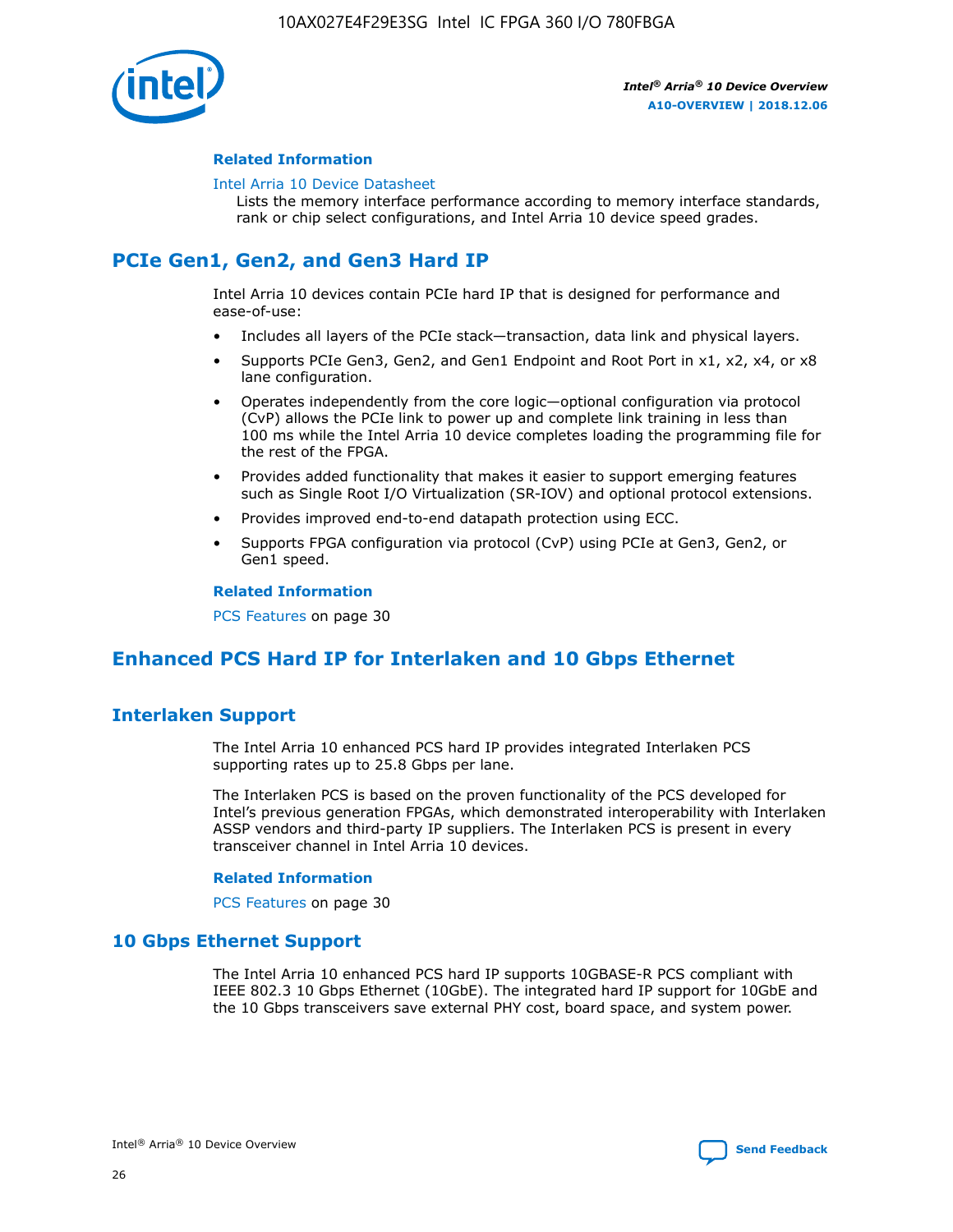

The scalable hard IP supports multiple independent 10GbE ports while using a single PLL for all the 10GBASE-R PCS instantiations, which saves on core logic resources and clock networks:

- Simplifies multiport 10GbE systems compared to XAUI interfaces that require an external XAUI-to-10G PHY.
- Incorporates Electronic Dispersion Compensation (EDC), which enables direct connection to standard 10 Gbps XFP and SFP+ pluggable optical modules.
- Supports backplane Ethernet applications and includes a hard 10GBASE-KR Forward Error Correction (FEC) circuit that you can use for 10 Gbps and 40 Gbps applications.

The 10 Gbps Ethernet PCS hard IP and 10GBASE-KR FEC are present in every transceiver channel.

#### **Related Information**

PCS Features on page 30

## **Low Power Serial Transceivers**

Intel Arria 10 FPGAs and SoCs include lowest power transceivers that deliver high bandwidth, throughput and low latency.

Intel Arria 10 devices deliver the industry's lowest power consumption per transceiver channel:

- 12.5 Gbps transceivers at as low as 242 mW
- 10 Gbps transceivers at as low as 168 mW
- 6 Gbps transceivers at as low as 117 mW

Intel Arria 10 transceivers support various data rates according to application:

- Chip-to-chip and chip-to-module applications—from 1 Gbps up to 25.8 Gbps
- Long reach and backplane applications—from 1 Gbps up to 12.5 with advanced adaptive equalization
- Critical power sensitive applications—from 1 Gbps up to 11.3 Gbps using lower power modes

The combination of 20 nm process technology and architectural advances provide the following benefits:

- Significant reduction in die area and power consumption
- Increase of up to two times in transceiver I/O density compared to previous generation devices while maintaining optimal signal integrity
- Up to 72 total transceiver channels—you can configure up to 6 of these channels to run as fast as 25.8 Gbps
- All channels feature continuous data rate support up to the maximum rated speed

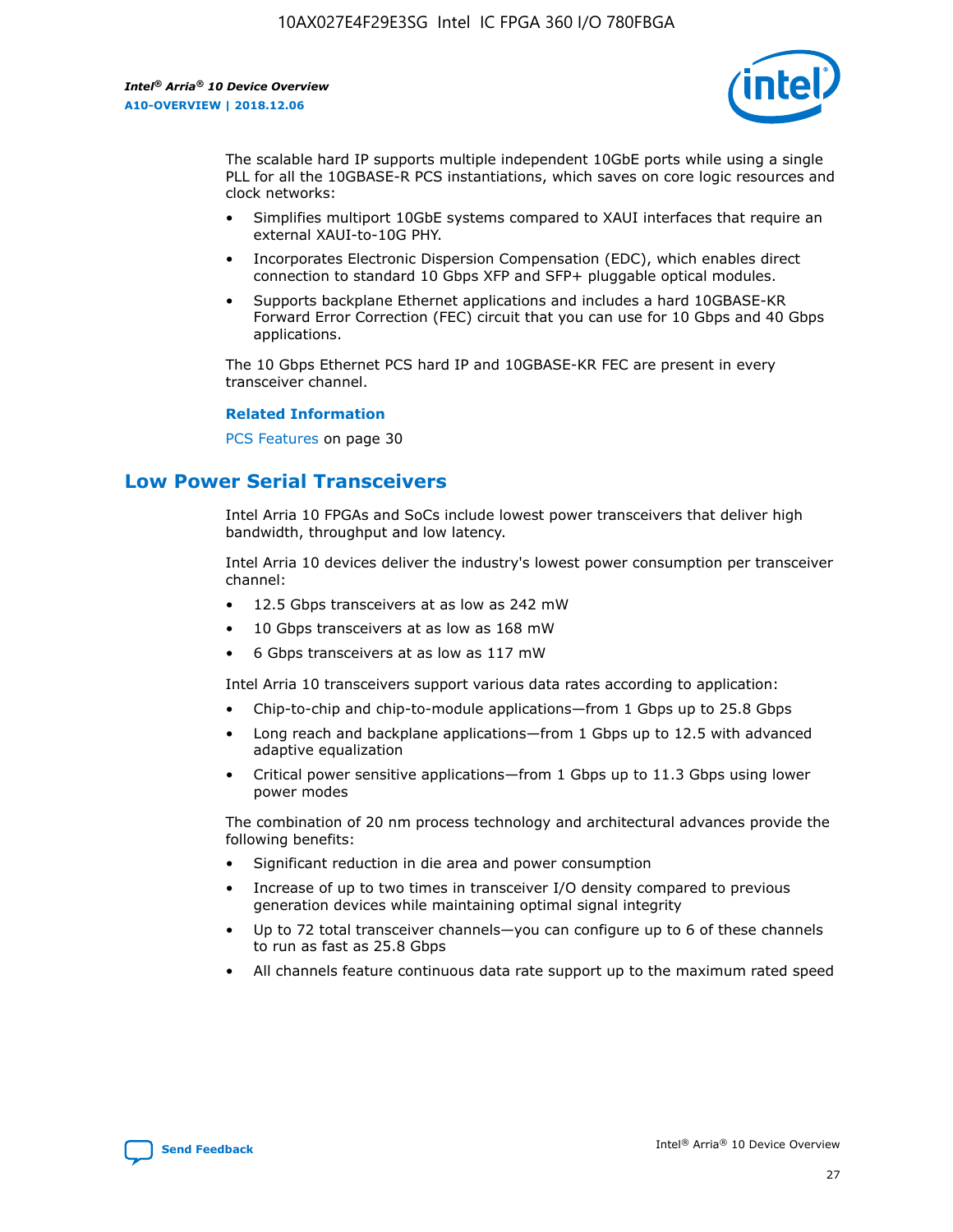

#### Transceiver PMA TX/RX PCS ATX PLL Transceiver PMA TX/RX PCS fPLL Network Flexible Clock Distribution Network PCS Transceiver PMA TX/RX FPGA **Clock Distribution** Fabric PCS Transceiver PMA TX/RX ATX Flexible PLL PCS Transceiver PMA TX/RX ▲ fPLL Transceiver PMA TX/RX PCS 4

#### **Figure 6. Intel Arria 10 Transceiver Block Architecture**

#### **Transceiver Channels**

All transceiver channels feature a dedicated Physical Medium Attachment (PMA) and a hardened Physical Coding Sublayer (PCS).

- The PMA provides primary interfacing capabilities to physical channels.
- The PCS typically handles encoding/decoding, word alignment, and other preprocessing functions before transferring data to the FPGA core fabric.

A transceiver channel consists of a PMA and a PCS block. Most transceiver banks have 6 channels. There are some transceiver banks that contain only 3 channels.

A wide variety of bonded and non-bonded data rate configurations is possible using a highly configurable clock distribution network. Up to 80 independent transceiver data rates can be configured.

The following figures are graphical representations of top views of the silicon die, which correspond to reverse views for flip chip packages. Different Intel Arria 10 devices may have different floorplans than the ones shown in the figures.

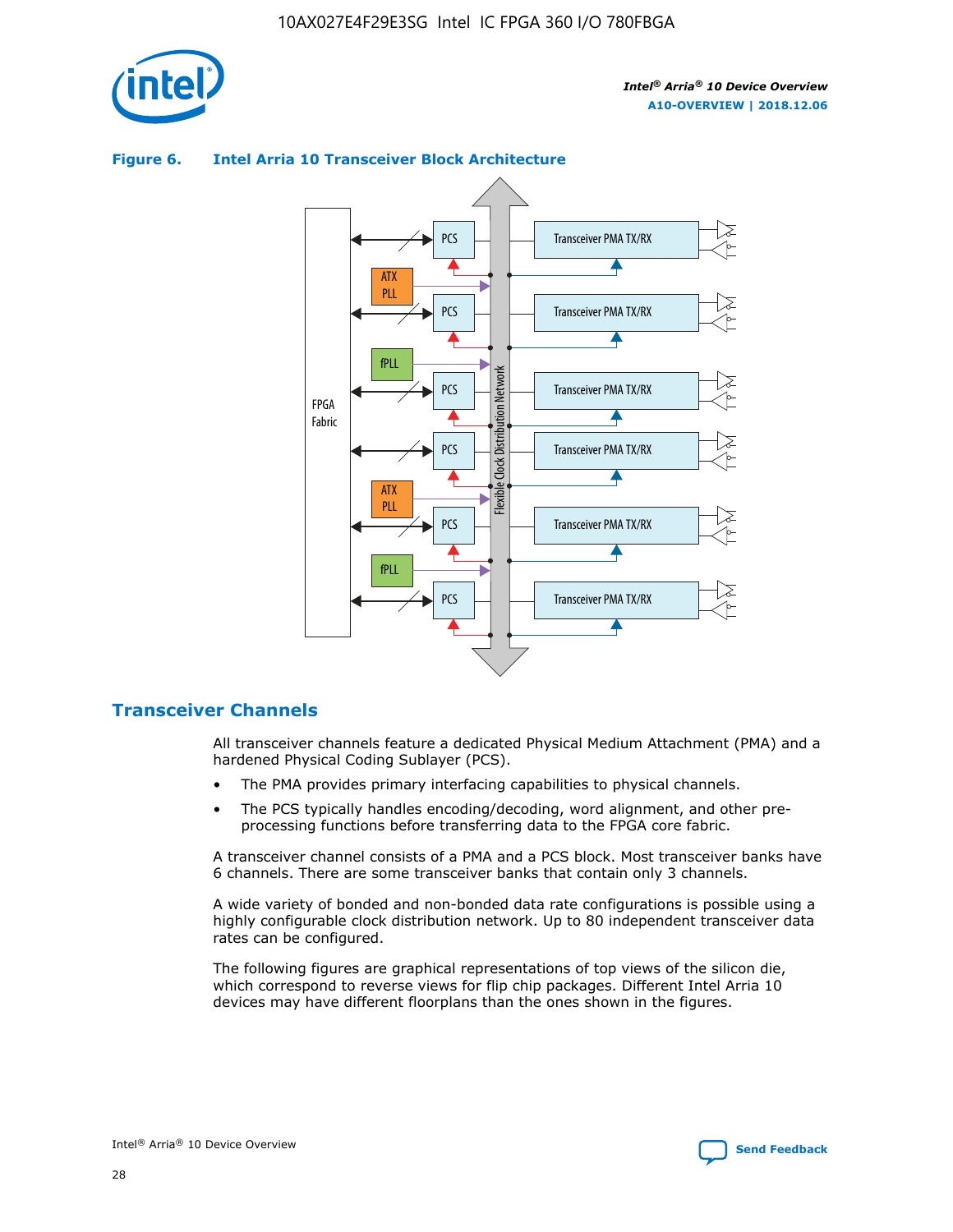

#### **Figure 7. Device Chip Overview for Intel Arria 10 GX and GT Devices**



#### **PMA Features**

Intel Arria 10 transceivers provide exceptional signal integrity at data rates up to 25.8 Gbps. Clocking options include ultra-low jitter ATX PLLs (LC tank based), clock multiplier unit (CMU) PLLs, and fractional PLLs.



Hard PCS Hard PCS Hard PCS Hard PCS Hard PCS

ATX (LC) Transmi PLL fPLL ATX (LC) **Transmit** PLL

Transceiver PMA Transceiver PMA Transceiver PMA

Transceiver PMA Transceiver PMA

Unused transceiver chann can be used as additional transceiver transmit PLLs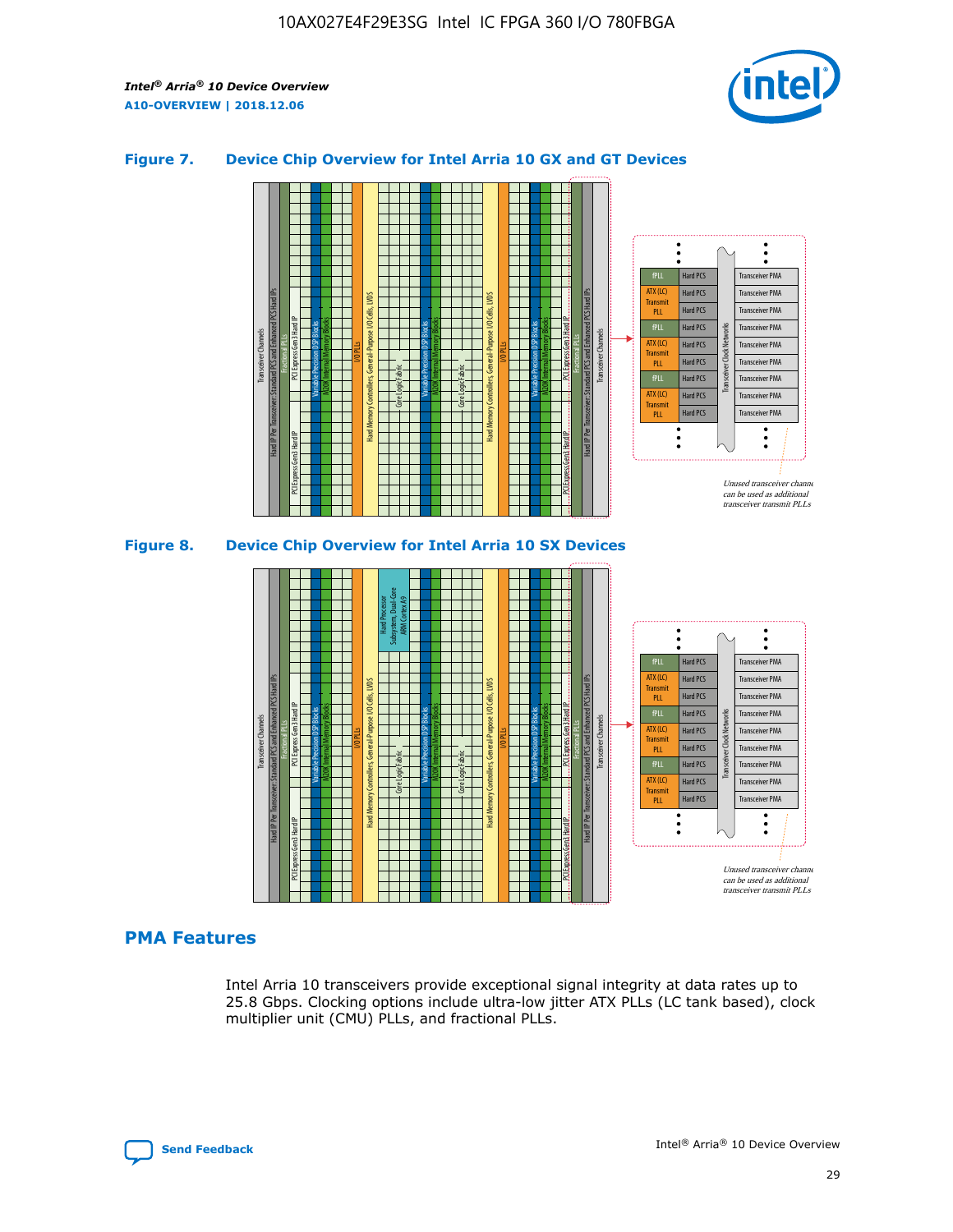

Each transceiver channel contains a channel PLL that can be used as the CMU PLL or clock data recovery (CDR) PLL. In CDR mode, the channel PLL recovers the receiver clock and data in the transceiver channel. Up to 80 independent data rates can be configured on a single Intel Arria 10 device.

#### **Table 23. PMA Features of the Transceivers in Intel Arria 10 Devices**

| <b>Feature</b>                                             | <b>Capability</b>                                                                                                                                                                                                             |
|------------------------------------------------------------|-------------------------------------------------------------------------------------------------------------------------------------------------------------------------------------------------------------------------------|
| Chip-to-Chip Data Rates                                    | 1 Gbps to 17.4 Gbps (Intel Arria 10 GX devices)<br>1 Gbps to 25.8 Gbps (Intel Arria 10 GT devices)                                                                                                                            |
| Backplane Support                                          | Drive backplanes at data rates up to 12.5 Gbps                                                                                                                                                                                |
| Optical Module Support                                     | SFP+/SFP, XFP, CXP, QSFP/QSFP28, CFP/CFP2/CFP4                                                                                                                                                                                |
| Cable Driving Support                                      | SFP+ Direct Attach, PCI Express over cable, eSATA                                                                                                                                                                             |
| Transmit Pre-Emphasis                                      | 4-tap transmit pre-emphasis and de-emphasis to compensate for system channel loss                                                                                                                                             |
| Continuous Time Linear<br>Equalizer (CTLE)                 | Dual mode, high-gain, and high-data rate, linear receive equalization to compensate for<br>system channel loss                                                                                                                |
| Decision Feedback Equalizer<br>(DFE)                       | 7-fixed and 4-floating tap DFE to equalize backplane channel loss in the presence of<br>crosstalk and noisy environments                                                                                                      |
| Variable Gain Amplifier                                    | Optimizes the signal amplitude prior to the CDR sampling and operates in fixed and<br>adaptive modes                                                                                                                          |
| Altera Digital Adaptive<br>Parametric Tuning (ADAPT)       | Fully digital adaptation engine to automatically adjust all link equalization parameters-<br>including CTLE, DFE, and variable gain amplifier blocks—that provide optimal link margin<br>without intervention from user logic |
| Precision Signal Integrity<br>Calibration Engine (PreSICE) | Hardened calibration controller to quickly calibrate all transceiver control parameters on<br>power-up, which provides the optimal signal integrity and jitter performance                                                    |
| Advanced Transmit (ATX)<br>PLL                             | Low jitter ATX (LC tank based) PLLs with continuous tuning range to cover a wide range of<br>standard and proprietary protocols                                                                                               |
| <b>Fractional PLLs</b>                                     | On-chip fractional frequency synthesizers to replace on-board crystal oscillators and reduce<br>system cost                                                                                                                   |
| Digitally Assisted Analog<br><b>CDR</b>                    | Superior jitter tolerance with fast lock time                                                                                                                                                                                 |
| Dynamic Partial<br>Reconfiguration                         | Allows independent control of the Avalon memory-mapped interface of each transceiver<br>channel for the highest transceiver flexibility                                                                                       |
| Multiple PCS-PMA and PCS-<br>PLD interface widths          | 8-, 10-, 16-, 20-, 32-, 40-, or 64-bit interface widths for flexibility of deserialization width,<br>encoding, and reduced latency                                                                                            |

## **PCS Features**

This table summarizes the Intel Arria 10 transceiver PCS features. You can use the transceiver PCS to support a wide range of protocols ranging from 1 Gbps to 25.8 Gbps.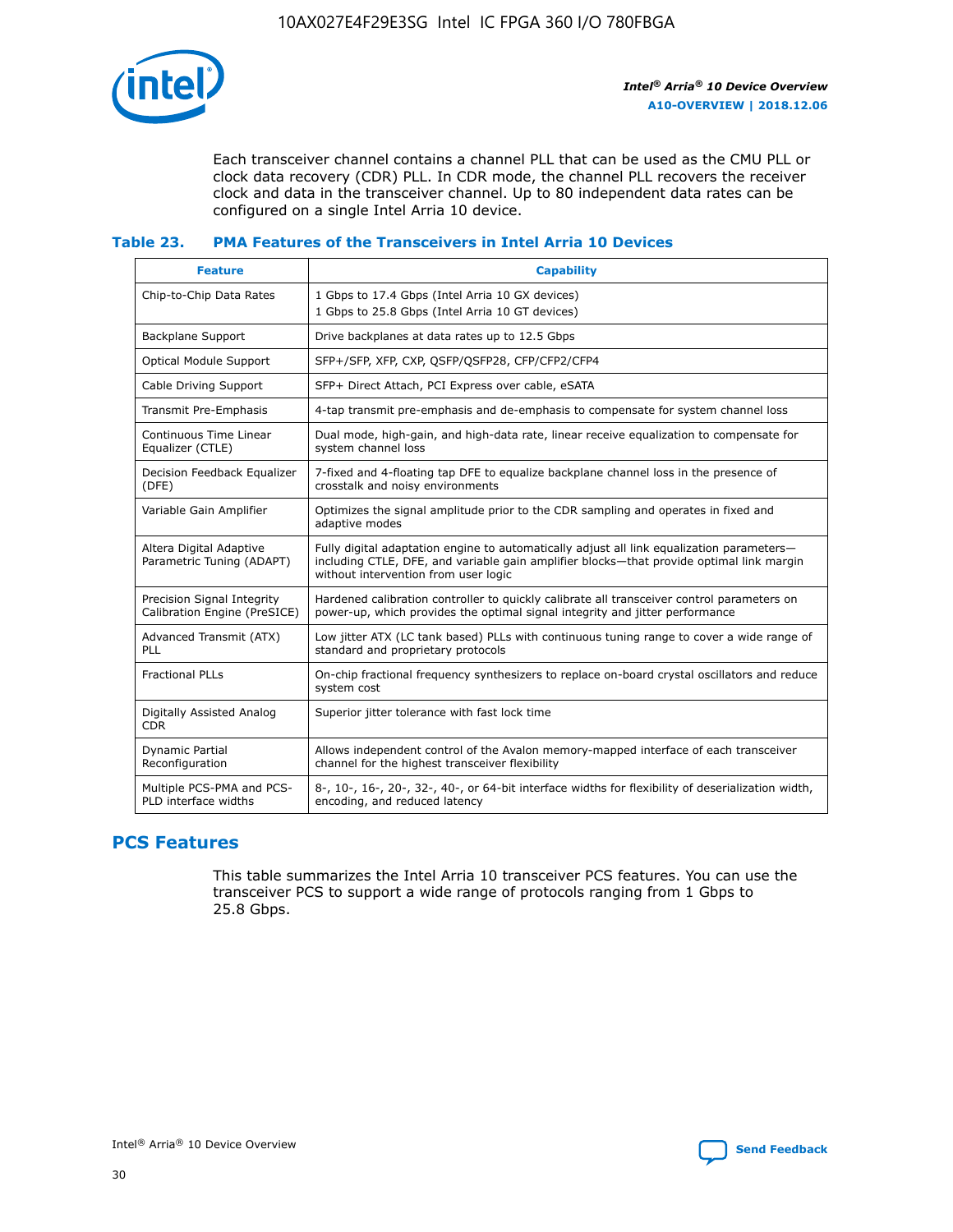

| <b>PCS</b>          | <b>Description</b>                                                                                                                                                                                                                                                                                                                                                                                             |
|---------------------|----------------------------------------------------------------------------------------------------------------------------------------------------------------------------------------------------------------------------------------------------------------------------------------------------------------------------------------------------------------------------------------------------------------|
| Standard PCS        | Operates at a data rate up to 12 Gbps<br>Supports protocols such as PCI-Express, CPRI 4.2+, GigE, IEEE 1588 in Hard PCS<br>Implements other protocols using Basic/Custom (Standard PCS) transceiver<br>configuration rules.                                                                                                                                                                                    |
| <b>Enhanced PCS</b> | Performs functions common to most serial data industry standards, such as word<br>alignment, encoding/decoding, and framing, before data is sent or received off-chip<br>through the PMA<br>• Handles data transfer to and from the FPGA fabric<br>Handles data transfer internally to and from the PMA<br>Provides frequency compensation<br>Performs channel bonding for multi-channel low skew applications |
| PCIe Gen3 PCS       | Supports the seamless switching of Data and Clock between the Gen1, Gen2, and Gen3<br>data rates<br>Provides support for PIPE 3.0 features<br>Supports the PIPE interface with the Hard IP enabled, as well as with the Hard IP<br>bypassed                                                                                                                                                                    |

#### **Related Information**

- PCIe Gen1, Gen2, and Gen3 Hard IP on page 26
- Interlaken Support on page 26
- 10 Gbps Ethernet Support on page 26

#### **PCS Protocol Support**

This table lists some of the protocols supported by the Intel Arria 10 transceiver PCS. For more information about the blocks in the transmitter and receiver data paths, refer to the related information.

| <b>Protocol</b>                                 | <b>Data Rate</b><br>(Gbps) | <b>Transceiver IP</b>       | <b>PCS Support</b>                      |
|-------------------------------------------------|----------------------------|-----------------------------|-----------------------------------------|
| PCIe Gen3 x1, x2, x4, x8                        | 8.0                        | Native PHY (PIPE)           | Standard PCS and PCIe<br>Gen3 PCS       |
| PCIe Gen2 x1, x2, x4, x8                        | 5.0                        | Native PHY (PIPE)           | <b>Standard PCS</b>                     |
| PCIe Gen1 x1, x2, x4, x8                        | 2.5                        | Native PHY (PIPE)           | Standard PCS                            |
| 1000BASE-X Gigabit Ethernet                     | 1.25                       | Native PHY                  | <b>Standard PCS</b>                     |
| 1000BASE-X Gigabit Ethernet with<br>IEEE 1588v2 | 1.25                       | Native PHY                  | Standard PCS                            |
| 10GBASE-R                                       | 10.3125                    | Native PHY                  | <b>Enhanced PCS</b>                     |
| 10GBASE-R with IEEE 1588v2                      | 10.3125                    | Native PHY                  | <b>Enhanced PCS</b>                     |
| 10GBASE-R with KR FEC                           | 10.3125                    | Native PHY                  | <b>Enhanced PCS</b>                     |
| 10GBASE-KR and 1000BASE-X                       | 10.3125                    | 1G/10GbE and 10GBASE-KR PHY | Standard PCS and<br><b>Enhanced PCS</b> |
| Interlaken (CEI-6G/11G)                         | 3.125 to 17.4              | Native PHY                  | <b>Enhanced PCS</b>                     |
| SFI-S/SFI-5.2                                   | 11.2                       | Native PHY                  | <b>Enhanced PCS</b>                     |
| $10G$ SDI                                       | 10.692                     | Native PHY                  | <b>Enhanced PCS</b>                     |
|                                                 |                            |                             | continued                               |

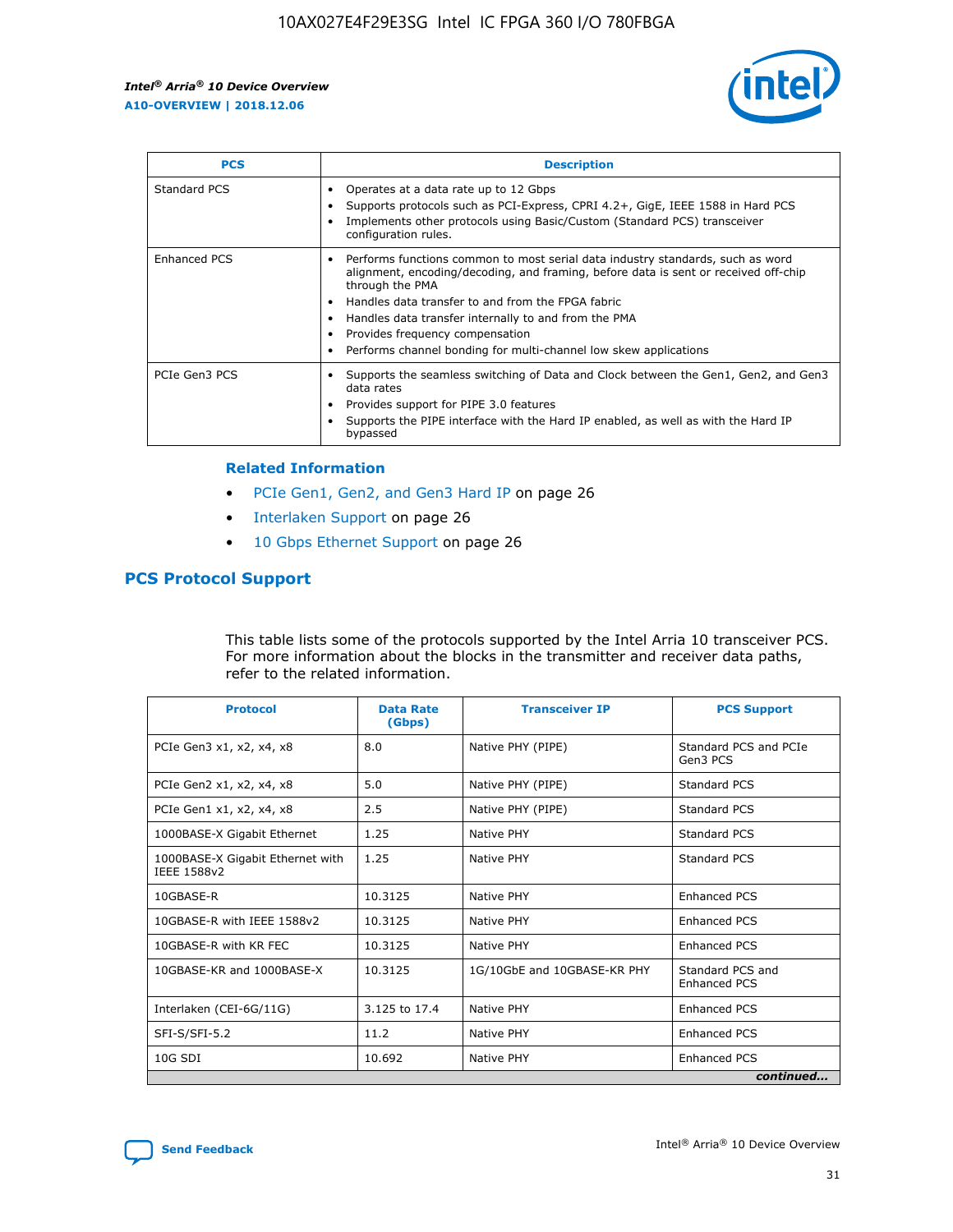

| <b>Protocol</b>      | <b>Data Rate</b><br>(Gbps) | <b>Transceiver IP</b> | <b>PCS Support</b> |
|----------------------|----------------------------|-----------------------|--------------------|
| CPRI 6.0 (64B/66B)   | 0.6144 to<br>10.1376       | Native PHY            | Enhanced PCS       |
| CPRI 4.2 (8B/10B)    | 0.6144 to<br>9.8304        | Native PHY            | Standard PCS       |
| OBSAI RP3 v4.2       | 0.6144 to 6.144            | Native PHY            | Standard PCS       |
| SD-SDI/HD-SDI/3G-SDI | $0.143(12)$ to<br>2.97     | Native PHY            | Standard PCS       |

#### **Related Information**

#### [Intel Arria 10 Transceiver PHY User Guide](https://www.intel.com/content/www/us/en/programmable/documentation/nik1398707230472.html#nik1398707091164)

Provides more information about the supported transceiver protocols and PHY IP, the PMA architecture, and the standard, enhanced, and PCIe Gen3 PCS architecture.

## **SoC with Hard Processor System**

Each SoC device combines an FPGA fabric and a hard processor system (HPS) in a single device. This combination delivers the flexibility of programmable logic with the power and cost savings of hard IP in these ways:

- Reduces board space, system power, and bill of materials cost by eliminating a discrete embedded processor
- Allows you to differentiate the end product in both hardware and software, and to support virtually any interface standard
- Extends the product life and revenue through in-field hardware and software updates

 $(12)$  The 0.143 Gbps data rate is supported using oversampling of user logic that you must implement in the FPGA fabric.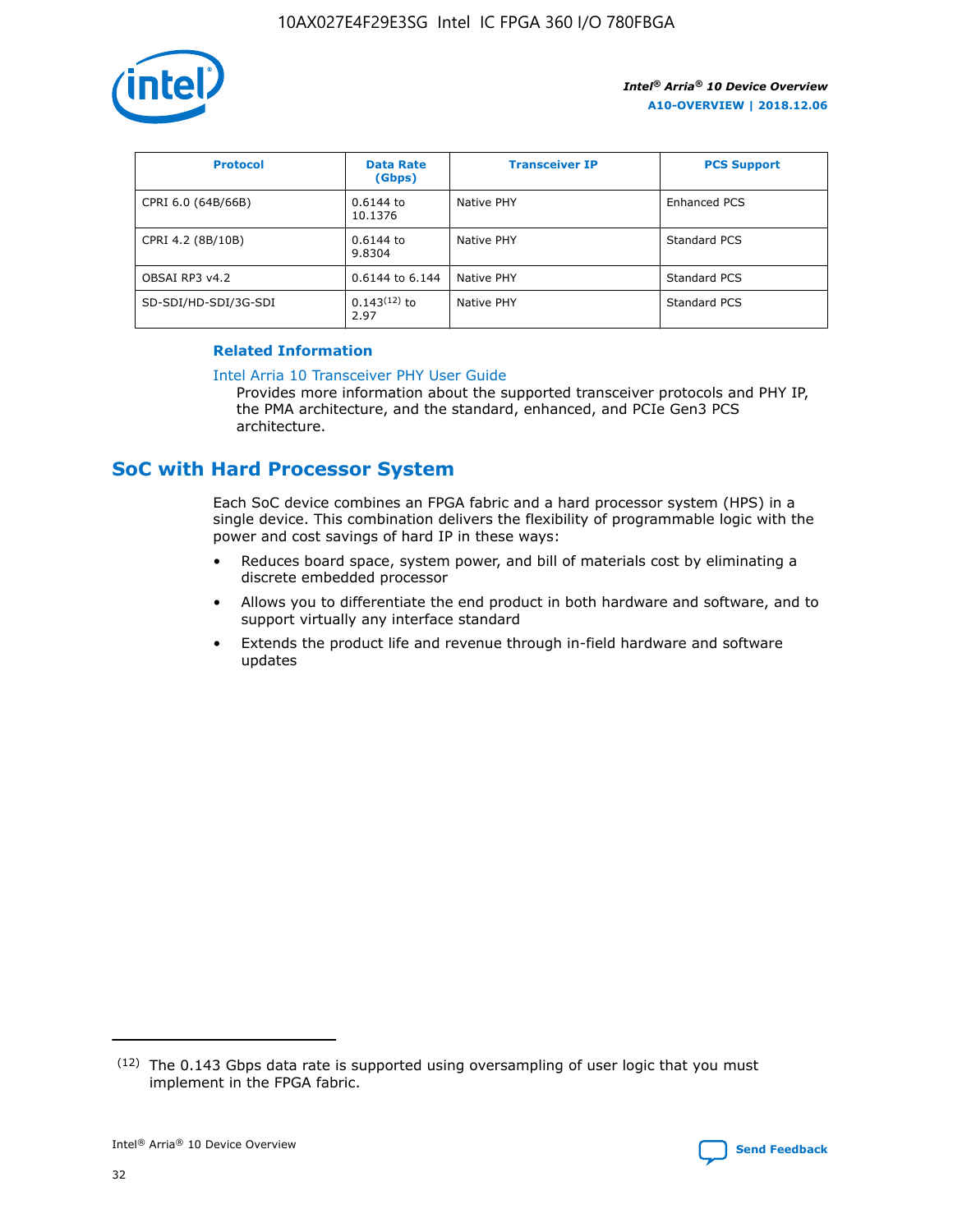

#### **Figure 9. HPS Block Diagram**

This figure shows a block diagram of the HPS with the dual ARM Cortex-A9 MPCore processor.



## **Key Advantages of 20-nm HPS**

The 20-nm HPS strikes a balance between enabling maximum software compatibility with 28-nm SoCs while still improving upon the 28-nm HPS architecture. These improvements address the requirements of the next generation target markets such as wireless and wireline communications, compute and storage equipment, broadcast and military in terms of performance, memory bandwidth, connectivity via backplane and security.

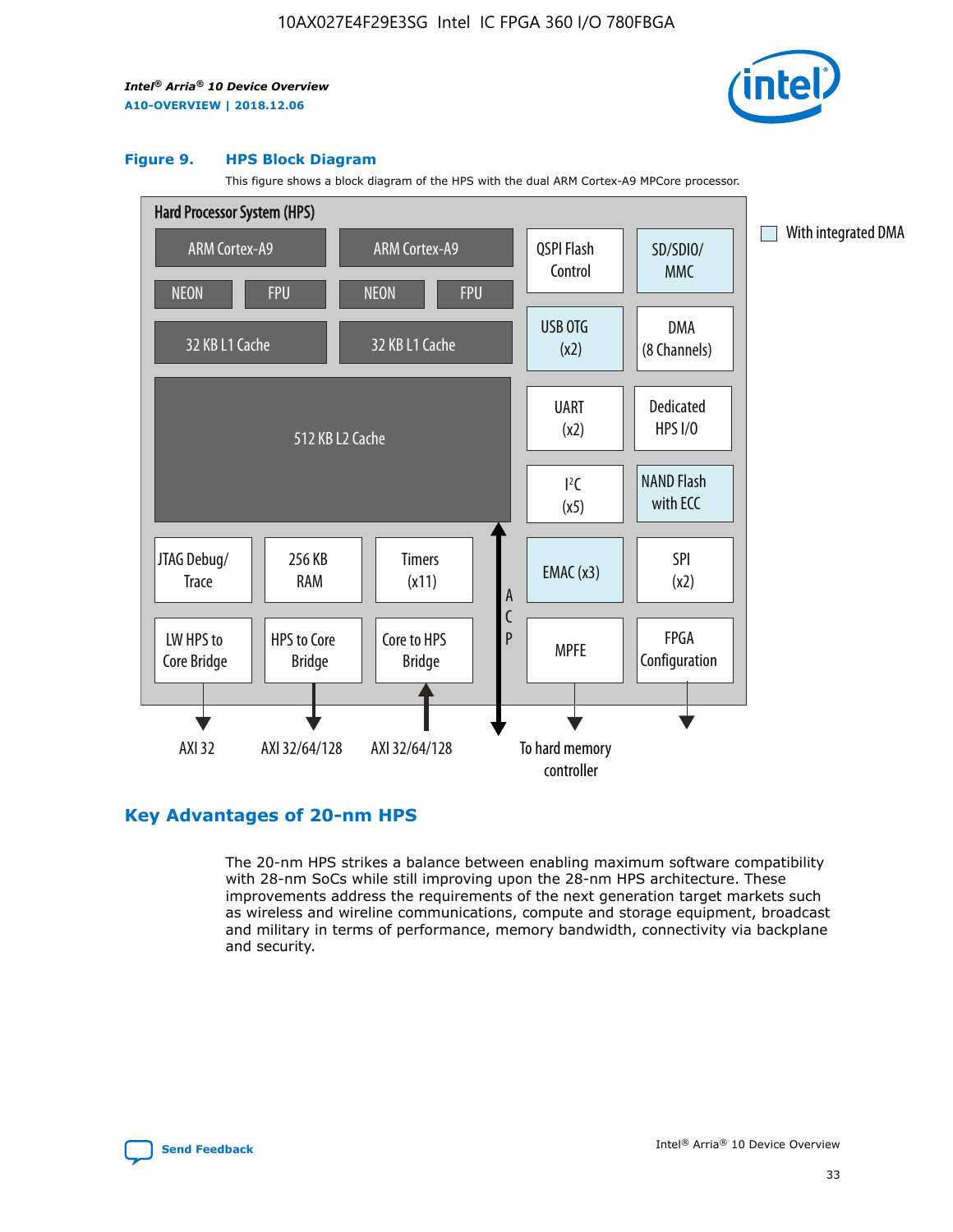

#### **Table 24. Improvements in 20 nm HPS**

This table lists the key improvements of the 20 nm HPS compared to the 28 nm HPS.

| Advantages/<br><b>Improvements</b>                          | <b>Description</b>                                                                                                                                                                                                                                                                                                                                                                                                                                                                                                                                                                                                                                                                                                                                                                                                                                                                                                                                |
|-------------------------------------------------------------|---------------------------------------------------------------------------------------------------------------------------------------------------------------------------------------------------------------------------------------------------------------------------------------------------------------------------------------------------------------------------------------------------------------------------------------------------------------------------------------------------------------------------------------------------------------------------------------------------------------------------------------------------------------------------------------------------------------------------------------------------------------------------------------------------------------------------------------------------------------------------------------------------------------------------------------------------|
| Increased performance and<br>overdrive capability           | While the nominal processor frequency is 1.2 GHz, the 20 nm HPS offers an "overdrive"<br>feature which enables a higher processor operating frequency. This requires a higher supply<br>voltage value that is unique to the HPS and may require a separate regulator.                                                                                                                                                                                                                                                                                                                                                                                                                                                                                                                                                                                                                                                                             |
| Increased processor memory<br>bandwidth and DDR4<br>support | Up to 64-bit DDR4 memory at 2,400 Mbps support is available for the processor. The hard<br>memory controller for the HPS comprises a multi-port front end that manages connections<br>to a single port memory controller. The multi-port front end allows logic core and the HPS<br>to share ports and thereby the available bandwidth of the memory controller.                                                                                                                                                                                                                                                                                                                                                                                                                                                                                                                                                                                  |
| Flexible I/O sharing                                        | An advanced I/O pin muxing scheme allows improved sharing of I/O between the HPS and<br>the core logic. The following types of I/O are available for SoC:<br>$\bullet$<br>17 dedicated I/Os-physically located inside the HPS block and are not accessible to<br>logic within the core. The 17 dedicated I/Os are used for HPS clock, resets, and<br>interfacing with boot devices, QSPI, and SD/MMC.<br>48 direct shared I/O-located closest to the HPS block and are ideal for high speed HPS<br>$\bullet$<br>peripherals such as EMAC, USB, and others. There is one bank of 48 I/Os that supports<br>direct sharing where the 48 I/Os can be shared 12 I/Os at a time.<br>Standard (shared) I/O-all standard I/Os can be shared by the HPS peripherals and any<br>logic within the core. For designs where more than 48 I/Os are required to fully use all<br>the peripherals in the HPS, these I/Os can be connected through the core logic. |
| <b>EMAC</b> core                                            | Three EMAC cores are available in the HPS. The EMAC cores enable an application to<br>support two redundant Ethernet connections; for example, backplane, or two EMAC cores<br>for managing IEEE 1588 time stamp information while allowing a third EMAC core for debug<br>and configuration. All three EMACs can potentially share the same time stamps, simplifying<br>the 1588 time stamping implementation. A new serial time stamp interface allows core<br>logic to access and read the time stamp values. The integrated EMAC controllers can be<br>connected to external Ethernet PHY through the provided MDIO or I <sup>2</sup> C interface.                                                                                                                                                                                                                                                                                            |
| On-chip memory                                              | The on-chip memory is updated to 256 KB support and can support larger data sets and<br>real time algorithms.                                                                                                                                                                                                                                                                                                                                                                                                                                                                                                                                                                                                                                                                                                                                                                                                                                     |
| <b>ECC</b> enhancements                                     | Improvements in L2 Cache ECC management allow identification of errors down to the<br>address level. ECC enhancements also enable improved error injection and status reporting<br>via the introduction of new memory mapped access to syndrome and data signals.                                                                                                                                                                                                                                                                                                                                                                                                                                                                                                                                                                                                                                                                                 |
| HPS to FPGA Interconnect<br>Backbone                        | Although the HPS and the Logic Core can operate independently, they are tightly coupled<br>via a high-bandwidth system interconnect built from high-performance ARM AMBA AXI bus<br>bridges. IP bus masters in the FPGA fabric have access to HPS bus slaves via the FPGA-to-<br>HPS interconnect. Similarly, HPS bus masters have access to bus slaves in the core fabric<br>via the HPS-to-FPGA bridge. Both bridges are AMBA AXI-3 compliant and support<br>simultaneous read and write transactions. Up to three masters within the core fabric can<br>share the HPS SDRAM controller with the processor. Additionally, the processor can be used<br>to configure the core fabric under program control via a dedicated 32-bit configuration port.                                                                                                                                                                                            |
| FPGA configuration and HPS<br>booting                       | The FPGA fabric and HPS in the SoCs are powered independently. You can reduce the clock<br>frequencies or gate the clocks to reduce dynamic power.<br>You can configure the FPGA fabric and boot the HPS independently, in any order, providing<br>you with more design flexibility.                                                                                                                                                                                                                                                                                                                                                                                                                                                                                                                                                                                                                                                              |
| Security                                                    | New security features have been introduced for anti-tamper management, secure boot,<br>encryption (AES), and authentication (SHA).                                                                                                                                                                                                                                                                                                                                                                                                                                                                                                                                                                                                                                                                                                                                                                                                                |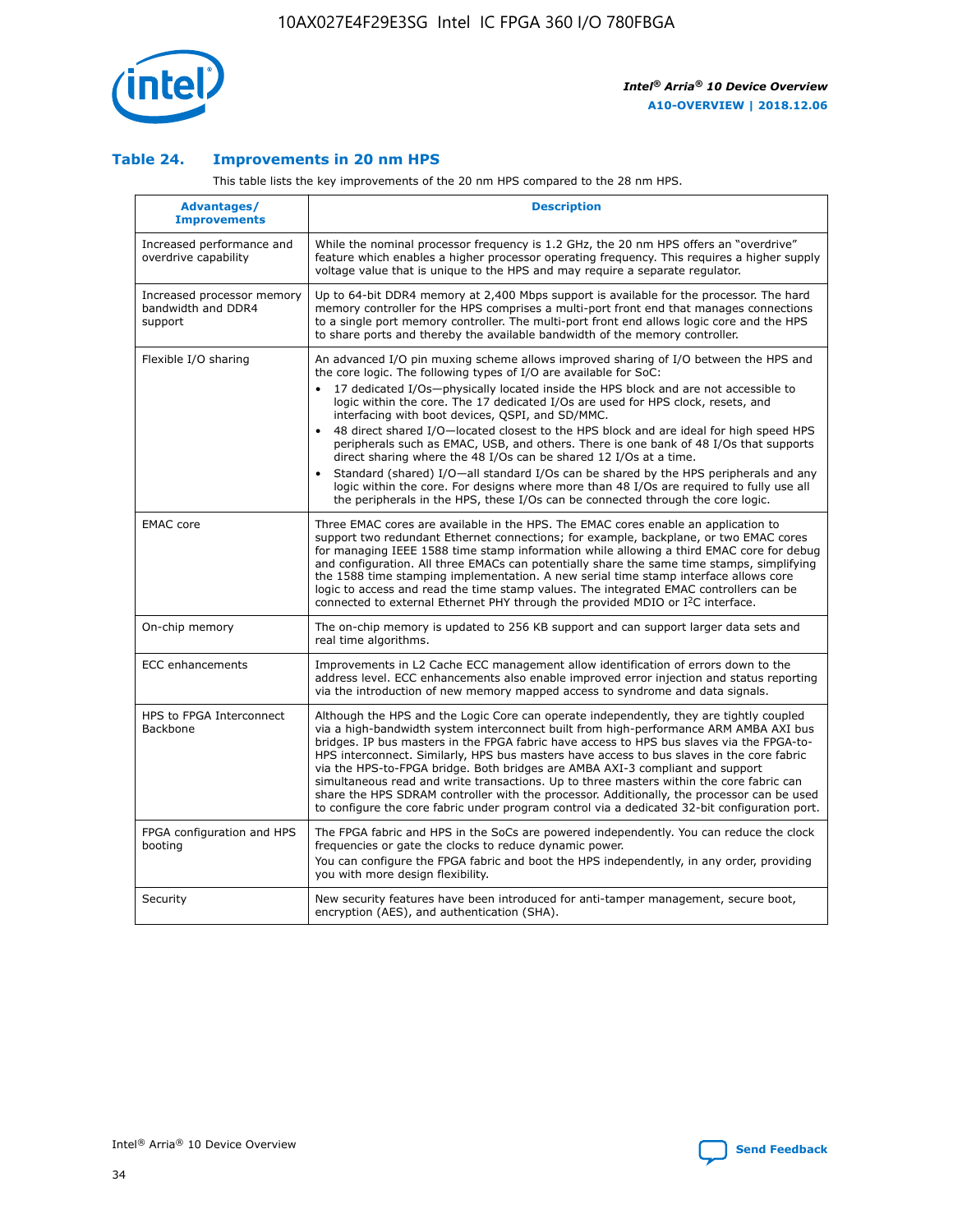

## **Features of the HPS**

The HPS has the following features:

- 1.2-GHz, dual-core ARM Cortex-A9 MPCore processor with up to 1.5-GHz via overdrive
	- ARMv7-A architecture that runs 32-bit ARM instructions, 16-bit and 32-bit Thumb instructions, and 8-bit Java byte codes in Jazelle style
	- Superscalar, variable length, out-of-order pipeline with dynamic branch prediction
	- Instruction Efficiency 2.5 MIPS/MHz, which provides total performance of 7500 MIPS at 1.5 GHz
- Each processor core includes:
	- 32 KB of L1 instruction cache, 32 KB of L1 data cache
	- Single- and double-precision floating-point unit and NEON media engine
	- CoreSight debug and trace technology
	- Snoop Control Unit (SCU) and Acceleration Coherency Port (ACP)
- 512 KB of shared L2 cache
- 256 KB of scratch RAM
- Hard memory controller with support for DDR3, DDR4 and optional error correction code (ECC) support
- Multiport Front End (MPFE) Scheduler interface to the hard memory controller
- 8-channel direct memory access (DMA) controller
- QSPI flash controller with SIO, DIO, QIO SPI Flash support
- NAND flash controller (ONFI 1.0 or later) with DMA and ECC support, updated to support 8 and 16-bit Flash devices and new command DMA to offload CPU for fast power down recovery
- Updated SD/SDIO/MMC controller to eMMC 4.5 with DMA with CE-ATA digital command support
- 3 10/100/1000 Ethernet media access control (MAC) with DMA
- 2 USB On-the-Go (OTG) controllers with DMA
- $\bullet$  5 I<sup>2</sup>C controllers (3 can be used by EMAC for MIO to external PHY)
- 2 UART 16550 Compatible controllers
- 4 serial peripheral interfaces (SPI) (2 Master, 2 Slaves)
- 62 programmable general-purpose I/Os, which includes 48 direct share I/Os that allows the HPS peripherals to connect directly to the FPGA I/Os
- 7 general-purpose timers
- 4 watchdog timers
- Anti-tamper, Secure Boot, Encryption (AES) and Authentication (SHA)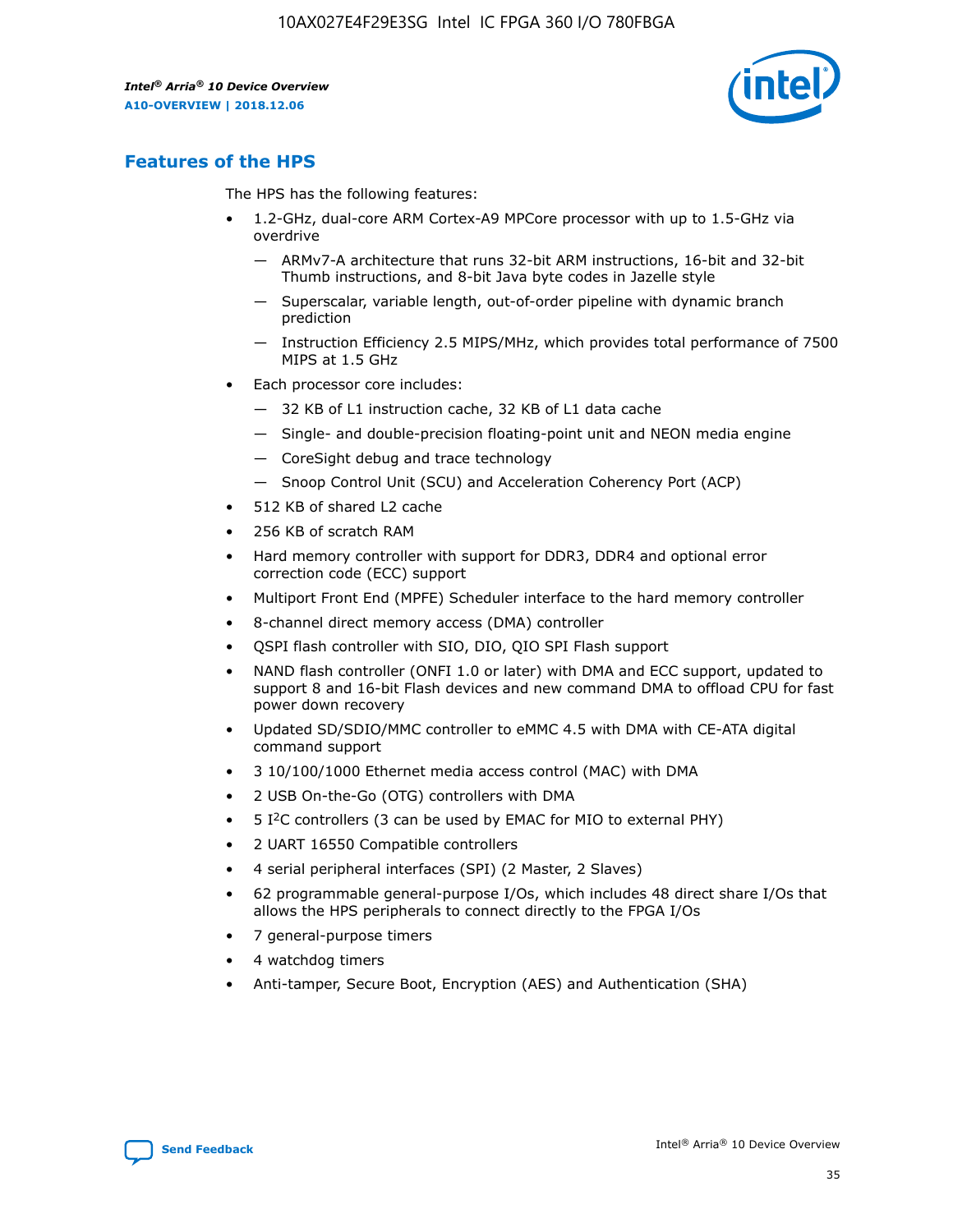

#### **System Peripherals and Debug Access Port**

Each Ethernet MAC, USB OTG, NAND flash controller, and SD/MMC controller module has an integrated DMA controller. For modules without an integrated DMA controller, an additional DMA controller module provides up to eight channels of high-bandwidth data transfers. Peripherals that communicate off-chip are multiplexed with other peripherals at the HPS pin level. This allows you to choose which peripherals interface with other devices on your PCB.

The debug access port provides interfaces to industry standard JTAG debug probes and supports ARM CoreSight debug and core traces to facilitate software development.

#### **HPS–FPGA AXI Bridges**

The HPS–FPGA bridges, which support the Advanced Microcontroller Bus Architecture (AMBA) Advanced eXtensible Interface (AXI™) specifications, consist of the following bridges:

- FPGA-to-HPS AMBA AXI bridge—a high-performance bus supporting 32, 64, and 128 bit data widths that allows the FPGA fabric to issue transactions to slaves in the HPS.
- HPS-to-FPGA Avalon/AMBA AXI bridge—a high-performance bus supporting 32, 64, and 128 bit data widths that allows the HPS to issue transactions to slaves in the FPGA fabric.
- Lightweight HPS-to-FPGA AXI bridge—a lower latency 32 bit width bus that allows the HPS to issue transactions to soft peripherals in the FPGA fabric. This bridge is primarily used for control and status register (CSR) accesses to peripherals in the FPGA fabric.

The HPS–FPGA AXI bridges allow masters in the FPGA fabric to communicate with slaves in the HPS logic, and vice versa. For example, the HPS-to-FPGA AXI bridge allows you to share memories instantiated in the FPGA fabric with one or both microprocessors in the HPS, while the FPGA-to-HPS AXI bridge allows logic in the FPGA fabric to access the memory and peripherals in the HPS.

Each HPS–FPGA bridge also provides asynchronous clock crossing for data transferred between the FPGA fabric and the HPS.

#### **HPS SDRAM Controller Subsystem**

The HPS SDRAM controller subsystem contains a multiport SDRAM controller and DDR PHY that are shared between the FPGA fabric (through the FPGA-to-HPS SDRAM interface), the level 2 (L2) cache, and the level 3 (L3) system interconnect. The FPGA-to-HPS SDRAM interface supports AMBA AXI and Avalon® Memory-Mapped (Avalon-MM) interface standards, and provides up to six individual ports for access by masters implemented in the FPGA fabric.

The HPS SDRAM controller supports up to 3 masters (command ports), 3x 64-bit read data ports and 3x 64-bit write data ports.

To maximize memory performance, the SDRAM controller subsystem supports command and data reordering, deficit round-robin arbitration with aging, and high-priority bypass features.

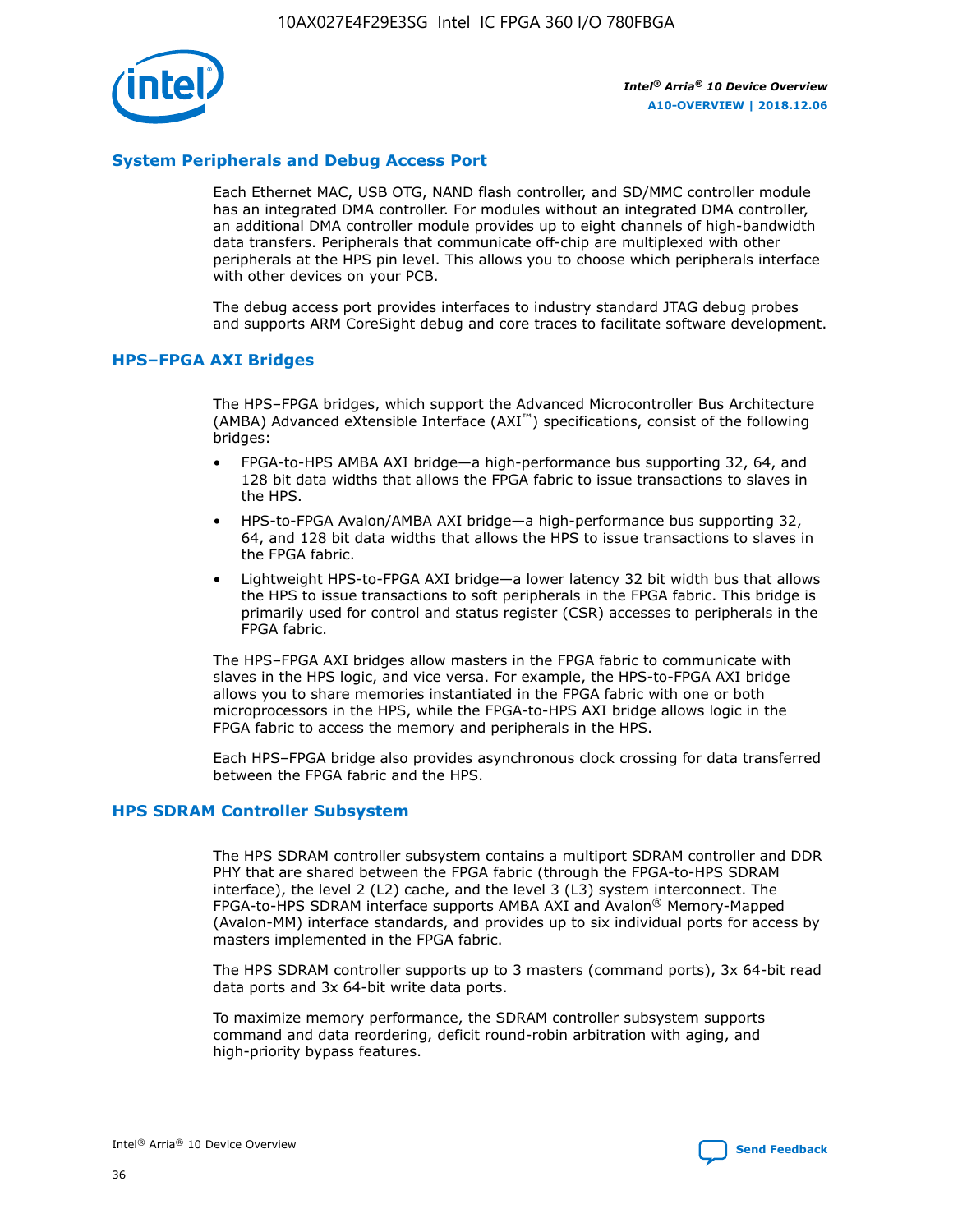

## **FPGA Configuration and HPS Booting**

The FPGA fabric and HPS in the SoC FPGA must be powered at the same time. You can reduce the clock frequencies or gate the clocks to reduce dynamic power.

Once powered, the FPGA fabric and HPS can be configured independently thus providing you with more design flexibility:

- You can boot the HPS independently. After the HPS is running, the HPS can fully or partially reconfigure the FPGA fabric at any time under software control. The HPS can also configure other FPGAs on the board through the FPGA configuration controller.
- Configure the FPGA fabric first, and then boot the HPS from memory accessible to the FPGA fabric.

#### **Hardware and Software Development**

For hardware development, you can configure the HPS and connect your soft logic in the FPGA fabric to the HPS interfaces using the Platform Designer system integration tool in the Intel Quartus Prime software.

For software development, the ARM-based SoC FPGA devices inherit the rich software development ecosystem available for the ARM Cortex-A9 MPCore processor. The software development process for Intel SoC FPGAs follows the same steps as those for other SoC devices from other manufacturers. Support for Linux\*, VxWorks\*, and other operating systems are available for the SoC FPGAs. For more information on the operating systems support availability, contact the Intel FPGA sales team.

You can begin device-specific firmware and software development on the Intel SoC FPGA Virtual Target. The Virtual Target is a fast PC-based functional simulation of a target development system—a model of a complete development board. The Virtual Target enables the development of device-specific production software that can run unmodified on actual hardware.

## **Dynamic and Partial Reconfiguration**

The Intel Arria 10 devices support dynamic and partial reconfiguration. You can use dynamic and partial reconfiguration simultaneously to enable seamless reconfiguration of both the device core and transceivers.

## **Dynamic Reconfiguration**

You can reconfigure the PMA and PCS blocks while the device continues to operate. This feature allows you to change the data rates, protocol, and analog settings of a channel in a transceiver bank without affecting on-going data transfer in other transceiver banks. This feature is ideal for applications that require dynamic multiprotocol or multirate support.

## **Partial Reconfiguration**

Using partial reconfiguration, you can reconfigure some parts of the device while keeping the device in operation.

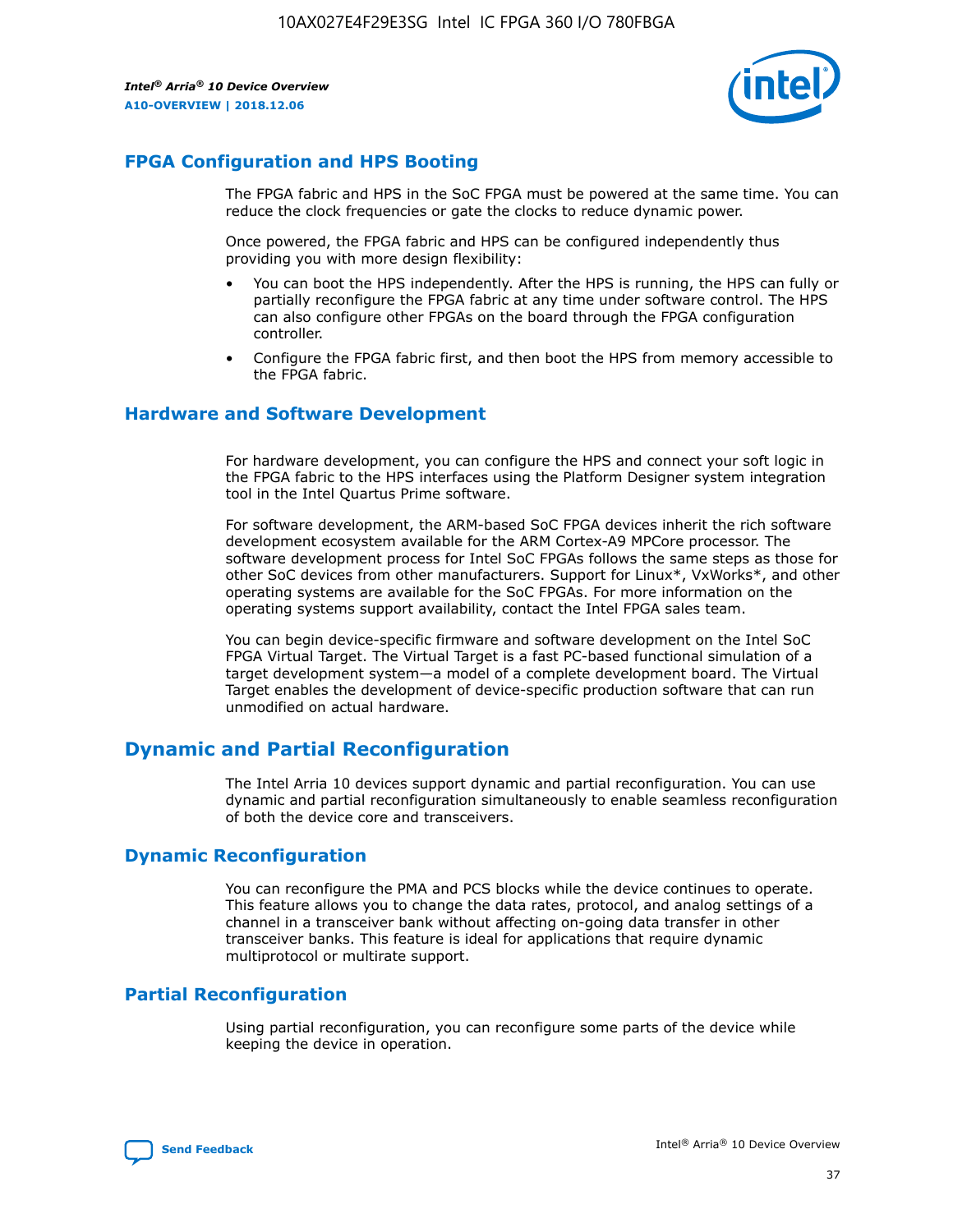

Instead of placing all device functions in the FPGA fabric, you can store some functions that do not run simultaneously in external memory and load them only when required. This capability increases the effective logic density of the device, and lowers cost and power consumption.

In the Intel solution, you do not have to worry about intricate device architecture to perform a partial reconfiguration. The partial reconfiguration capability is built into the Intel Quartus Prime design software, making such time-intensive task simple.

Intel Arria 10 devices support partial reconfiguration in the following configuration options:

- Using an internal host:
	- All supported configuration modes where the FPGA has access to external memory devices such as serial and parallel flash memory.
	- Configuration via Protocol [CvP (PCIe)]
- Using an external host—passive serial (PS), fast passive parallel (FPP) x8, FPP x16, and FPP x32 I/O interface.

## **Enhanced Configuration and Configuration via Protocol**

#### **Table 25. Configuration Schemes and Features of Intel Arria 10 Devices**

Intel Arria 10 devices support 1.8 V programming voltage and several configuration schemes.

| <b>Scheme</b>                                                          | <b>Data</b><br><b>Width</b> | <b>Max Clock</b><br>Rate<br>(MHz) | <b>Max Data</b><br>Rate<br>(Mbps)<br>(13) | <b>Decompression</b> | <b>Design</b><br>Security <sup>(1</sup><br>4) | <b>Partial</b><br><b>Reconfiguration</b><br>(15) | <b>Remote</b><br><b>System</b><br><b>Update</b> |
|------------------------------------------------------------------------|-----------------------------|-----------------------------------|-------------------------------------------|----------------------|-----------------------------------------------|--------------------------------------------------|-------------------------------------------------|
| <b>JTAG</b>                                                            | 1 bit                       | 33                                | 33                                        |                      |                                               | Yes(16)                                          |                                                 |
| Active Serial (AS)<br>through the<br>EPCO-L<br>configuration<br>device | 1 bit,<br>4 bits            | 100                               | 400                                       | Yes                  | Yes                                           | $Y_{PS}(16)$                                     | Yes                                             |
| Passive serial (PS)<br>through CPLD or<br>external<br>microcontroller  | 1 bit                       | 100                               | 100                                       | Yes                  | Yes                                           | Yes <sup>(16)</sup>                              | Parallel<br>Flash<br>Loader<br>(PFL) IP<br>core |
|                                                                        | continued                   |                                   |                                           |                      |                                               |                                                  |                                                 |

<sup>(13)</sup> Enabling either compression or design security features affects the maximum data rate. Refer to the Intel Arria 10 Device Datasheet for more information.

<sup>(14)</sup> Encryption and compression cannot be used simultaneously.

 $(15)$  Partial reconfiguration is an advanced feature of the device family. If you are interested in using partial reconfiguration, contact Intel for support.

 $(16)$  Partial configuration can be performed only when it is configured as internal host.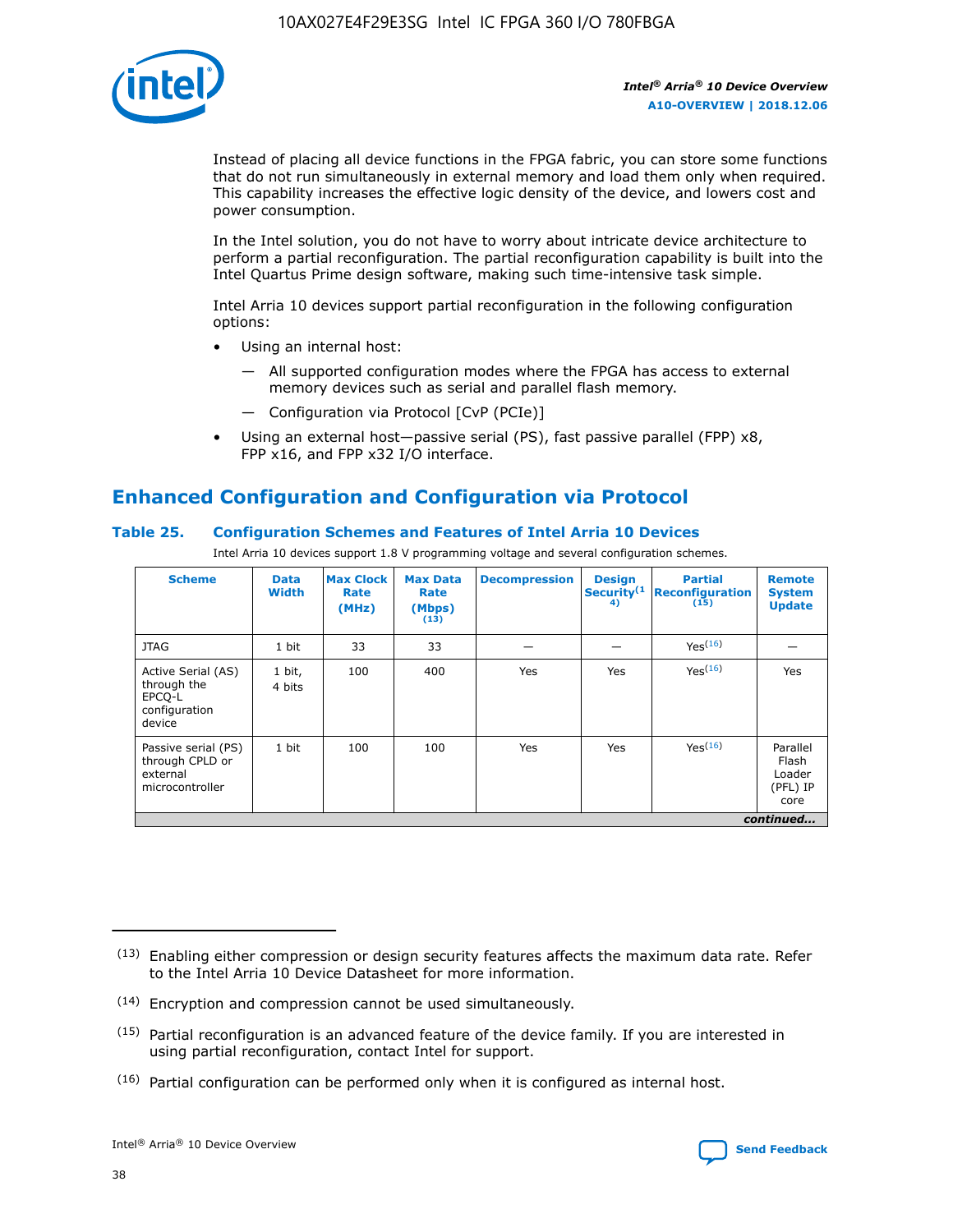

| <b>Scheme</b>                                   | <b>Data</b><br><b>Width</b> | <b>Max Clock</b><br>Rate<br>(MHz) | <b>Max Data</b><br>Rate<br>(Mbps)<br>(13) | <b>Decompression</b> | <b>Design</b><br>Security <sup>(1</sup><br>4) | <b>Partial</b><br><b>Reconfiguration</b><br>(15) | <b>Remote</b><br><b>System</b><br><b>Update</b> |
|-------------------------------------------------|-----------------------------|-----------------------------------|-------------------------------------------|----------------------|-----------------------------------------------|--------------------------------------------------|-------------------------------------------------|
| Fast passive                                    | 8 bits                      | 100                               | 3200                                      | Yes                  | Yes                                           | Yes(17)                                          | PFL IP                                          |
| parallel (FPP)<br>through CPLD or               | 16 bits                     |                                   |                                           | Yes                  | Yes                                           |                                                  | core                                            |
| external<br>microcontroller                     | 32 bits                     |                                   |                                           | Yes                  | Yes                                           |                                                  |                                                 |
| Configuration via                               | 16 bits                     | 100                               | 3200                                      | Yes                  | Yes                                           | Yes <sup>(17)</sup>                              |                                                 |
| <b>HPS</b>                                      | 32 bits                     |                                   |                                           | Yes                  | Yes                                           |                                                  |                                                 |
| Configuration via<br>Protocol [CvP<br>$(PCIe*)$ | x1, x2,<br>x4, x8<br>lanes  |                                   | 8000                                      | Yes                  | Yes                                           | Yes <sup>(16)</sup>                              |                                                 |

You can configure Intel Arria 10 devices through PCIe using Configuration via Protocol (CvP). The Intel Arria 10 CvP implementation conforms to the PCIe 100 ms power-up-to-active time requirement.

#### **Related Information**

[Configuration via Protocol \(CvP\) Implementation in Intel FPGAs User Guide](https://www.intel.com/content/www/us/en/programmable/documentation/dsu1441819344145.html#dsu1442269728522) Provides more information about the CvP configuration scheme.

## **SEU Error Detection and Correction**

Intel Arria 10 devices offer robust and easy-to-use single-event upset (SEU) error detection and correction circuitry.

The detection and correction circuitry includes protection for Configuration RAM (CRAM) programming bits and user memories. The CRAM is protected by a continuously running CRC error detection circuit with integrated ECC that automatically corrects one or two errors and detects higher order multi-bit errors. When more than two errors occur, correction is available through reloading of the core programming file, providing a complete design refresh while the FPGA continues to operate.

The physical layout of the Intel Arria 10 CRAM array is optimized to make the majority of multi-bit upsets appear as independent single-bit or double-bit errors which are automatically corrected by the integrated CRAM ECC circuitry. In addition to the CRAM protection, the M20K memory blocks also include integrated ECC circuitry and are layout-optimized for error detection and correction. The MLAB does not have ECC.

(14) Encryption and compression cannot be used simultaneously.

<sup>(17)</sup> Supported at a maximum clock rate of 100 MHz.



 $(13)$  Enabling either compression or design security features affects the maximum data rate. Refer to the Intel Arria 10 Device Datasheet for more information.

 $(15)$  Partial reconfiguration is an advanced feature of the device family. If you are interested in using partial reconfiguration, contact Intel for support.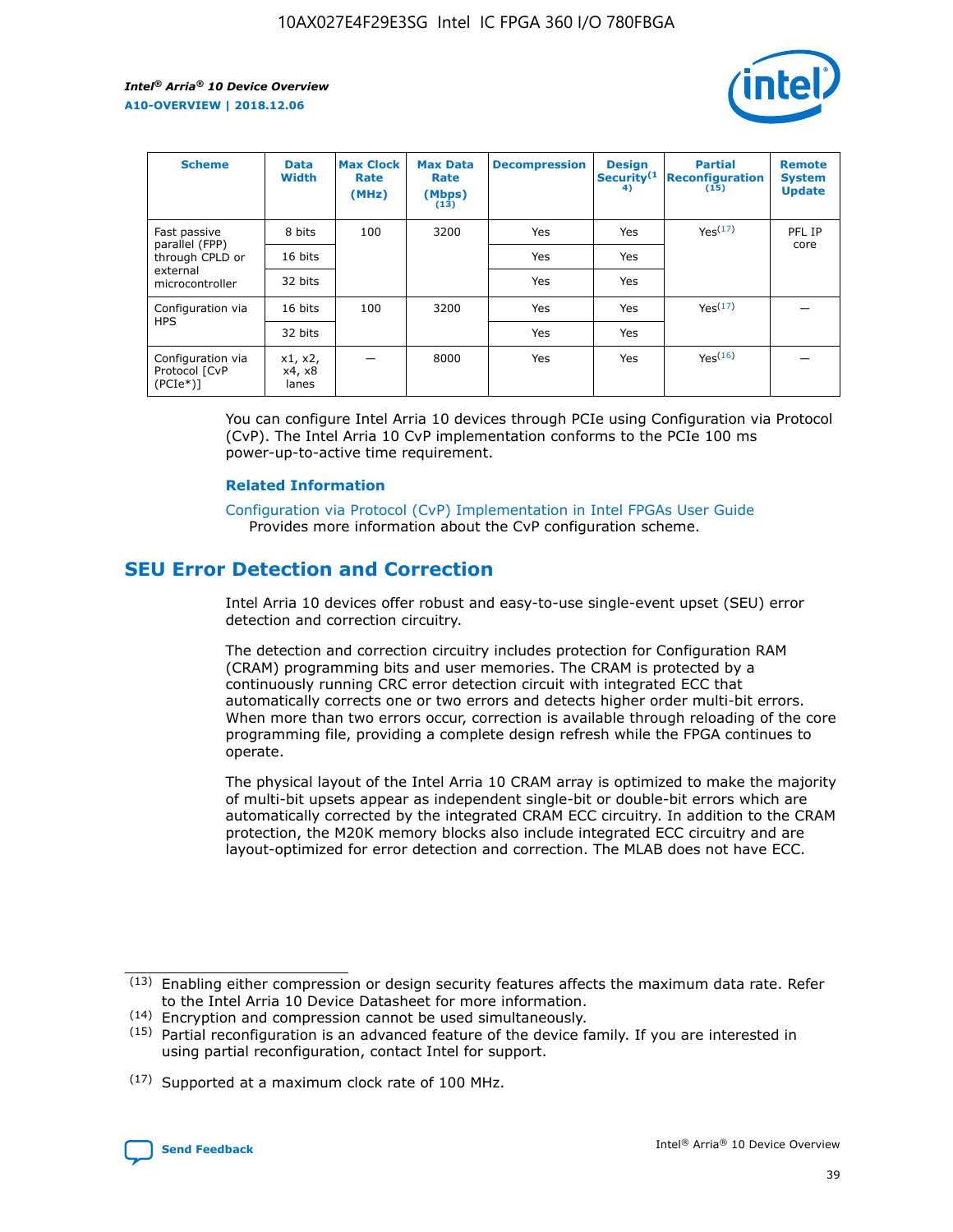

## **Power Management**

Intel Arria 10 devices leverage the advanced 20 nm process technology, a low 0.9 V core power supply, an enhanced core architecture, and several optional power reduction techniques to reduce total power consumption by as much as 40% compared to Arria V devices and as much as 60% compared to Stratix V devices.

The optional power reduction techniques in Intel Arria 10 devices include:

- **SmartVID**—a code is programmed into each device during manufacturing that allows a smart regulator to operate the device at lower core  $V_{CC}$  while maintaining performance
- **Programmable Power Technology**—non-critical timing paths are identified by the Intel Quartus Prime software and the logic in these paths is biased for low power instead of high performance
- **Low Static Power Options**—devices are available with either standard static power or low static power while maintaining performance

Furthermore, Intel Arria 10 devices feature Intel's industry-leading low power transceivers and include a number of hard IP blocks that not only reduce logic resources but also deliver substantial power savings compared to soft implementations. In general, hard IP blocks consume up to 90% less power than the equivalent soft logic implementations.

## **Incremental Compilation**

The Intel Quartus Prime software incremental compilation feature reduces compilation time and helps preserve performance to ease timing closure. The incremental compilation feature enables the partial reconfiguration flow for Intel Arria 10 devices.

Incremental compilation supports top-down, bottom-up, and team-based design flows. This feature facilitates modular, hierarchical, and team-based design flows where different designers compile their respective design sections in parallel. Furthermore, different designers or IP providers can develop and optimize different blocks of the design independently. These blocks can then be imported into the top level project.

## **Document Revision History for Intel Arria 10 Device Overview**

| <b>Document</b><br><b>Version</b> | <b>Changes</b>                                                                                                                                                                                                                                                              |
|-----------------------------------|-----------------------------------------------------------------------------------------------------------------------------------------------------------------------------------------------------------------------------------------------------------------------------|
| 2018.12.06                        | Added links to Intel Arria 10 device errata documents.<br>Removed automotive temperature option from the Intel Arria 10 GX devices.<br>Removed -3 fabric speed grade from the Intel Arria 10 GT devices.<br>Updated power options for the Intel Arria 10 GX and GT devices. |
| 2018.04.09                        | Updated the lowest $V_{CC}$ from 0.83 V to 0.82 V in the topic listing a summary of the device features.                                                                                                                                                                    |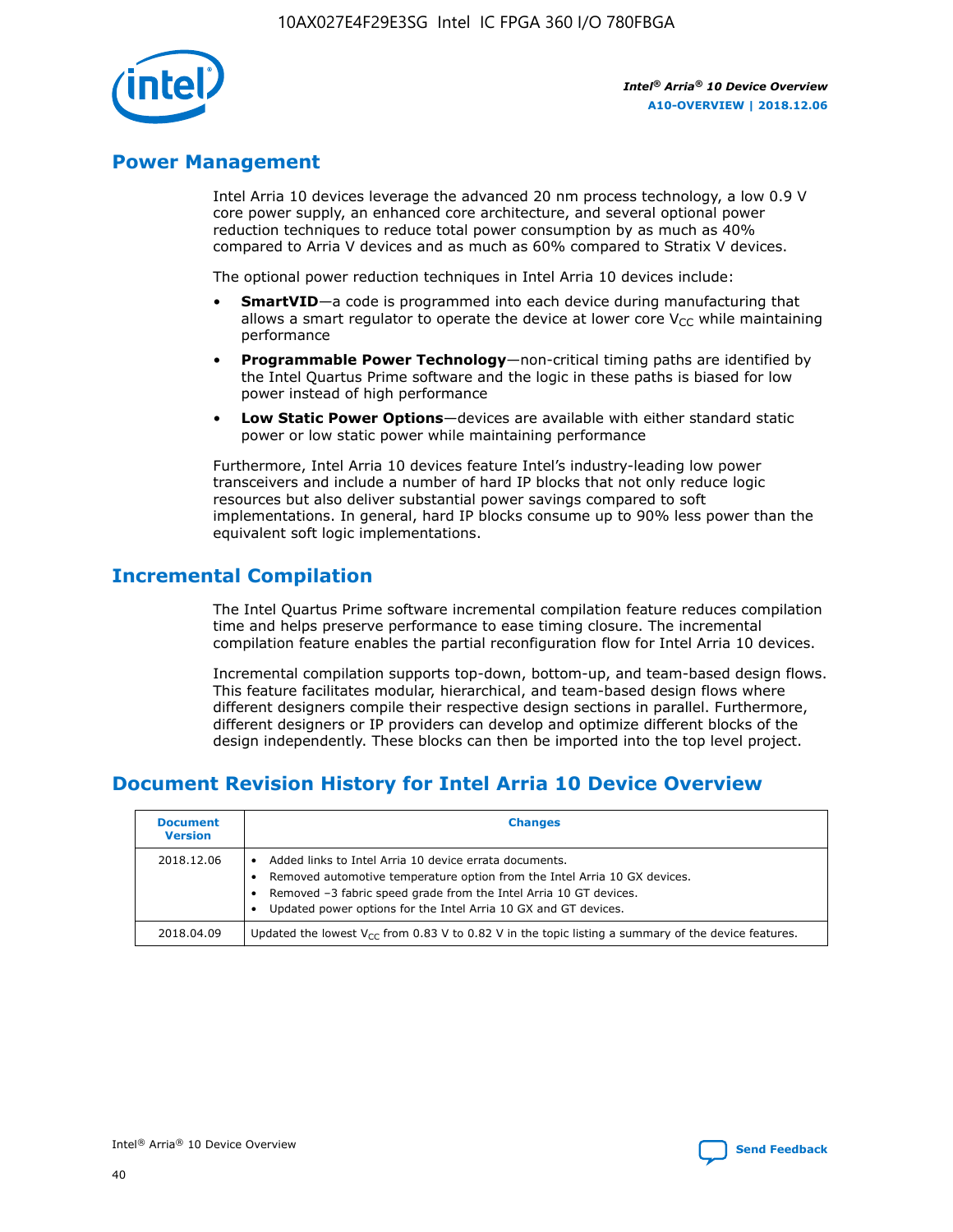$\overline{\phantom{a}}$ 

 $\mathsf{r}$ 



| January 2018<br>Updated the maximum data rate for HPS (Intel Arria 10 SX devices<br>2018.01.17<br>external memory interface DDR3 controller from 2,166 Mbps to 2,133<br>Mbps.<br>$\bullet$<br>+ SRAM to 633 MHz in Memory Standards Supported by the Soft<br>Memory Controller table.<br>Updated transceiver backplane capability to 12.5 Gbps.<br>$\bullet$<br>Removed transceiver speed grade 5 in Sample Ordering Core and<br>Available Options for Intel Arria 10 GX Devices figure.<br>Available Options for Intel Arria 10 GT Devices figure.<br>Updated short reach transceiver rate for Intel Arria 10 GT devices to<br>$\bullet$<br>25.8 Gbps.<br>Removed On-Die Instrumentation - EyeQ and Jitter Margin Tool<br>table.<br>2017.09.20<br>September 2017<br>1,333 MHz/2,666 Mbps to 1,200 MHz/2,400 Mbps.<br>July 2017<br>2017.07.13<br>Corrected the automotive temperature range in the figure showing the<br>available options for the Intel Arria 10 GX devices from "-40°C to 100°C"<br>to "-40°C to 125°C".<br>July 2017<br>2017.07.06<br>Added automotive temperature option to Intel Arria 10 GX device family.<br>2017.05.08<br>Corrected protocol names with "1588" to "IEEE 1588v2".<br>May 2017<br>$\bullet$<br>Updated the vertical migration table to remove vertical migration<br>$\bullet$<br>between Intel Arria 10 GX and Intel Arria 10 SX device variants.<br>Removed all "Preliminary" marks.<br>2017.03.15<br>March 2017<br>Removed the topic about migration from Intel Arria 10 to Intel Stratix<br>10 devices.<br>Rebranded as Intel.<br>$\bullet$<br>October 2016<br>2016.10.31<br>Removed package F36 from Intel Arria 10 GX devices.<br>$\bullet$<br>Updated Intel Arria 10 GT sample ordering code and maximum GX<br>$\bullet$<br>transceiver count. Intel Arria 10 GT devices are available only in the<br>SF45 package option with a maximum of 72 transceivers.<br>May 2016<br>2016.05.02<br>Updated the FPGA Configuration and HPS Booting topic.<br>Remove $V_{CC}$ PowerManager from the Summary of Features, Power<br>Management and Arria 10 Device Variants and packages topics. This<br>feature is no longer supported in Arria 10 devices.<br>Removed LPDDR3 from the Memory Standards Supported by the HPS<br>Hard Memory Controller table in the Memory Standards Supported by<br>Intel Arria 10 Devices topic. This standard is only supported by the<br>FPGA.<br>Removed transceiver speed grade 5 from the Device Variants and<br>Packages topic for Arria 10 GX and SX devices.<br>Changed the maximum Arria 10 GT datarate to 25.8 Gbps and the<br>February 2016<br>2016.02.11<br>minimum datarate to 1 Gbps globally.<br>Revised the state for Core clock networks in the Summary of Features<br>$\bullet$<br>topic.<br>• Changed the transceiver parameters in the "Summary of Features for<br>Arria 10 Devices" table.<br>for Arria 10 GT Devices" table.<br>• Changed the package availability for GT devices in the "Package Plan<br>for Arria 10 GT Devices" table.<br>Changed the package configurations for GT devices in the "Migration"<br>Capability Across Arria 10 Product Lines" figure. | <b>Date</b> | <b>Version</b> | <b>Changes</b>                                                                                                                                                                                                                                                                               |
|----------------------------------------------------------------------------------------------------------------------------------------------------------------------------------------------------------------------------------------------------------------------------------------------------------------------------------------------------------------------------------------------------------------------------------------------------------------------------------------------------------------------------------------------------------------------------------------------------------------------------------------------------------------------------------------------------------------------------------------------------------------------------------------------------------------------------------------------------------------------------------------------------------------------------------------------------------------------------------------------------------------------------------------------------------------------------------------------------------------------------------------------------------------------------------------------------------------------------------------------------------------------------------------------------------------------------------------------------------------------------------------------------------------------------------------------------------------------------------------------------------------------------------------------------------------------------------------------------------------------------------------------------------------------------------------------------------------------------------------------------------------------------------------------------------------------------------------------------------------------------------------------------------------------------------------------------------------------------------------------------------------------------------------------------------------------------------------------------------------------------------------------------------------------------------------------------------------------------------------------------------------------------------------------------------------------------------------------------------------------------------------------------------------------------------------------------------------------------------------------------------------------------------------------------------------------------------------------------------------------------------------------------------------------------------------------------------------------------------------------------------------------------------------------------------------------------------------------------------------------------------------------------------------------------------------------------------------------------------------------------------------------------------------------------------------------------------------------------------------------------------------------------------------|-------------|----------------|----------------------------------------------------------------------------------------------------------------------------------------------------------------------------------------------------------------------------------------------------------------------------------------------|
|                                                                                                                                                                                                                                                                                                                                                                                                                                                                                                                                                                                                                                                                                                                                                                                                                                                                                                                                                                                                                                                                                                                                                                                                                                                                                                                                                                                                                                                                                                                                                                                                                                                                                                                                                                                                                                                                                                                                                                                                                                                                                                                                                                                                                                                                                                                                                                                                                                                                                                                                                                                                                                                                                                                                                                                                                                                                                                                                                                                                                                                                                                                                                                |             |                | Updated maximum frequency supported for half rate QDRII and QDRII<br>Removed package code 40, low static power, SmartVID, industrial, and<br>military operating temperature support from Sample Ordering Core and<br>support from PMA Features of the Transceivers in Intel Arria 10 Devices |
|                                                                                                                                                                                                                                                                                                                                                                                                                                                                                                                                                                                                                                                                                                                                                                                                                                                                                                                                                                                                                                                                                                                                                                                                                                                                                                                                                                                                                                                                                                                                                                                                                                                                                                                                                                                                                                                                                                                                                                                                                                                                                                                                                                                                                                                                                                                                                                                                                                                                                                                                                                                                                                                                                                                                                                                                                                                                                                                                                                                                                                                                                                                                                                |             |                | Updated the maximum speed of the DDR4 external memory interface from                                                                                                                                                                                                                         |
|                                                                                                                                                                                                                                                                                                                                                                                                                                                                                                                                                                                                                                                                                                                                                                                                                                                                                                                                                                                                                                                                                                                                                                                                                                                                                                                                                                                                                                                                                                                                                                                                                                                                                                                                                                                                                                                                                                                                                                                                                                                                                                                                                                                                                                                                                                                                                                                                                                                                                                                                                                                                                                                                                                                                                                                                                                                                                                                                                                                                                                                                                                                                                                |             |                |                                                                                                                                                                                                                                                                                              |
|                                                                                                                                                                                                                                                                                                                                                                                                                                                                                                                                                                                                                                                                                                                                                                                                                                                                                                                                                                                                                                                                                                                                                                                                                                                                                                                                                                                                                                                                                                                                                                                                                                                                                                                                                                                                                                                                                                                                                                                                                                                                                                                                                                                                                                                                                                                                                                                                                                                                                                                                                                                                                                                                                                                                                                                                                                                                                                                                                                                                                                                                                                                                                                |             |                |                                                                                                                                                                                                                                                                                              |
|                                                                                                                                                                                                                                                                                                                                                                                                                                                                                                                                                                                                                                                                                                                                                                                                                                                                                                                                                                                                                                                                                                                                                                                                                                                                                                                                                                                                                                                                                                                                                                                                                                                                                                                                                                                                                                                                                                                                                                                                                                                                                                                                                                                                                                                                                                                                                                                                                                                                                                                                                                                                                                                                                                                                                                                                                                                                                                                                                                                                                                                                                                                                                                |             |                |                                                                                                                                                                                                                                                                                              |
|                                                                                                                                                                                                                                                                                                                                                                                                                                                                                                                                                                                                                                                                                                                                                                                                                                                                                                                                                                                                                                                                                                                                                                                                                                                                                                                                                                                                                                                                                                                                                                                                                                                                                                                                                                                                                                                                                                                                                                                                                                                                                                                                                                                                                                                                                                                                                                                                                                                                                                                                                                                                                                                                                                                                                                                                                                                                                                                                                                                                                                                                                                                                                                |             |                |                                                                                                                                                                                                                                                                                              |
|                                                                                                                                                                                                                                                                                                                                                                                                                                                                                                                                                                                                                                                                                                                                                                                                                                                                                                                                                                                                                                                                                                                                                                                                                                                                                                                                                                                                                                                                                                                                                                                                                                                                                                                                                                                                                                                                                                                                                                                                                                                                                                                                                                                                                                                                                                                                                                                                                                                                                                                                                                                                                                                                                                                                                                                                                                                                                                                                                                                                                                                                                                                                                                |             |                |                                                                                                                                                                                                                                                                                              |
|                                                                                                                                                                                                                                                                                                                                                                                                                                                                                                                                                                                                                                                                                                                                                                                                                                                                                                                                                                                                                                                                                                                                                                                                                                                                                                                                                                                                                                                                                                                                                                                                                                                                                                                                                                                                                                                                                                                                                                                                                                                                                                                                                                                                                                                                                                                                                                                                                                                                                                                                                                                                                                                                                                                                                                                                                                                                                                                                                                                                                                                                                                                                                                |             |                |                                                                                                                                                                                                                                                                                              |
|                                                                                                                                                                                                                                                                                                                                                                                                                                                                                                                                                                                                                                                                                                                                                                                                                                                                                                                                                                                                                                                                                                                                                                                                                                                                                                                                                                                                                                                                                                                                                                                                                                                                                                                                                                                                                                                                                                                                                                                                                                                                                                                                                                                                                                                                                                                                                                                                                                                                                                                                                                                                                                                                                                                                                                                                                                                                                                                                                                                                                                                                                                                                                                |             |                | Changed the transceiver parameters in the "Maximum Resource Counts"<br>continued                                                                                                                                                                                                             |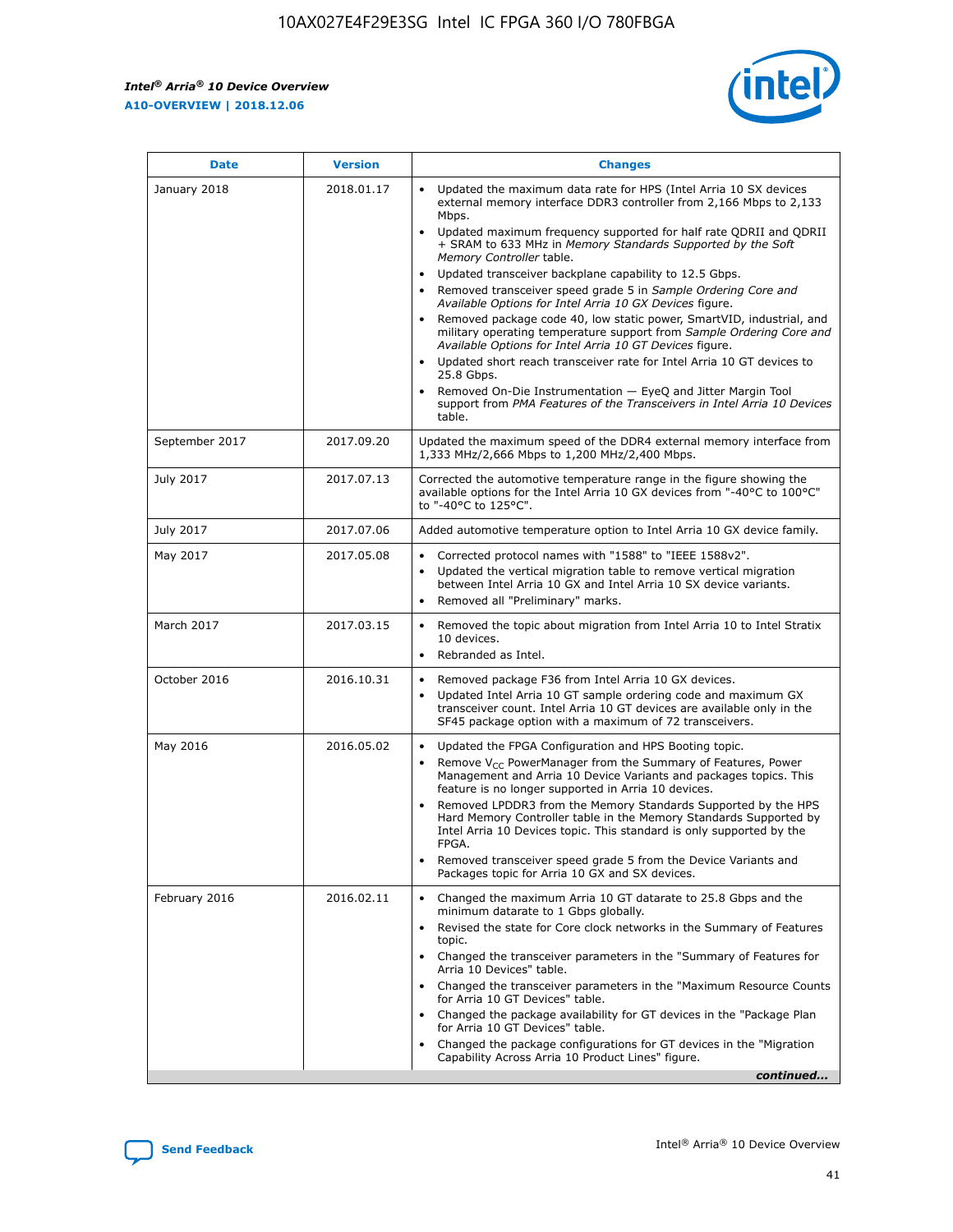

| <b>Date</b>   | <b>Version</b> | <b>Changes</b>                                                                                                                                                                   |
|---------------|----------------|----------------------------------------------------------------------------------------------------------------------------------------------------------------------------------|
|               |                | • Changed transceiver parameters in the "Low Power Serial Transceivers"<br>section.                                                                                              |
|               |                | • Changed the transceiver descriptions in the "Device Variants for the<br>Arria 10 Device Family" table.                                                                         |
|               |                | Changed the "Sample Ordering Code and Available Options for Arria 10<br>GT Devices" figure.                                                                                      |
|               |                | Changed the datarates for GT devices in the "PMA Features" section.                                                                                                              |
|               |                | Changed the datarates for GT devices in the "PCS Features" section.<br>$\bullet$                                                                                                 |
| December 2015 | 2015.12.14     | Updated the number of M20K memory blocks for Arria 10 GX 660 from<br>$\bullet$<br>2133 to 2131 and corrected the total RAM bit from 48,448 Kb to<br>48,408 Kb.                   |
|               |                | Corrected the number of DSP blocks for Arria 10 GX 660 from 1688 to<br>$\bullet$<br>1687 in the table listing floating-point arithmetic resources.                               |
| November 2015 | 2015.11.02     | Updated the maximum resources for Arria 10 GX 220, GX 320, GX 480,<br>$\bullet$<br>GX 660, SX 220, SX 320, SX 480, and SX 660.                                                   |
|               |                | Updated resource count for Arria 10 GX 320, GX 480, GX 660, SX 320,<br>$\bullet$<br>SX 480, a SX 660 devices in Number of Multipliers in Intel Arria 10<br><b>Devices</b> table. |
|               |                | Updated the available options for Arria 10 GX, GT, and SX.<br>$\bullet$                                                                                                          |
|               |                | Changed instances of Quartus II to Quartus Prime.<br>$\bullet$                                                                                                                   |
| June 2015     | 2015.06.15     | Corrected label for Intel Arria 10 GT product lines in the vertical migration<br>figure.                                                                                         |
| May 2015      | 2015.05.15     | Corrected the DDR3 half rate and quarter rate maximum frequencies in the<br>table that lists the memory standards supported by the Intel Arria 10 hard<br>memory controller.     |
| May 2015      | 2015.05.04     | • Added support for 13.5G JESD204b in the Summary of Features table.<br>• Added a link to Arria 10 GT Channel Usage in the Arria 10 GT Package<br>Plan topic.                    |
|               |                | • Added a note to the table, Maximum Resource Counts for Arria 10 GT<br>devices.                                                                                                 |
|               |                | Updated the power requirements of the transceivers in the Low Power<br>Serial Transceivers topic.                                                                                |
| January 2015  | 2015.01.23     | • Added floating point arithmetic features in the Summary of Features<br>table.                                                                                                  |
|               |                | • Updated the total embedded memory from 38.38 megabits (Mb) to<br>65.6 Mb.                                                                                                      |
|               |                | • Updated the table that lists the memory standards supported by Intel<br>Arria 10 devices.                                                                                      |
|               |                | Removed support for DDR3U, LPDDR3 SDRAM, RLDRAM 2, and DDR2.                                                                                                                     |
|               |                | Moved RLDRAM 3 support from hard memory controller to soft memory<br>controller. RLDRAM 3 support uses hard PHY with soft memory<br>controller.                                  |
|               |                | Added soft memory controller support for QDR IV.                                                                                                                                 |
|               |                | Updated the maximum resource count table to include the number of<br>hard memory controllers available in each device variant.                                                   |
|               |                | Updated the transceiver PCS data rate from 12.5 Gbps to 12 Gbps.<br>$\bullet$                                                                                                    |
|               |                | Updated the max clock rate of PS, FPP x8, FPP x16, and Configuration<br>via HPS from 125 MHz to 100 MHz.                                                                         |
|               |                | Added a feature for fractional synthesis PLLs: PLL cascading.                                                                                                                    |
|               |                | Updated the HPS programmable general-purpose I/Os from 54 to 62.                                                                                                                 |
|               |                | continued                                                                                                                                                                        |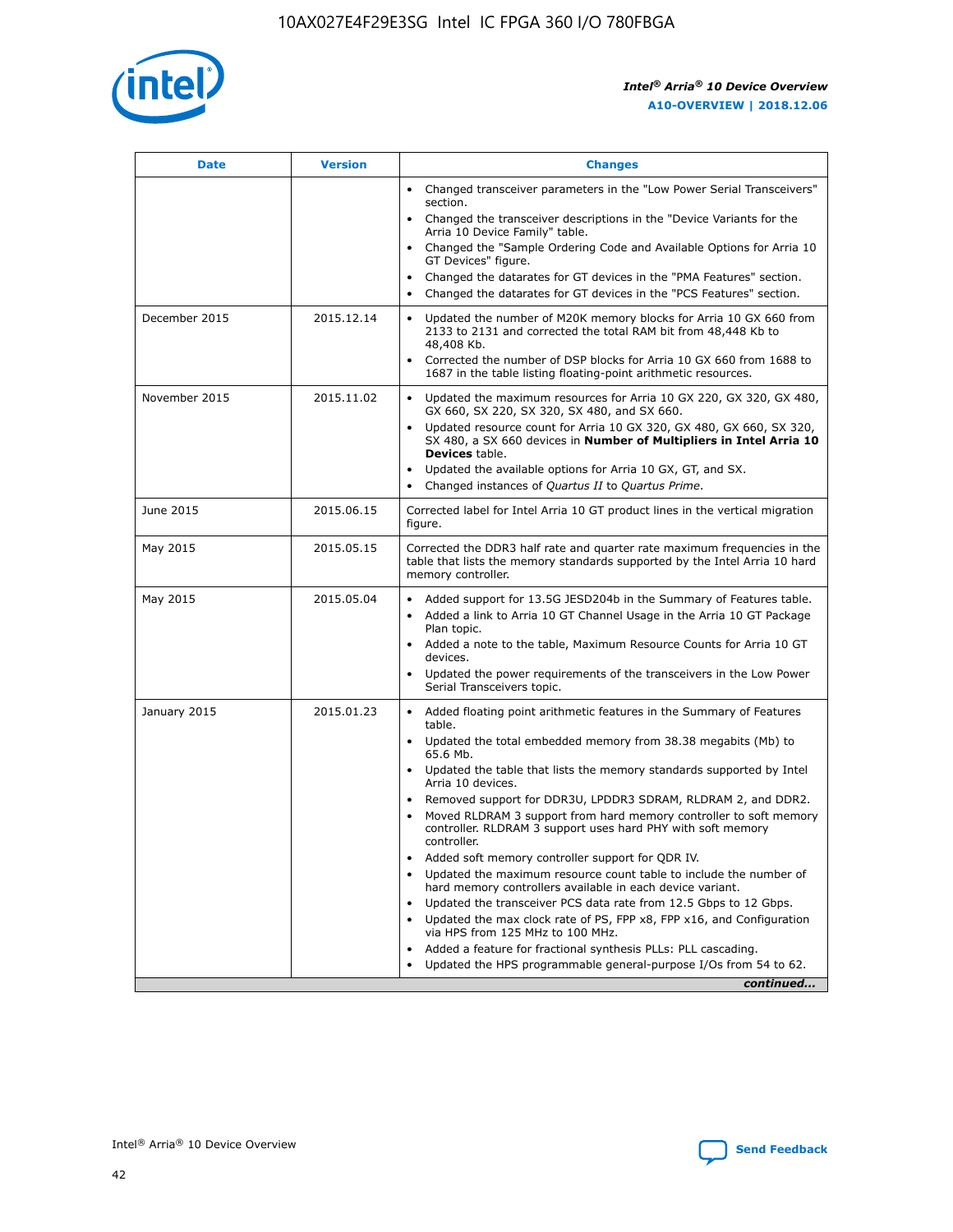r



| <b>Date</b>    | <b>Version</b> | <b>Changes</b>                                                                                                                                                                                                                                                                                                                                                                                                                                                                                                                         |
|----------------|----------------|----------------------------------------------------------------------------------------------------------------------------------------------------------------------------------------------------------------------------------------------------------------------------------------------------------------------------------------------------------------------------------------------------------------------------------------------------------------------------------------------------------------------------------------|
| September 2014 | 2014.09.30     | Corrected the 3 V I/O and LVDS I/O counts for F35 and F36 packages<br>of Arria 10 GX.<br>Corrected the 3 V I/O, LVDS I/O, and transceiver counts for the NF40<br>package of the Arria GX 570 and 660.<br>Removed 3 V I/O, LVDS I/O, and transceiver counts for the NF40<br>package of the Arria GX 900 and 1150. The NF40 package is not<br>available for Arria 10 GX 900 and 1150.                                                                                                                                                    |
| August 2014    | 2014.08.18     | Updated Memory (Kb) M20K maximum resources for Arria 10 GX 660<br>devices from 42,660 to 42,620.<br>Added GPIO columns consisting of LVDS I/O Bank and 3V I/O Bank in<br>$\bullet$<br>the Package Plan table.<br>Added how to use memory interface clock frequency higher than 533<br>$\bullet$<br>MHz in the I/O vertical migration.<br>Added information to clarify that RLDRAM3 support uses hard PHY with<br>$\bullet$<br>soft memory controller.<br>Added variable precision DSP blocks support for floating-point<br>arithmetic. |
| June 2014      | 2014.06.19     | Updated number of dedicated I/Os in the HPS block to 17.                                                                                                                                                                                                                                                                                                                                                                                                                                                                               |
| February 2014  | 2014.02.21     | Updated transceiver speed grade options for GT devices in Figure 2.                                                                                                                                                                                                                                                                                                                                                                                                                                                                    |
| February 2014  | 2014.02.06     | Updated data rate for Arria 10 GT devices from 28.1 Gbps to 28.3 Gbps.                                                                                                                                                                                                                                                                                                                                                                                                                                                                 |
| December 2013  | 2013.12.10     | Updated the HPS memory standards support from LPDDR2 to LPDDR3.<br>Updated HPS block diagram to include dedicated HPS I/O and FPGA<br>$\bullet$<br>Configuration blocks as well as repositioned SD/SDIO/MMC, DMA, SPI<br>and NAND Flash with ECC blocks.                                                                                                                                                                                                                                                                               |
| December 2013  | 2013.12.02     | Initial release.                                                                                                                                                                                                                                                                                                                                                                                                                                                                                                                       |